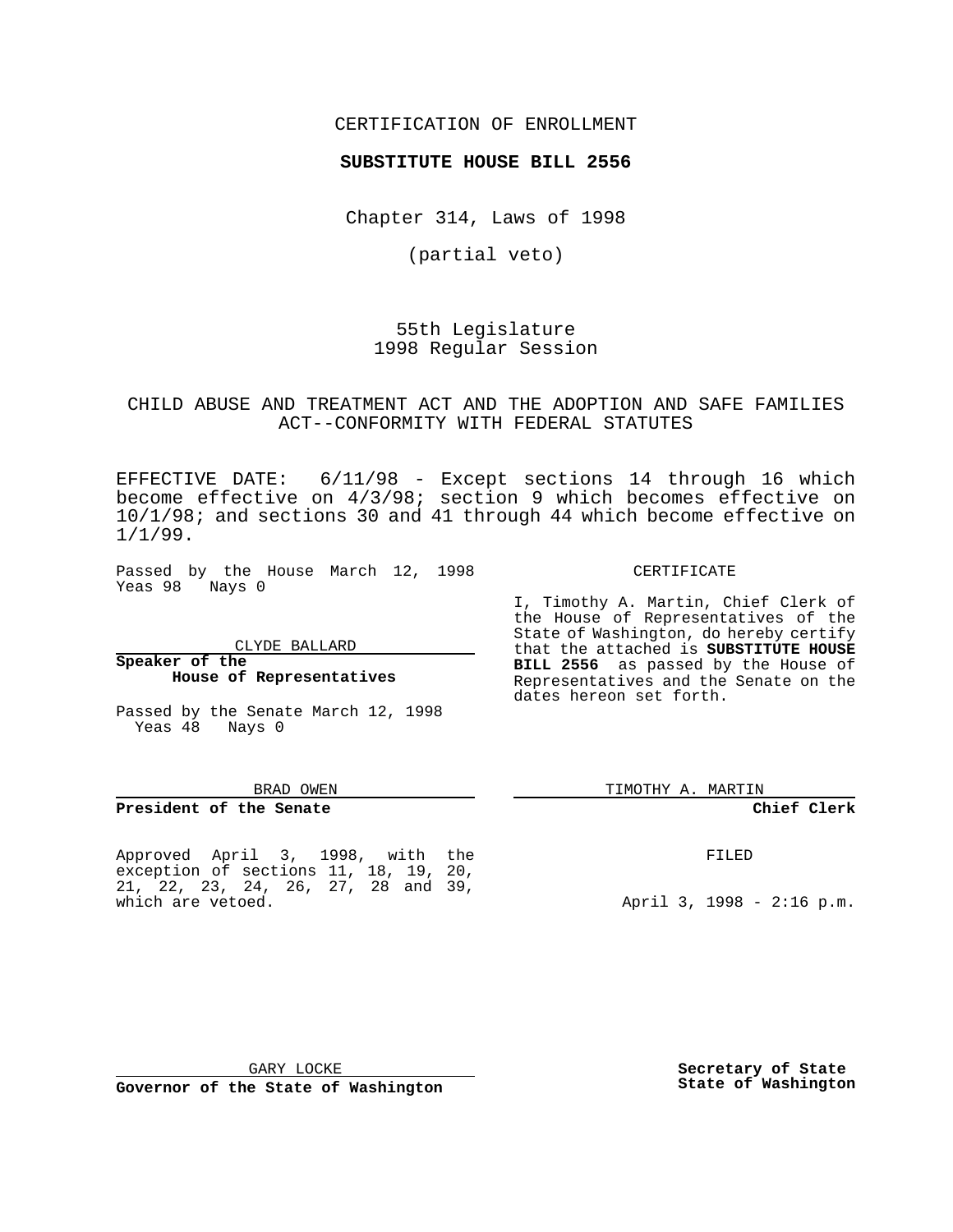## **SUBSTITUTE HOUSE BILL 2556** \_\_\_\_\_\_\_\_\_\_\_\_\_\_\_\_\_\_\_\_\_\_\_\_\_\_\_\_\_\_\_\_\_\_\_\_\_\_\_\_\_\_\_\_\_\_\_

\_\_\_\_\_\_\_\_\_\_\_\_\_\_\_\_\_\_\_\_\_\_\_\_\_\_\_\_\_\_\_\_\_\_\_\_\_\_\_\_\_\_\_\_\_\_\_

#### AS RECOMMENDED BY CONFERENCE COMMITTEE

Passed Legislature - 1998 Regular Session

## **State of Washington 55th Legislature 1998 Regular Session**

**By** House Committee on Children & Family Services (originally sponsored by Representatives Cooke, Tokuda and O'Brien; by request of Department of Social and Health Services)

Read first time 02/05/98. Referred to Committee on .

 AN ACT Relating to amendments concerning the child abuse prevention and treatment act and the adoption and safe families act; amending RCW 13.34.020, 13.34.130, 13.34.180, 13.34.190, 74.15.130, 26.44.100, 70.190.010, 70.190.060, 70.190.130, and 13.34.070; reenacting and amending RCW 13.34.145, 26.44.020, 74.13.031, and 70.47.060; adding a new section to chapter 26.44 RCW; adding new sections to chapter 13.34 RCW; adding new sections to chapter 70.96A RCW; adding new sections to chapter 74.09 RCW; adding new sections to chapter 18.71 RCW; adding new sections to chapter 18.57 RCW; adding new sections to chapter 18.79 RCW; creating new sections; prescribing penalties; making an appropriation; providing effective dates; providing expiration dates; and declaring an emergency.

BE IT ENACTED BY THE LEGISLATURE OF THE STATE OF WASHINGTON:

 **Sec. 1.** RCW 13.34.020 and 1990 c 284 s 31 are each amended to read as follows:

 The legislature declares that the family unit is a fundamental resource of American life which should be nurtured. Toward the continuance of this principle, the legislature declares that the family unit should remain intact unless a child's right to conditions of basic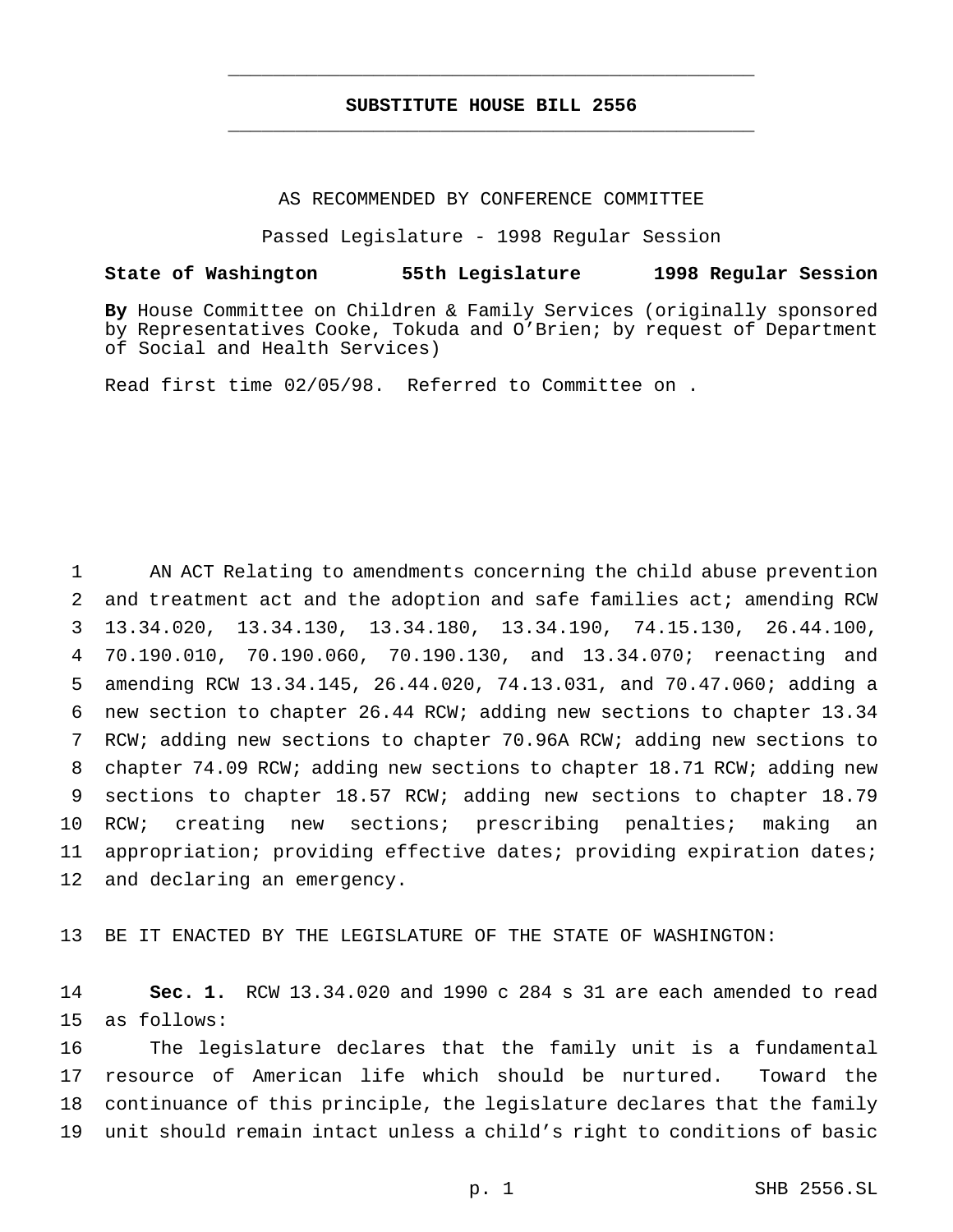nurture, health, or safety is jeopardized. When the rights of basic nurture, physical and mental health, and safety of the child and the legal rights of the parents are in conflict, the rights and safety of 4 the child should prevail. In making reasonable efforts under this chapter, the child's health and safety shall be the paramount concern. The right of a child to basic nurturing includes the right to a safe, stable, and permanent home and a speedy resolution of any proceeding under this chapter.

 **Sec. 2.** RCW 13.34.130 and 1997 c 280 s 1 are each amended to read as follows:

 If, after a fact-finding hearing pursuant to RCW 13.34.110, it has been proven by a preponderance of the evidence that the child is dependent within the meaning of RCW 13.34.030; after consideration of the predisposition report prepared pursuant to RCW 13.34.110 and after a disposition hearing has been held pursuant to RCW 13.34.110, the court shall enter an order of disposition pursuant to this section.

 (1) The court shall order one of the following dispositions of the case:

 (a) Order a disposition other than removal of the child from his or her home, which shall provide a program designed to alleviate the immediate danger to the child, to mitigate or cure any damage the child has already suffered, and to aid the parents so that the child will not be endangered in the future. In selecting a program, the court should choose those services that least interfere with family autonomy, provided that the services are adequate to protect the child.

 (b) Order that the child be removed from his or her home and ordered into the custody, control, and care of a relative or the department of social and health services or a licensed child placing agency for placement in a foster family home or group care facility licensed pursuant to chapter 74.15 RCW or in a home not required to be licensed pursuant to chapter 74.15 RCW. Unless there is reasonable cause to believe that the safety or welfare of the child would be jeopardized or that efforts to reunite the parent and child will be hindered, such child shall be placed with a person who is related to the child as defined in RCW 74.15.020(4)(a) and with whom the child has a relationship and is comfortable, and who is willing and available to care for the child. Placement of the child with a relative under this subsection shall be given preference by the court. An order for out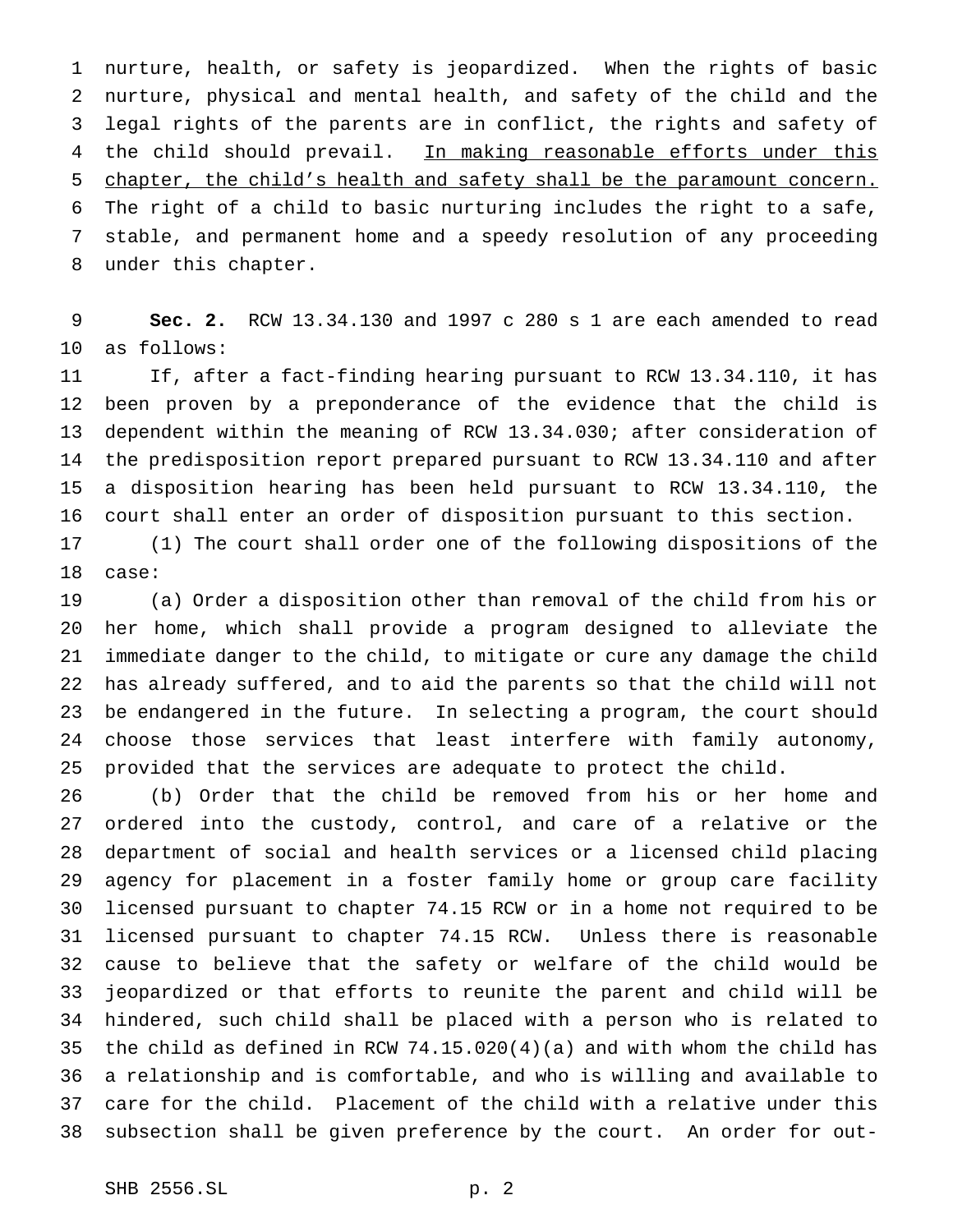of-home placement may be made only if the court finds that reasonable efforts have been made to prevent or eliminate the need for removal of the child from the child's home and to make it possible for the child to return home, specifying the services that have been provided to the child and the child's parent, guardian, or legal custodian, and that preventive services have been offered or provided and have failed to prevent the need for out-of-home placement, unless the health, safety, and welfare of the child cannot be protected adequately in the home, and that:

 (i) There is no parent or guardian available to care for such child;

 (ii) The parent, guardian, or legal custodian is not willing to take custody of the child;

 (iii) The court finds, by clear, cogent, and convincing evidence, a manifest danger exists that the child will suffer serious abuse or neglect if the child is not removed from the home and an order under RCW 26.44.063 would not protect the child from danger; or

 (iv) The extent of the child's disability is such that the parent, guardian, or legal custodian is unable to provide the necessary care for the child and the parent, guardian, or legal custodian has determined that the child would benefit from placement outside of the home.

 (2) If the court has ordered a child removed from his or her home pursuant to subsection (1)(b) of this section, the court may order that a petition seeking termination of the parent and child relationship be 26 filed if the court finds  $((\pm \mathbf{t}))$ : (a) Termination is recommended by the 27 supervising agency( $(-t + h + it)$ ); (b) termination is in the best 28 interests of the child; and  $(c)$  that ((it is not reasonable to provide 29 further services to reunify the family)) because of the existence of 30 aggravated circumstances ((make it unlikely that services will effectuate the return of the child to the child's parents in the near 32 future)), reasonable efforts to unify the family are not required. Notwithstanding the existence of aggravated circumstances, reasonable 34 efforts may be required if the court or department determines it is in 35 the best interest of the child. In determining whether aggravated circumstances exist, the court shall consider one or more of the following: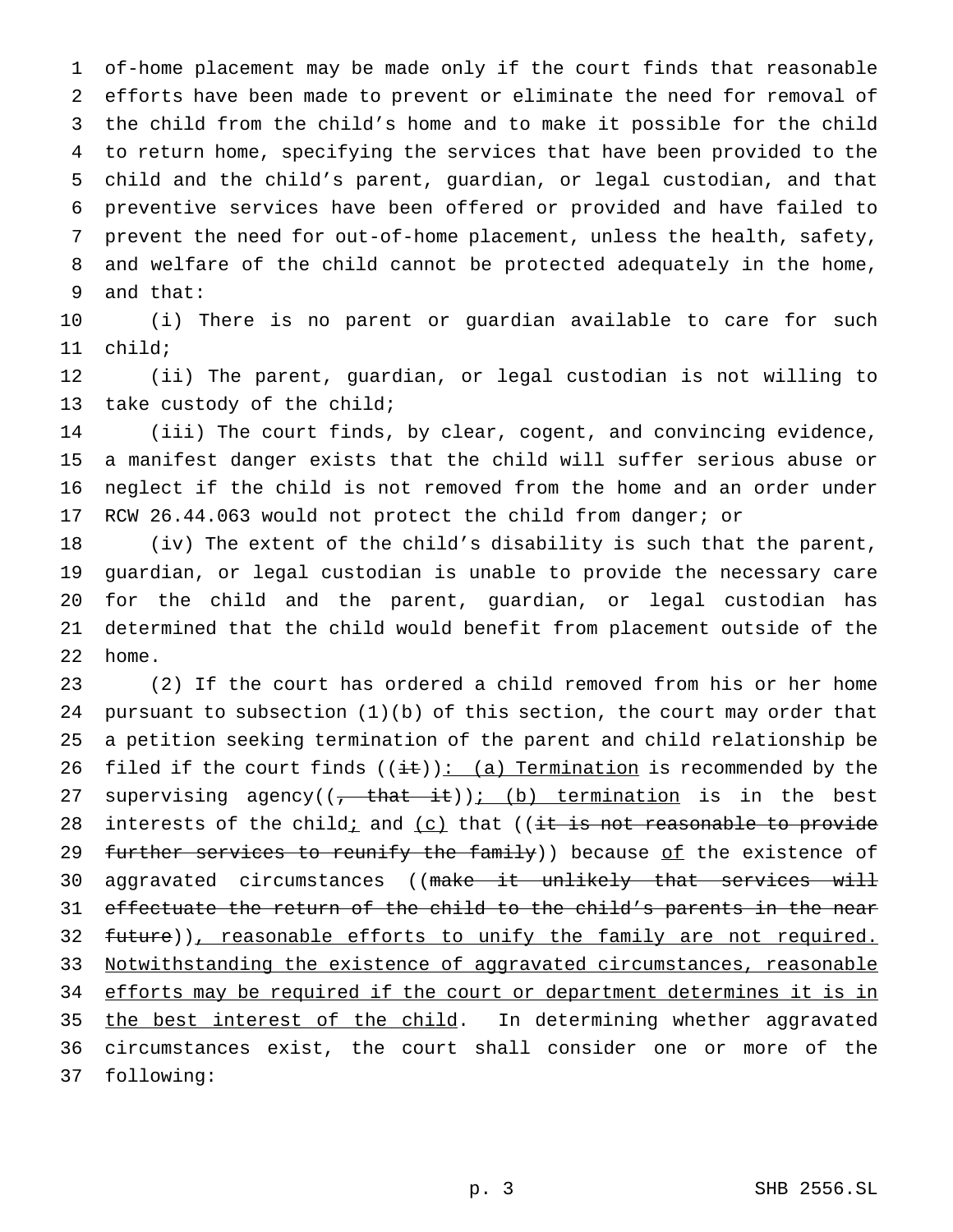(( $\{a\}$ )) <u>(i)</u> Conviction of the parent of rape of the child in the first, second, or third degree as defined in RCW 9A.44.073, 9A.44.076, and 9A.44.079;

 (( $\left(\frac{1}{11}\right)$ ) (ii) Conviction of the parent of criminal mistreatment of the child in the first or second degree as defined in RCW 9A.42.020 and 9A.42.030;

7 (((e))) (iii) Conviction of the parent of one of the following assault crimes, when the child is the victim: Assault in the first or second degree as defined in RCW 9A.36.011 and 9A.36.021 or assault of a child in the first or second degree as defined in RCW 9A.36.120 or 9A.36.130;

12 (((d))) (iv) Conviction of the parent of murder, manslaughter, or homicide by abuse of the child's other parent, sibling, or another child;

15 (((e)) (v) Conviction of the parent of attempting, soliciting, or 16 conspiracy to commit a crime listed in (c)(i), (ii), (iii), or (iv) of 17 this subsection;

18 (vi) A finding by a court that a parent is a sexually violent predator as defined in RCW 71.09.020;

 $((f f))$  (vii) Failure of the parent to complete available treatment ordered under this chapter or the equivalent laws of another state, where such failure has resulted in a prior termination of parental rights to another child and the parent has failed to effect significant 24 change in the interim. In the case of a parent of an Indian child, as defined in the Indian Child Welfare Act, P.L. 95-608 (25 U.S.C. 1903), 26 the court shall also consider tribal efforts to assist the parent in 27 completing treatment and make it possible for the child to return home; (viii) An infant under three years of age has been abandoned as defined in RCW 13.34.030(4)(a);

 (ix) The mother has given birth to three or more drug-affected infants, resulting in the department filing a petition under section 23 of this act.

 (3) If reasonable efforts are not ordered under subsection (2) of 34 this section a permanency plan hearing shall be held within thirty days. Reasonable efforts shall be made to place the child in a timely 36 manner in accordance with the permanency plan, and to complete whatever 37 steps are necessary to finalize the permanent placement of the child; 38  $(4)$  Whenever a child is ordered removed from the child's home, the agency charged with his or her care shall provide the court with: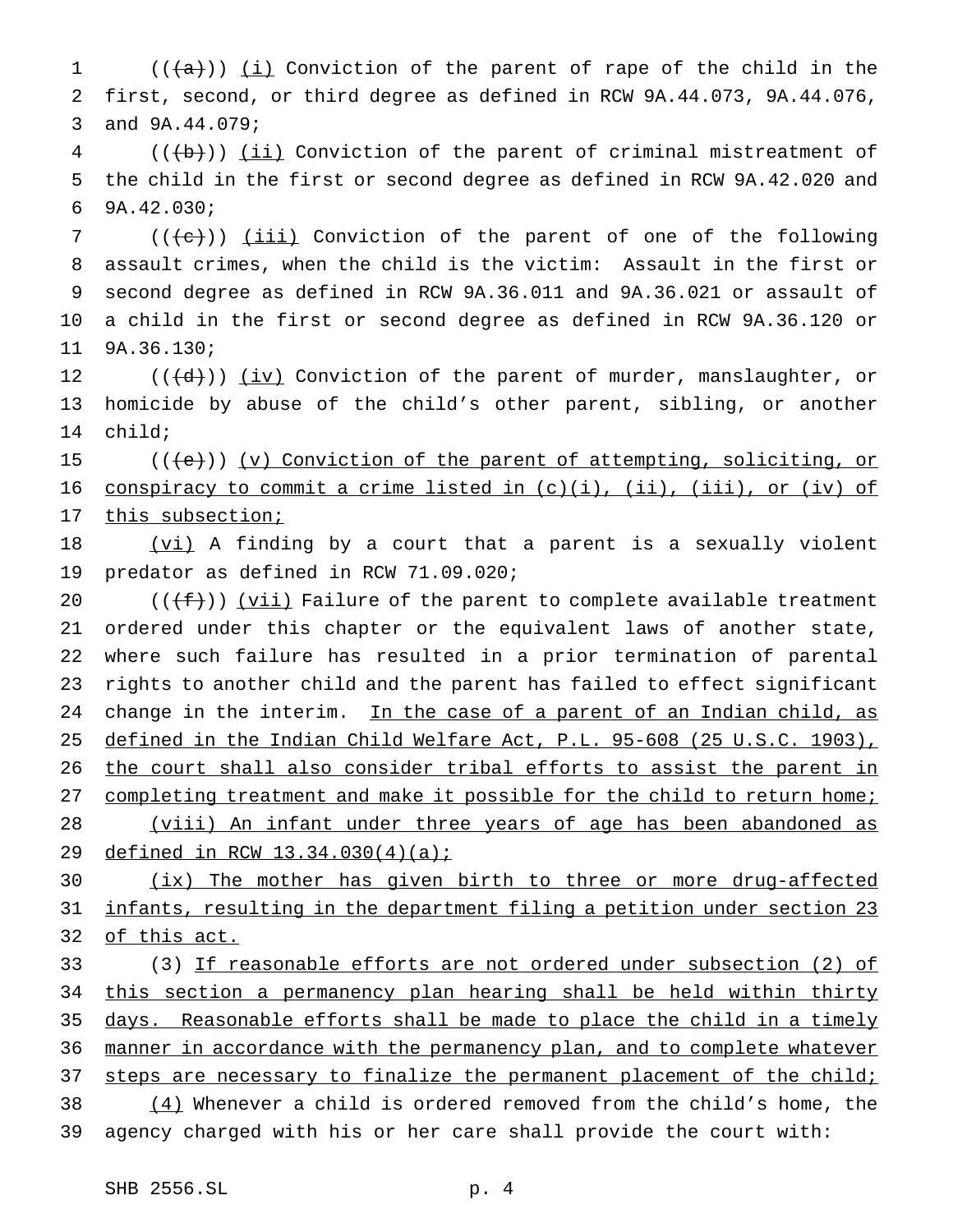(a) A permanency plan of care that shall identify one of the following outcomes as a primary goal and may identify additional outcomes as alternative goals: Return of the child to the home of the child's parent, guardian, or legal custodian; adoption; guardianship; or long-term relative or foster care, until the child is age eighteen, with a written agreement between the parties and the care provider; and independent living, if appropriate and if the child is age sixteen or older. Whenever a permanency plan identifies independent living as a goal, the plan shall also specifically identify the services that will be provided to assist the child to make a successful transition from foster care to independent living. Before the court approves independent living as a permanency plan of care, the court shall make a finding that the provision of services to assist the child in making a transition from foster care to independent living will allow the child to manage his or her financial affairs and to manage his or her personal, social, educational, and nonfinancial affairs. The department shall not discharge a child to an independent living situation before the child is eighteen years of age unless the child becomes emancipated pursuant to chapter 13.64 RCW.

 (b) Unless the court has ordered, pursuant to subsection (2) of this section, that a termination petition be filed, a specific plan as to where the child will be placed, what steps will be taken to return the child home, and what actions the agency will take to maintain parent-child ties. All aspects of the plan shall include the goal of achieving permanence for the child.

 (i) The agency plan shall specify what services the parents will be offered in order to enable them to resume custody, what requirements the parents must meet in order to resume custody, and a time limit for each service plan and parental requirement.

 (ii) The agency shall be required to encourage the maximum parent- child contact possible, including regular visitation and participation by the parents in the care of the child while the child is in placement. Visitation may be limited or denied only if the court determines that such limitation or denial is necessary to protect the child's health, safety, or welfare.

 (iii) A child shall be placed as close to the child's home as possible, preferably in the child's own neighborhood, unless the court finds that placement at a greater distance is necessary to promote the child's or parents' well-being.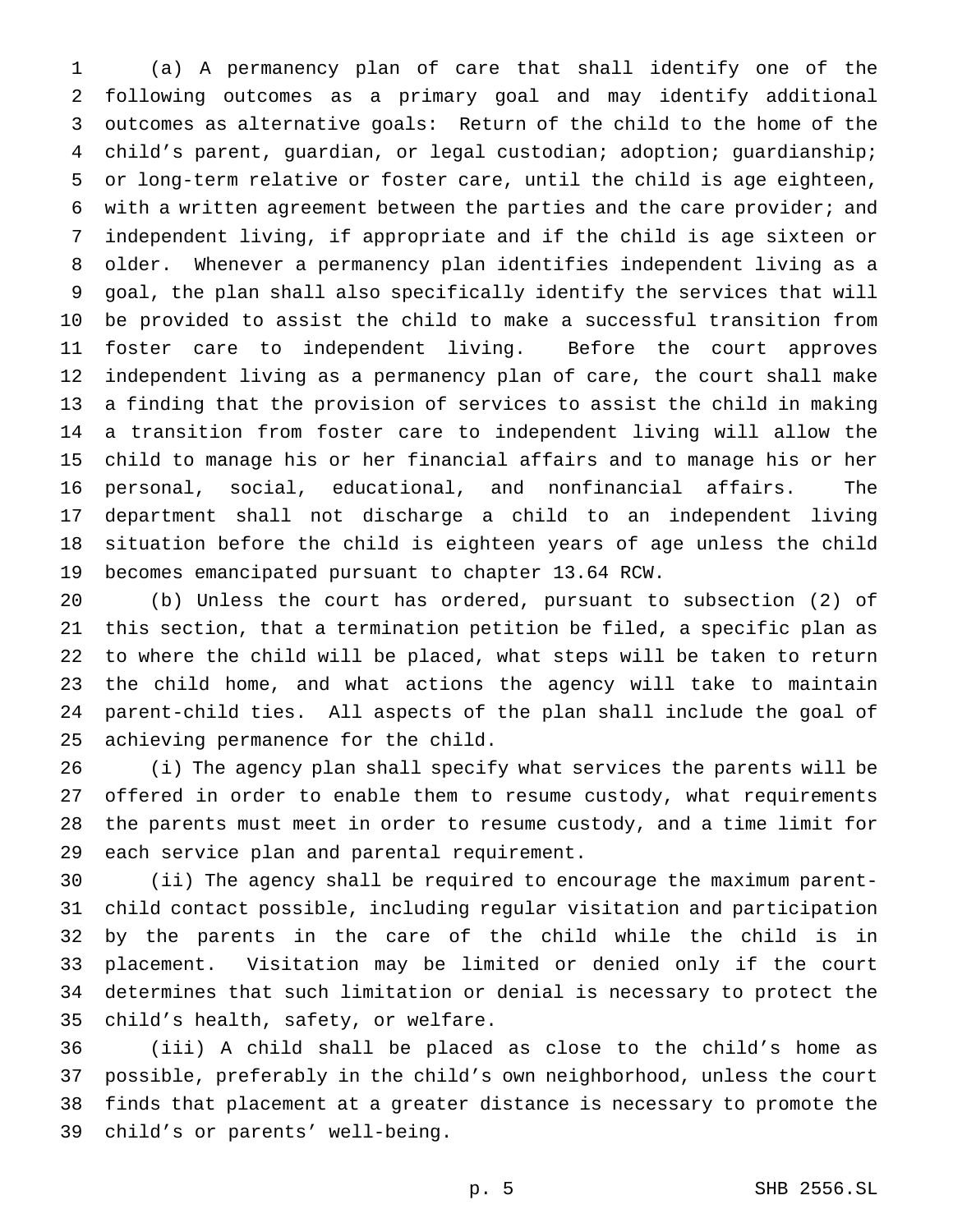(iv) The agency charged with supervising a child in placement shall provide all reasonable services that are available within the agency, or within the community, or those services which the department of social and health services has existing contracts to purchase. It shall report to the court if it is unable to provide such services.

 (c) If the court has ordered, pursuant to subsection (2) of this section, that a termination petition be filed, a specific plan as to where the child will be placed, what steps will be taken to achieve permanency for the child, services to be offered or provided to the child, and, if visitation would be in the best interests of the child, a recommendation to the court regarding visitation between parent and child pending a fact-finding hearing on the termination petition. The agency shall not be required to develop a plan of services for the parents or provide services to the parents.

15  $((+4))$  (5) If the court determines that the continuation of 16 reasonable efforts to prevent or eliminate the need to remove the child 17 from his or her home or to safely return the child home should not be 18 part of the permanency plan of care for the child, reasonable efforts 19 shall be made to place the child in a timely manner and to complete 20 whatever steps are necessary to finalize the permanent placement of the child.

 (6) If there is insufficient information at the time of the disposition hearing upon which to base a determination regarding the suitability of a proposed placement with a relative, the child shall remain in foster care and the court shall direct the supervising agency to conduct necessary background investigations as provided in chapter 74.15 RCW and report the results of such investigation to the court within thirty days. However, if such relative appears otherwise suitable and competent to provide care and treatment, the criminal history background check need not be completed before placement, but as soon as possible after placement. Any placements with relatives, pursuant to this section, shall be contingent upon cooperation by the relative with the agency case plan and compliance with court orders related to the care and supervision of the child including, but not limited to, court orders regarding parent-child contacts and any other conditions imposed by the court. Noncompliance with the case plan or court order shall be grounds for removal of the child from the relative's home, subject to review by the court.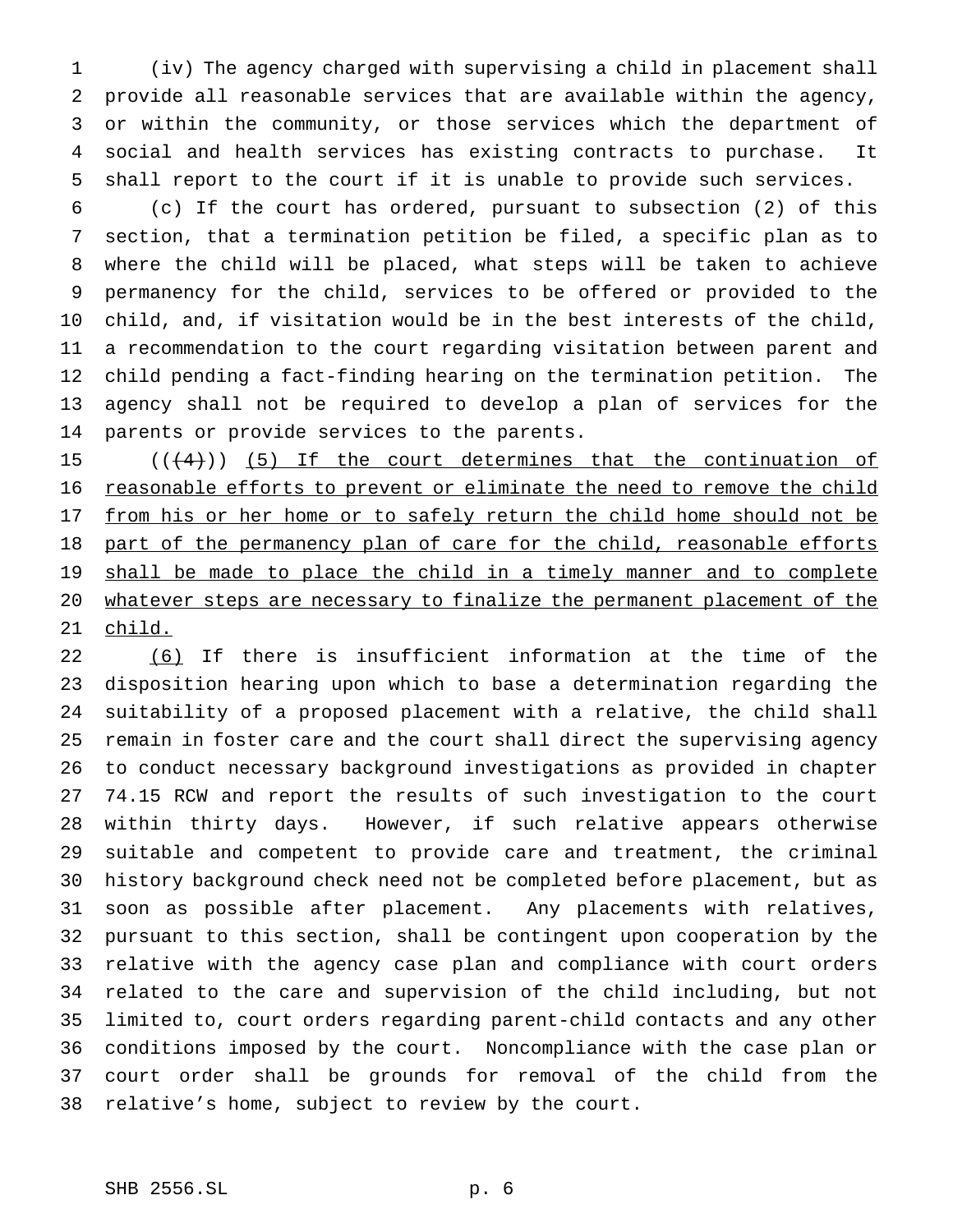1 (((5)) (7) Except for children whose cases are reviewed by a citizen review board under chapter 13.70 RCW, the status of all children found to be dependent shall be reviewed by the court at least every six months from the beginning date of the placement episode or the date dependency is established, whichever is first, at a hearing in which it shall be determined whether court supervision should continue. The review shall include findings regarding the agency and parental completion of disposition plan requirements, and if necessary, revised 9 permanency time limits. The supervising agency shall provide a foster 10 parent, preadoptive parent, or relative with notice of, and their right 11 to an opportunity to be heard in, a review hearing pertaining to the 12 child, but only if that person is currently providing care to that 13 child at the time of the hearing. This section shall not be construed 14 to grant party status to any person who has been provided an 15 opportunity to be heard.

 (a) A child shall not be returned home at the review hearing unless the court finds that a reason for removal as set forth in this section no longer exists. The parents, guardian, or legal custodian shall report to the court the efforts they have made to correct the conditions which led to removal. If a child is returned, casework supervision shall continue for a period of six months, at which time there shall be a hearing on the need for continued intervention.

 (b) If the child is not returned home, the court shall establish in writing:

 (i) Whether reasonable services have been provided to or offered to the parties to facilitate reunion, specifying the services provided or offered;

 (ii) Whether the child has been placed in the least-restrictive setting appropriate to the child's needs, including whether consideration and preference has been given to placement with the child's relatives;

 (iii) Whether there is a continuing need for placement and whether the placement is appropriate;

 (iv) Whether there has been compliance with the case plan by the child, the child's parents, and the agency supervising the placement; (v) Whether progress has been made toward correcting the problems that necessitated the child's placement in out-of-home care;

 (vi) Whether the parents have visited the child and any reasons why visitation has not occurred or has been infrequent;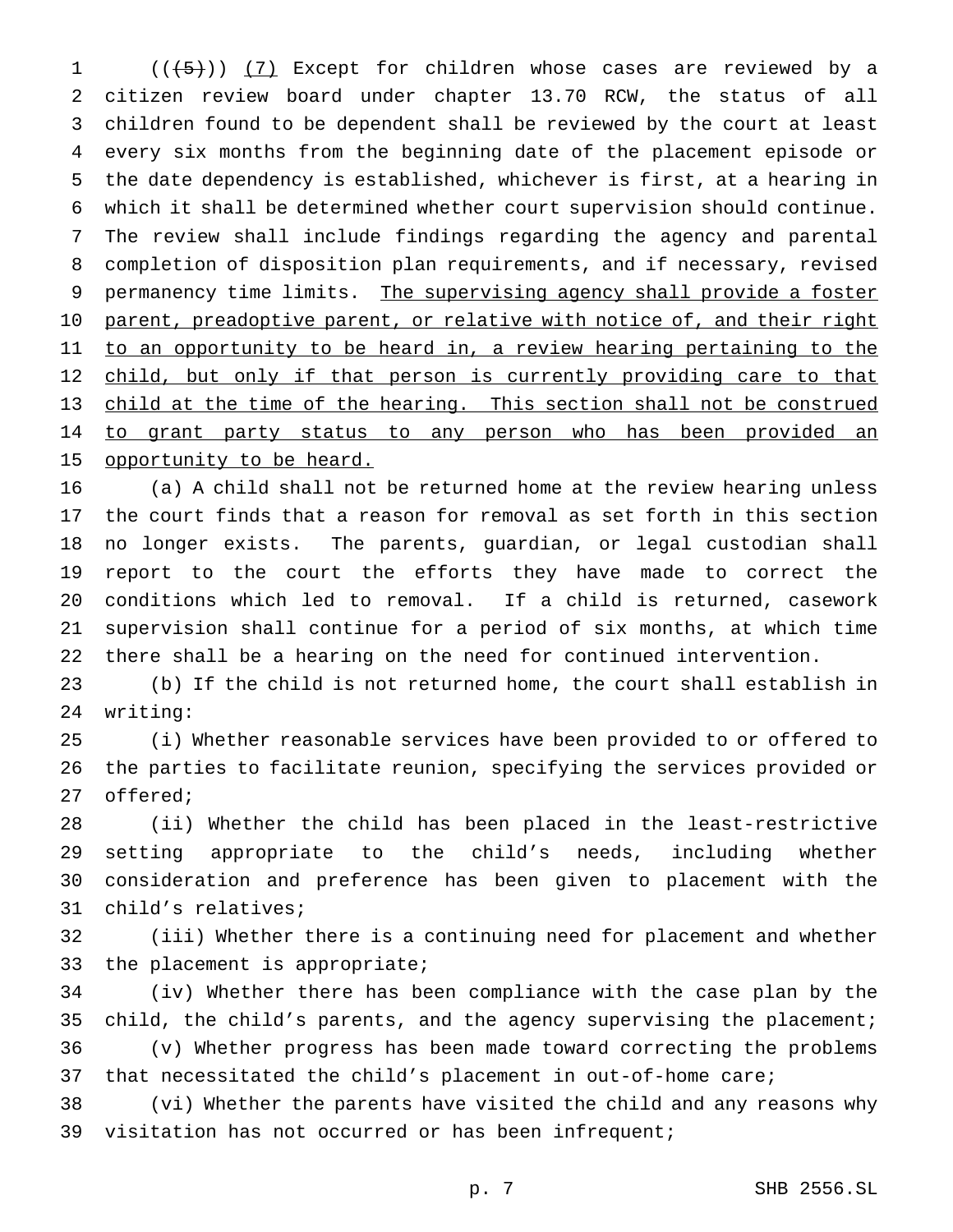(vii) Whether additional services are needed to facilitate the return of the child to the child's parents; if so, the court shall 3 order that reasonable services be offered specifying such services; and (viii) The projected date by which the child will be returned home or other permanent plan of care will be implemented.

 (c) The court at the review hearing may order that a petition seeking termination of the parent and child relationship be filed.

 **Sec. 3.** RCW 13.34.145 and 1995 c 311 s 20 and 1995 c 53 s 2 are each reenacted and amended to read as follows:

 (1) A permanency plan shall be developed no later than sixty days from the time the supervising agency assumes responsibility for providing services, including placing the child, or at the time of a hearing under RCW 13.34.130, whichever occurs first. The permanency planning process continues until a permanency planning goal is achieved or dependency is dismissed. The planning process shall include reasonable efforts to return the child to the parent's home.

 (a) Whenever a child is placed in out-of-home care pursuant to RCW 13.34.130, the agency that has custody of the child shall provide the court with a written permanency plan of care directed towards securing a safe, stable, and permanent home for the child as soon as possible. The plan shall identify one of the following outcomes as the primary goal and may also identify additional outcomes as alternative goals: Return of the child to the home of the child's parent, guardian, or legal custodian; adoption; guardianship; or long-term relative or foster care, until the child is age eighteen, with a written agreement between the parties and the care provider; and independent living, if appropriate and if the child is age sixteen or older and the provisions of subsection (2) of this section are met.

 (b) The identified outcomes and goals of the permanency plan may change over time based upon the circumstances of the particular case.

 (c) Permanency planning goals should be achieved at the earliest possible date, preferably before the child has been in out-of-home care for fifteen months. In cases where parental rights have been terminated, the child is legally free for adoption, and adoption has been identified as the primary permanency planning goal, it shall be a goal to complete the adoption within six months following entry of the termination order.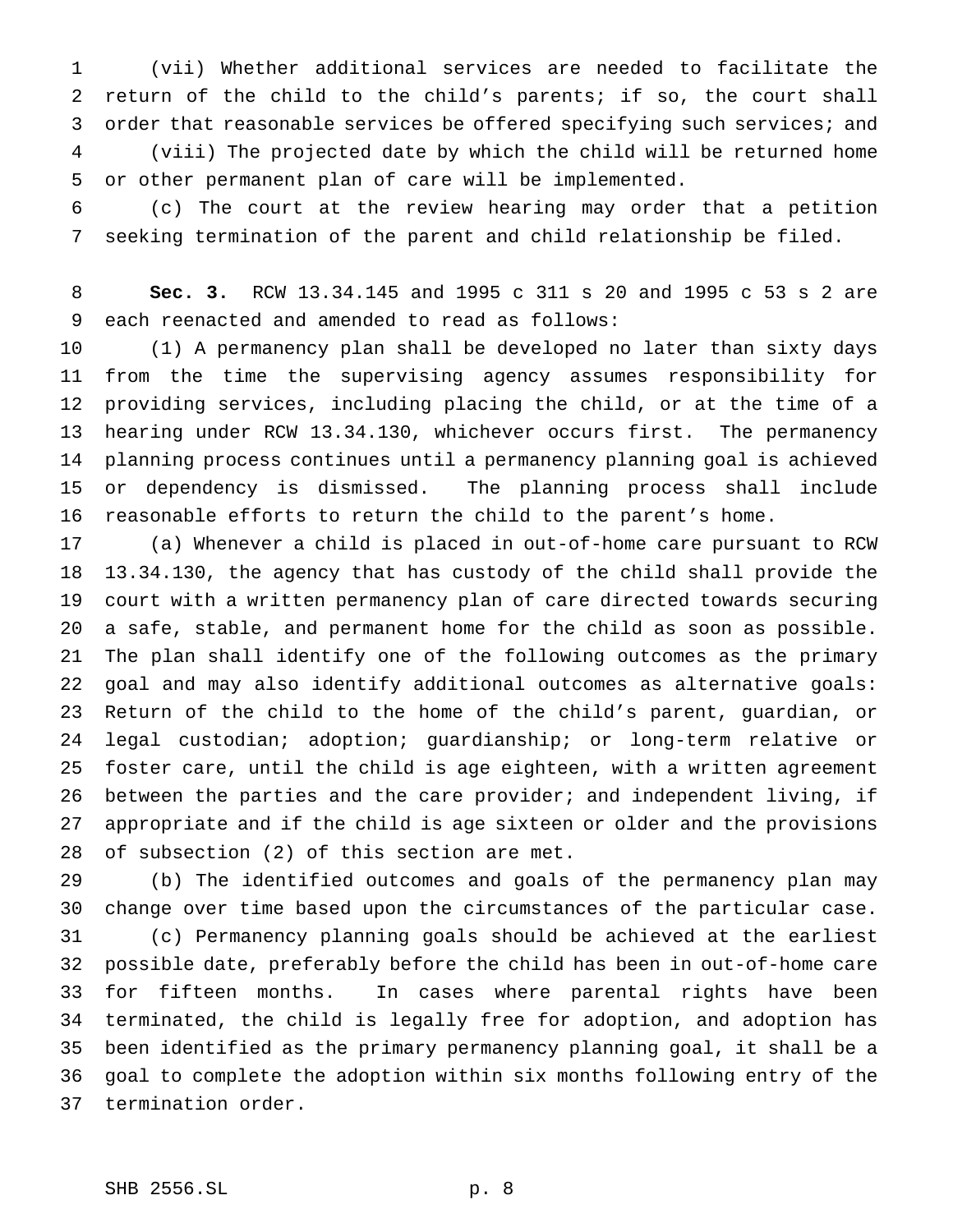(2) Whenever a permanency plan identifies independent living as a goal, the plan shall also specifically identify the services that will be provided to assist the child to make a successful transition from foster care to independent living. Before the court approves independent living as a permanency plan of care, the court shall make a finding that the provision of services to assist the child in making a transition from foster care to independent living will allow the child to manage his or her financial affairs and to manage his or her personal, social, educational, and nonfinancial affairs. The department shall not discharge a child to an independent living situation before the child is eighteen years of age unless the child becomes emancipated pursuant to chapter 13.64 RCW.

13 (3)(( $\frac{1}{a}$ ) For children ten and under,)) A permanency planning hearing shall be held in all cases where the child has remained in out- of-home care for at least nine months and an adoption decree or guardianship order has not previously been entered. The hearing shall take place no later than twelve months following commencement of the current placement episode.

19 (((b) For children over ten, a permanency planning hearing shall be held in all cases where the child has remained in out-of-home care for at least fifteen months and an adoption decree or guardianship order 22 has not previously been entered. The hearing shall take place no later 23 than eighteen months following commencement of the current placement episode.))

 (4) Whenever a child is removed from the home of a dependency guardian or long-term relative or foster care provider, and the child is not returned to the home of the parent, guardian, or legal custodian but is placed in out-of-home care, a permanency planning hearing shall 29 take place no later than twelve ((or eighteen)) months, as provided in subsection (3) of this section, following the date of removal unless, prior to the hearing, the child returns to the home of the dependency guardian or long-term care provider, the child is placed in the home of the parent, guardian, or legal custodian, an adoption decree or guardianship order is entered, or the dependency is dismissed.

 (5) No later than ten working days prior to the permanency planning hearing, the agency having custody of the child shall submit a written permanency plan to the court and shall mail a copy of the plan to all parties and their legal counsel, if any.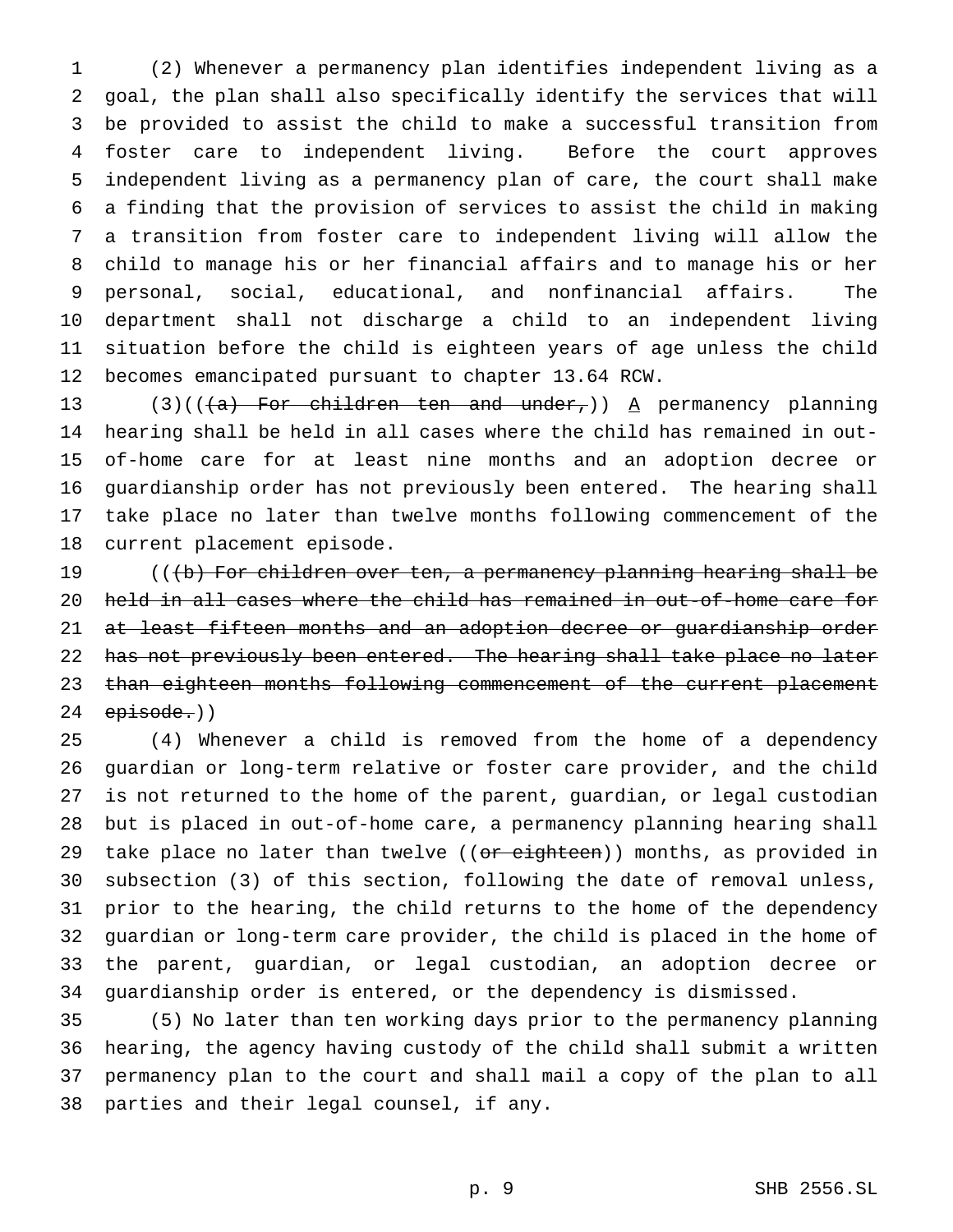(6) At the permanency planning hearing, the court shall enter 2 findings as required by RCW 13.34.130( $(\frac{5}{2})$ ) (7) and shall review the permanency plan prepared by the agency. If the child has resided in the home of a foster parent or relative for more than six months prior to the permanency planning hearing, the court shall also enter a finding regarding whether the foster parent or relative was informed of the hearing as required in RCW 74.13.280 and 13.34.130(7). If a goal of long-term foster or relative care has been achieved prior to the permanency planning hearing, the court shall review the child's status to determine whether the placement and the plan for the child's care remain appropriate. In cases where the primary permanency planning goal has not yet been achieved, the court shall inquire regarding the reasons why the primary goal has not been achieved and determine what needs to be done to make it possible to achieve the primary goal. In all cases, the court shall:

 (a)(i) Order the permanency plan prepared by the agency to be implemented; or

 (ii) Modify the permanency plan, and order implementation of the modified plan; and

 (b)(i) Order the child returned home only if the court finds that a reason for removal as set forth in RCW 13.34.130 no longer exists; or (ii) Order the child to remain in out-of-home care for a limited specified time period while efforts are made to implement the permanency plan.

 (7) If the court orders the child returned home, casework supervision shall continue for at least six months, at which time a 27 review hearing shall be held pursuant to RCW  $13.34.130((\overline{\smash{+5}}))$  (7), and the court shall determine the need for continued intervention.

 (8) Following the first permanency planning hearing, the court shall hold a further permanency planning hearing in accordance with this section at least once every twelve months until a permanency planning goal is achieved or the dependency is dismissed, whichever occurs first.

 (9) Except as otherwise provided in RCW 13.34.235, the status of all dependent children shall continue to be reviewed by the court at 36 least once every six months, in accordance with RCW  $13.34.130((\overline{5})))$   $(7)$ , until the dependency is dismissed. Prior to the second permanency planning hearing, the agency that has custody of the child shall consider whether to file a petition for termination of parental rights.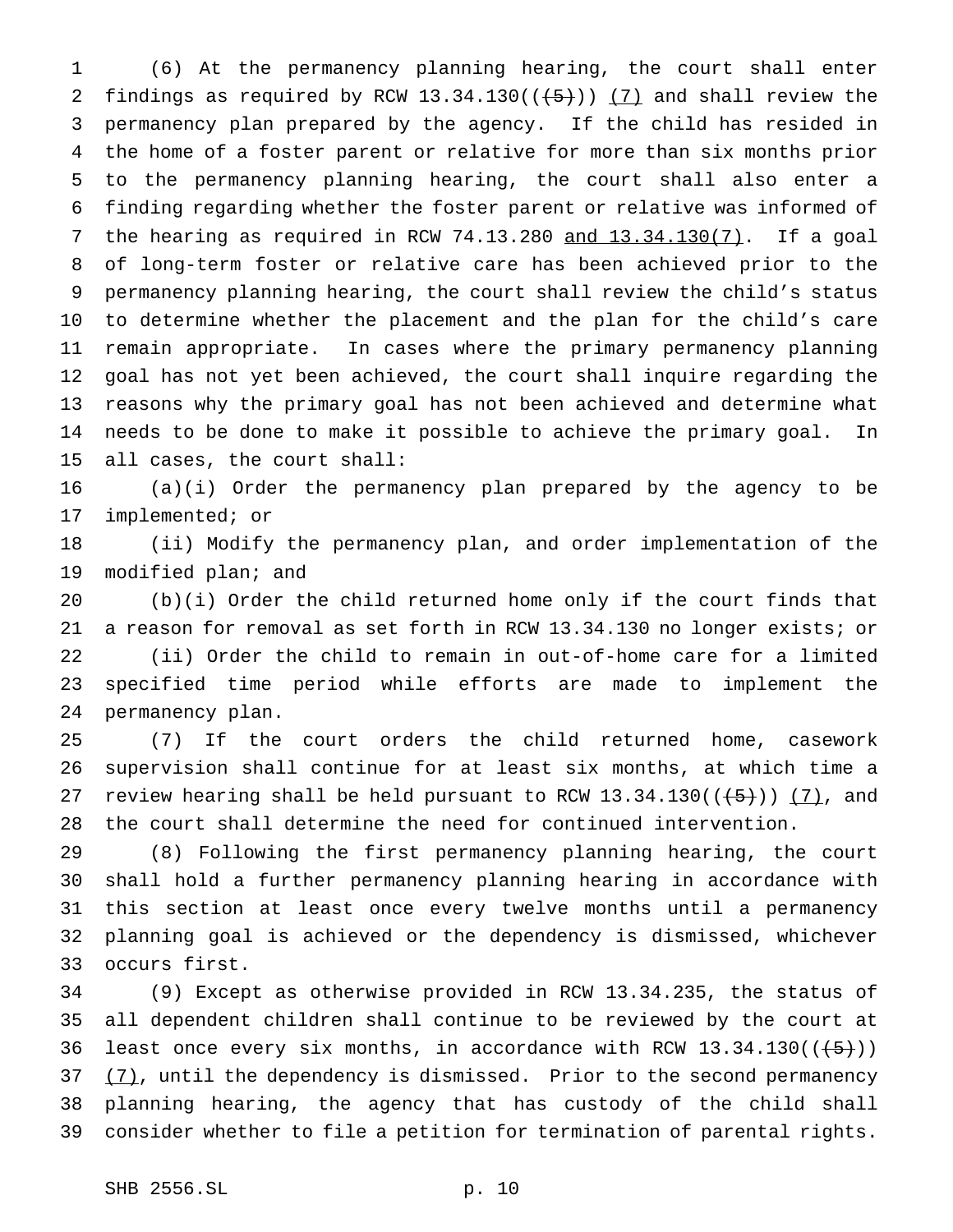(10) Nothing in this chapter may be construed to limit the ability of the agency that has custody of the child to file a petition for termination of parental rights or a guardianship petition at any time following the establishment of dependency. Upon the filing of such a petition, a fact-finding hearing shall be scheduled and held in accordance with this chapter unless the agency requests dismissal of the petition prior to the hearing or unless the parties enter an agreed order terminating parental rights, establishing guardianship, or otherwise resolving the matter.

 (11) The approval of a permanency plan that does not contemplate return of the child to the parent does not relieve the supervising agency of its obligation to provide reasonable services, under this chapter, intended to effectuate the return of the child to the parent, including but not limited to, visitation rights.

 (12) Nothing in this chapter may be construed to limit the procedural due process rights of any party in a termination or guardianship proceeding filed under this chapter.

 **Sec. 4.** RCW 13.34.180 and 1997 c 280 s 2 are each amended to read as follows:

 A petition seeking termination of a parent and child relationship may be filed in juvenile court by any party to the dependency proceedings concerning that child. Such petition shall conform to the requirements of RCW 13.34.040, shall be served upon the parties as provided in RCW 13.34.070(8), and shall allege:

 (1) That the child has been found to be a dependent child under RCW 13.34.030(4); and

 (2) That the court has entered a dispositional order pursuant to RCW 13.34.130; and

 (3) That the child has been removed or will, at the time of the hearing, have been removed from the custody of the parent for a period of at least six months pursuant to a finding of dependency under RCW 13.34.030(4); and

 (4) That the services ordered under RCW 13.34.130 have been 34 expressly and understandably offered or provided and all necessary services, reasonably available, capable of correcting the parental 36 deficiencies within the foreseeable future have been expressly and 37 understandably offered or provided; and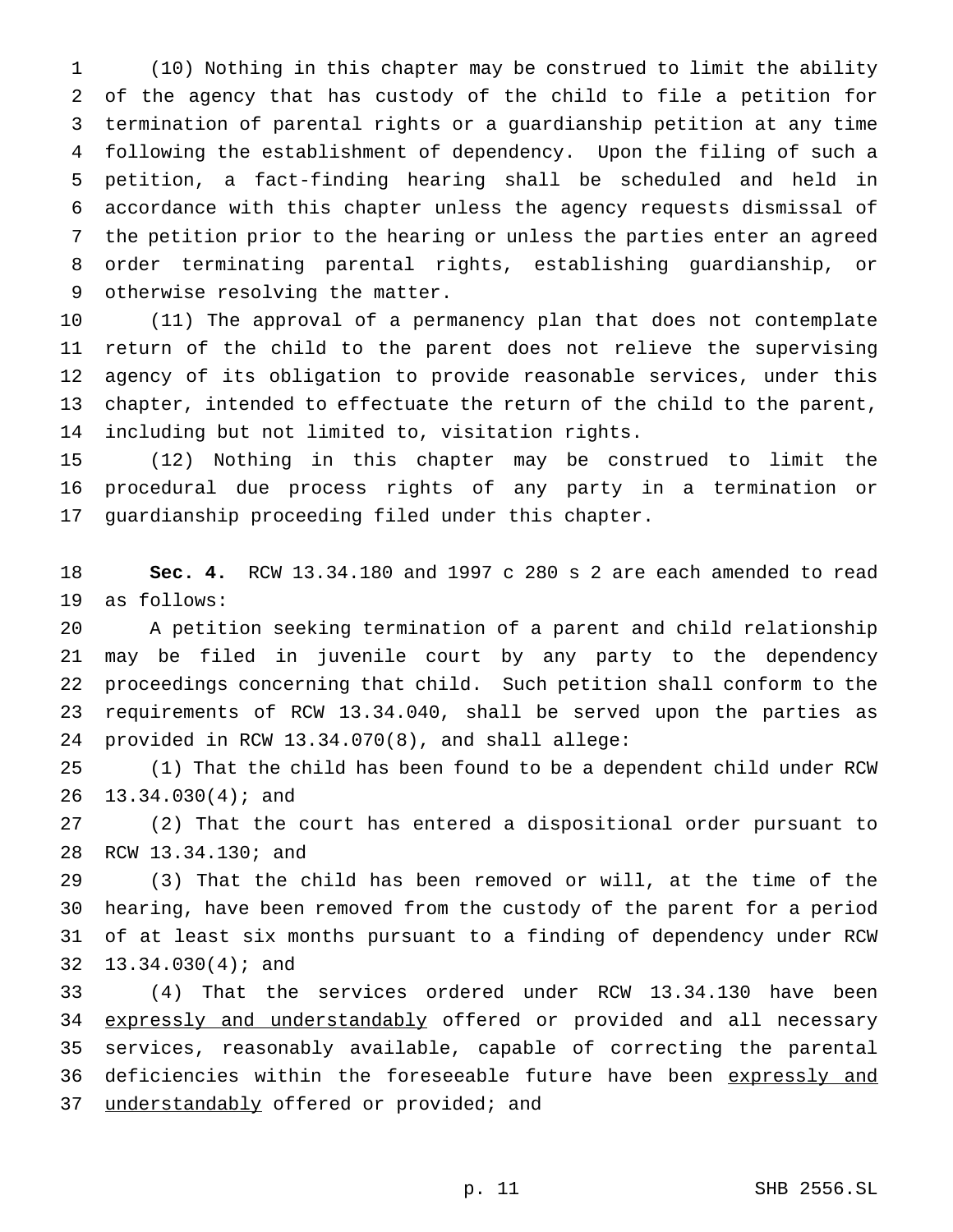(5) That there is little likelihood that conditions will be remedied so that the child can be returned to the parent in the near future. A parent's failure to substantially improve parental deficiencies within twelve months following entry of the dispositional order shall give rise to a rebuttable presumption that there is little likelihood that conditions will be remedied so that the child can be 7 returned to the parent in the near future. The presumption shall not 8 arise unless the petitioner makes a showing that all necessary services reasonably capable of correcting the parental deficiencies within the 10 foreseeable future have been clearly offered or provided. In determining whether the conditions will be remedied the court may consider, but is not limited to, the following factors:

 (a) Use of intoxicating or controlled substances so as to render the parent incapable of providing proper care for the child for extended periods of time and documented unwillingness of the parent to receive and complete treatment or documented multiple failed treatment attempts; or

 (b) Psychological incapacity or mental deficiency of the parent that is so severe and chronic as to render the parent incapable of providing proper care for the child for extended periods of time, and documented unwillingness of the parent to receive and complete treatment or documentation that there is no treatment that can render the parent capable of providing proper care for the child in the near future; and

 (6) That continuation of the parent and child relationship clearly diminishes the child's prospects for early integration into a stable and permanent home; or

 (7) In lieu of the allegations in subsections (1) through (6) of this section, the petition may allege that the child was found under such circumstances that the whereabouts of the child's parent are unknown and no person has acknowledged paternity or maternity and requested custody of the child within two months after the child was 33 found; or

 (8) In lieu of the allegations in subsections (2) through (6) of this section, the petition may allege that the parent has been found by 36 a court of competent jurisdiction:

 (a) To have committed, against another child of such parent, murder in the first degree, murder in the second degree, or homicide by abuse 39 as defined in chapter 9A.32 RCW;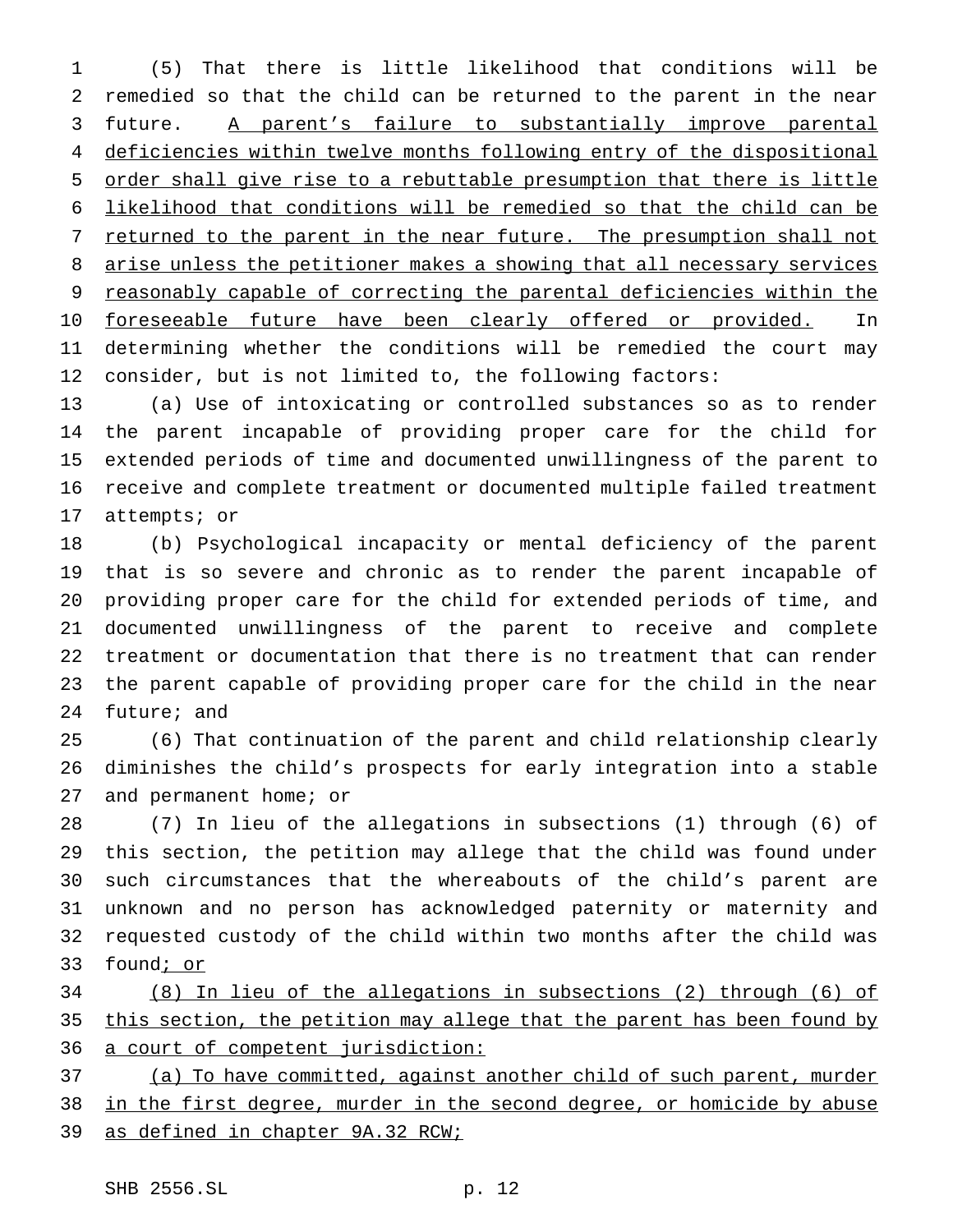(b) To have committed, against another child of such parent, manslaughter in the first degree or manslaughter in the second degree, as defined in chapter 9A.32 RCW;

 (c) To have attempted, conspired, or solicited to commit one or more of the crimes listed in (a) or (b) of this subsection; or

 (d) To have committed assault in the first or second degree, as defined in chapter 9A.36 RCW, against the surviving child or another 8 child of the parent.

 ((A parent's failure to substantially improve parental deficiencies within twelve months following entry of the dispositional order shall give rise to a rebuttable presumption that there is little likelihood that conditions will be remedied so that the child can be returned to 13 the parent in the near future. The presumption shall not arise unless 14 the petitioner makes a showing that all necessary services reasonably capable of correcting the parental deficiencies within the foreseeable 16 future have been offered or provided.))

 Notice of rights shall be served upon the parent, guardian, or legal custodian with the petition and shall be in substantially the following form:

"NOTICE

 A petition for termination of parental rights has been filed against you. You have important legal rights and you must take steps to protect your interests. This petition could result in permanent loss of your parental rights.

 1. You have the right to a fact-finding hearing before a judge.

 2. You have the right to have a lawyer represent you at the hearing. A lawyer can look at the files in your case, talk to the department of social and health services and other agencies, tell you about the law, help you understand your rights, and help you at hearings. If you cannot afford a lawyer, the court will appoint one to represent you. To get a court-appointed lawyer you must contact: (explain local procedure) .

 3. At the hearing, you have the right to speak on your own behalf, to introduce evidence, to examine witnesses, and to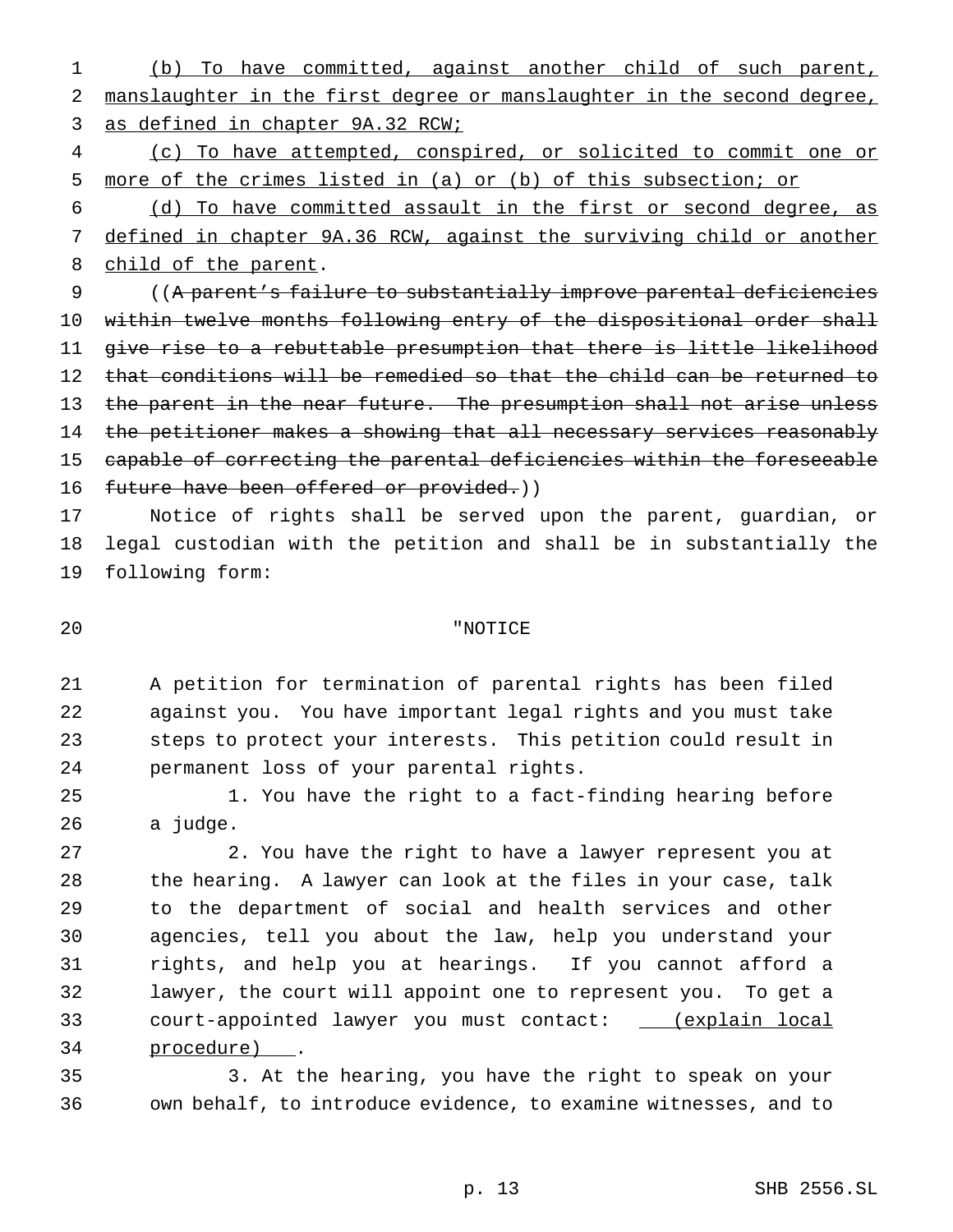receive a decision based solely on the evidence presented to 2 the judge.

You should be present at this hearing.

4 You may call <u>(insert agency)</u> for more information about your child. The agency's name and telephone number are (insert name and telephone number) ."

 **Sec. 5.** RCW 13.34.190 and 1993 c 412 s 3 are each amended to read as follows:

 After hearings pursuant to RCW 13.34.110, the court may enter an order terminating all parental rights to a child if the court finds that:

 (1)(a) The allegations contained in the petition as provided in RCW 13.34.180 (1) through (6) are established by clear, cogent, and convincing evidence; or

 $((+2))$   $(b)$  RCW 13.34.180 (3) and (4) may be waived because the allegations under RCW 13.34.180 (1), (2), (5), and (6) are established 17 beyond a reasonable doubt and when an infant has been abandoned, as defined in RCW 13.34.030, the abandonment has been proved beyond a reasonable doubt; or

 $((+3))$   $(c)$  The allegation under RCW 13.34.180(7) is established beyond a reasonable doubt. In determining whether RCW 13.34.180 (5) and (6) are established beyond a reasonable doubt, the court shall consider whether one or more of the aggravated circumstances listed in RCW 13.34.130(2) exist; or

 (d) The allegation under RCW 13.34.180(8) is established beyond a 26 reasonable doubt; and

27 ( $(\frac{4}{3})$ ) (2) Such an order is in the best interests of the child.

 **Sec. 6.** RCW 74.15.130 and 1995 c 302 s 5 are each amended to read as follows:

 (1) An agency may be denied a license, or any license issued pursuant to chapter 74.15 RCW and RCW 74.13.031 may be suspended, revoked, modified, or not renewed by the secretary upon proof (a) that the agency has failed or refused to comply with the provisions of chapter 74.15 RCW and RCW 74.13.031 or the requirements promulgated pursuant to the provisions of chapter 74.15 RCW and RCW 74.13.031; or (b) that the conditions required for the issuance of a license under chapter 74.15 RCW and RCW 74.13.031 have ceased to exist with respect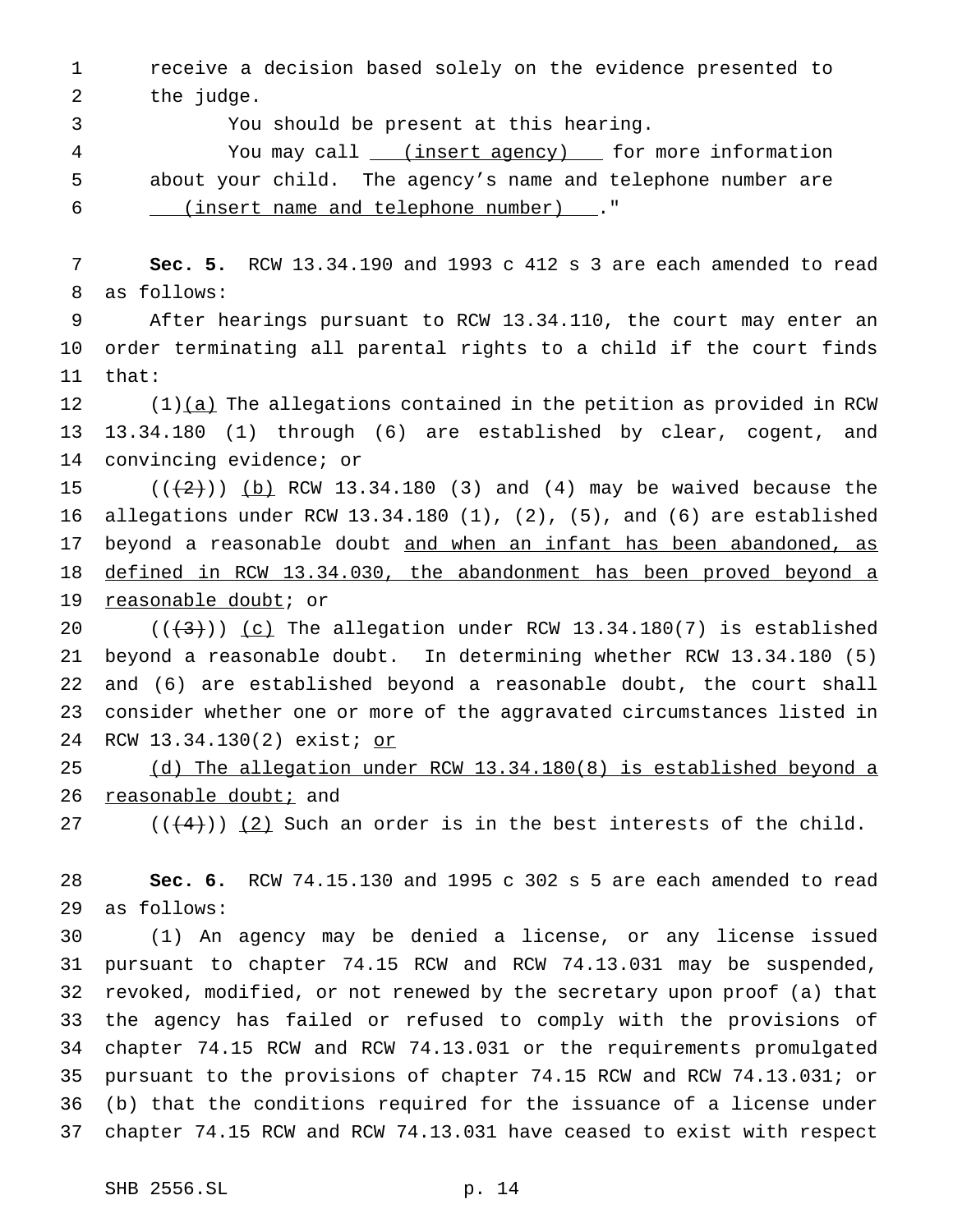to such licenses. RCW 43.20A.205 governs notice of a license denial, revocation, suspension, or modification and provides the right to an adjudicative proceeding.

 (2) In any adjudicative proceeding regarding the denial, modification, suspension, or revocation of a foster family home license, the department's decision shall be upheld if there is reasonable cause to believe that:

 (a) The applicant or licensee lacks the character, suitability, or 9 competence to care for children placed in out-of-home care, however, no 10 unfounded report of child abuse or neglect may be used to deny 11 employment or a license;

 (b) The applicant or licensee has failed or refused to comply with any provision of chapter 74.15 RCW, RCW 74.13.031, or the requirements adopted pursuant to such provisions; or

 (c) The conditions required for issuance of a license under chapter 74.15 RCW and RCW 74.13.031 have ceased to exist with respect to such licenses.

 (3) In any adjudicative proceeding regarding the denial, modification, suspension, or revocation of any license under this chapter, other than a foster family home license, the department's decision shall be upheld if it is supported by a preponderance of the evidence.

 (4) The department may assess civil monetary penalties upon proof that an agency has failed or refused to comply with the rules adopted under the provisions of this chapter and RCW 74.13.031 or that an agency subject to licensing under this chapter and RCW 74.13.031 is operating without a license except that civil monetary penalties shall not be levied against a licensed foster home. Monetary penalties levied against unlicensed agencies that submit an application for licensure within thirty days of notification and subsequently become licensed will be forgiven. These penalties may be assessed in addition to or in lieu of other disciplinary actions. Civil monetary penalties, if imposed, may be assessed and collected, with interest, for each day an agency is or was out of compliance. Civil monetary penalties shall not exceed seventy-five dollars per violation for a family day-care home and two hundred fifty dollars per violation for group homes, child day-care centers, and child-placing agencies. Each day upon which the same or substantially similar action occurs is a separate violation subject to the assessment of a separate penalty. The department shall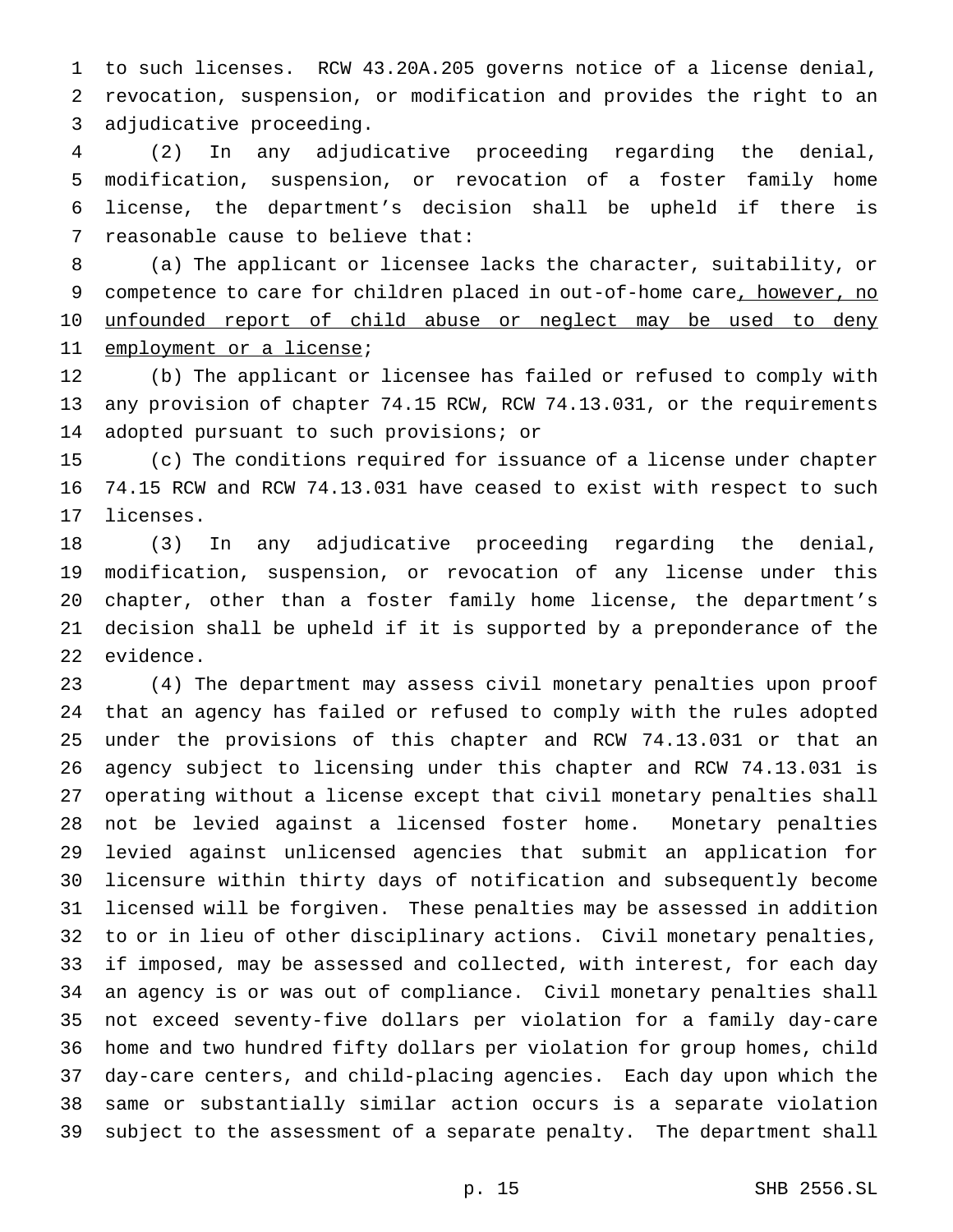provide a notification period before a monetary penalty is effective and may forgive the penalty levied if the agency comes into compliance during this period. The department may suspend, revoke, or not renew a license for failure to pay a civil monetary penalty it has assessed pursuant to this chapter within ten days after such assessment becomes final. Chapter 43.20A RCW governs notice of a civil monetary penalty and provides the right of an adjudicative proceeding. The preponderance of evidence standard shall apply in adjudicative proceedings related to assessment of civil monetary penalties.

 **Sec. 7.** RCW 26.44.020 and 1997 c 386 s 45, 1997 c 386 s 24, 1997 c 282 s 4, and 1997 c 132 s 2 are each reenacted and amended to read as follows:

For the purpose of and as used in this chapter:

 (1) "Court" means the superior court of the state of Washington, juvenile department.

 (2) "Law enforcement agency" means the police department, the prosecuting attorney, the state patrol, the director of public safety, or the office of the sheriff.

 (3) "Practitioner of the healing arts" or "practitioner" means a person licensed by this state to practice podiatric medicine and surgery, optometry, chiropractic, nursing, dentistry, osteopathic medicine and surgery, or medicine and surgery or to provide other health services. The term "practitioner" shall include a duly accredited Christian Science practitioner: PROVIDED, HOWEVER, That a person who is being furnished Christian Science treatment by a duly accredited Christian Science practitioner shall not be considered, for that reason alone, a neglected person for the purposes of this chapter.

 (4) "Institution" means a private or public hospital or any other facility providing medical diagnosis, treatment or care.

 (5) "Department" means the state department of social and health services.

 (6) "Child" or "children" means any person under the age of eighteen years of age.

 (7) "Professional school personnel" shall include, but not be limited to, teachers, counselors, administrators, child care facility personnel, and school nurses.

 (8) "Social service counselor" shall mean anyone engaged in a professional capacity during the regular course of employment in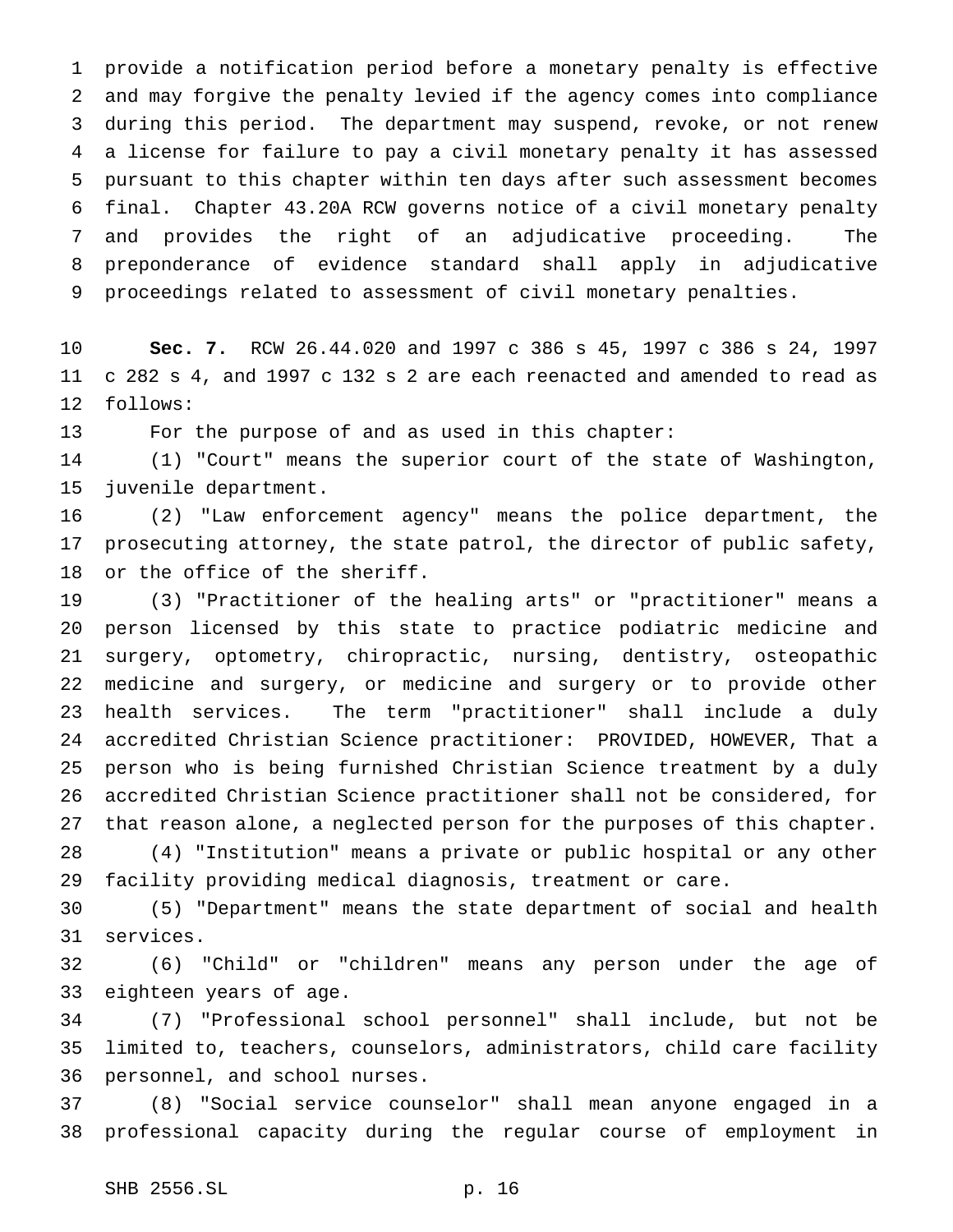encouraging or promoting the health, welfare, support or education of children, or providing social services to adults or families, including mental health, drug and alcohol treatment, and domestic violence programs, whether in an individual capacity, or as an employee or agent of any public or private organization or institution.

 (9) "Psychologist" shall mean any person licensed to practice psychology under chapter 18.83 RCW, whether acting in an individual capacity or as an employee or agent of any public or private organization or institution.

 (10) "Pharmacist" shall mean any registered pharmacist under the provisions of chapter 18.64 RCW, whether acting in an individual capacity or as an employee or agent of any public or private organization or institution.

 (11) "Clergy" shall mean any regularly licensed or ordained minister, priest or rabbi of any church or religious denomination, whether acting in an individual capacity or as an employee or agent of any public or private organization or institution.

 (12) "Abuse or neglect" shall mean the injury, sexual abuse, sexual exploitation, negligent treatment, or maltreatment of a child, adult dependent, or developmentally disabled person by any person under circumstances which indicate that the child's or adult's health, welfare, and safety is harmed, excluding conduct permitted under RCW 9A.16.100. An abused child is a child who has been subjected to child abuse or neglect as defined herein.

 (13) "Child protective services section" shall mean the child protective services section of the department.

 (14) "Adult dependent persons" shall be defined as those persons over the age of eighteen years who have been found to be legally incompetent or disabled pursuant to chapter 11.88 RCW.

 (15) "Sexual exploitation" includes: (a) Allowing, permitting, or encouraging a child to engage in prostitution by any person; or (b) allowing, permitting, encouraging, or engaging in the obscene or pornographic photographing, filming, or depicting of a child by any person.

 (16) "Negligent treatment or maltreatment" means an act or omission which evidences a serious disregard of consequences of such magnitude as to constitute a clear and present danger to the child's health, welfare, and safety. The fact that siblings share a bedroom is not, in and of itself, "negligent treatment or maltreatment."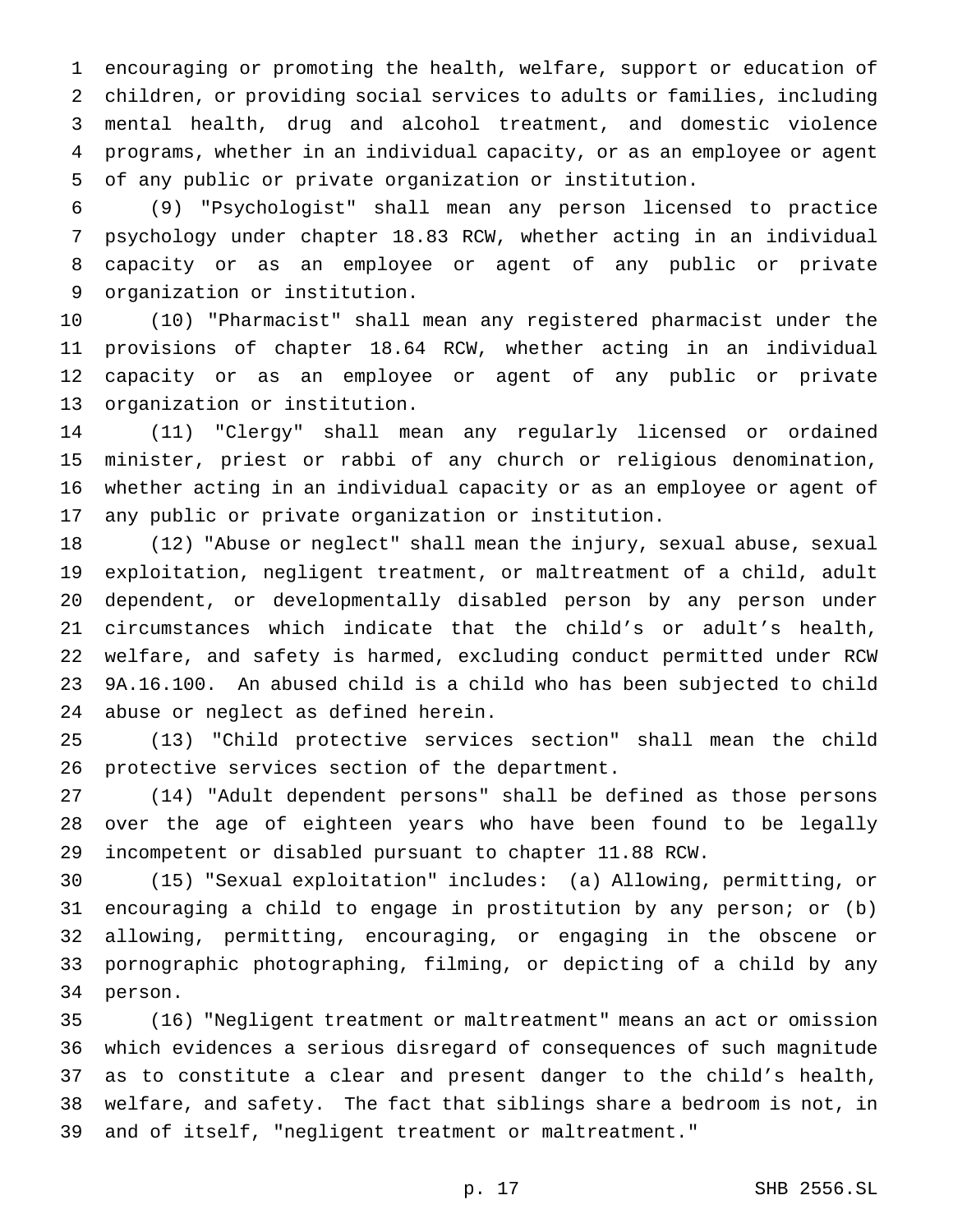(17) "Developmentally disabled person" means a person who has a disability defined in RCW 71A.10.020.

 (18) "Child protective services" means those services provided by the department designed to protect children from child abuse and neglect and safeguard such children from future abuse and neglect, and conduct investigations of child abuse and neglect reports. Investigations may be conducted regardless of the location of the alleged abuse or neglect. Child protective services includes referral to services to ameliorate conditions which endanger the welfare of children, the coordination of necessary programs and services relevant to the prevention, intervention, and treatment of child abuse and neglect, and services to children to ensure that each child has a permanent home. In determining whether protective services should be provided, the department shall not decline to provide such services solely because of the child's unwillingness or developmental inability to describe the nature and severity of the abuse or neglect.

 (19) "Malice" or "maliciously" means an evil intent, wish, or design to vex, annoy, or injure another person. Such malice may be inferred from an act done in wilful disregard of the rights of another, or an act wrongfully done without just cause or excuse, or an act or omission of duty betraying a wilful disregard of social duty.

 (20) "Sexually aggressive youth" means a child who is defined in RCW 74.13.075(1)(b) as being a "sexually aggressive youth."

24 (21) "Unfounded" means available ((evidence)) information indicates that, more likely than not, child abuse or neglect did not occur.

 **Sec. 8.** RCW 26.44.100 and 1997 c 282 s 2 are each amended to read as follows:

 (1) The legislature finds parents and children often are not aware of their due process rights when agencies are investigating allegations of child abuse and neglect. The legislature reaffirms that all citizens, including parents, shall be afforded due process, that protection of children remains the priority of the legislature, and that this protection includes protecting the family unit from unnecessary disruption. To facilitate this goal, the legislature wishes to ensure that parents and children be advised in writing and orally, if feasible, of their basic rights and other specific information as set forth in this chapter, provided that nothing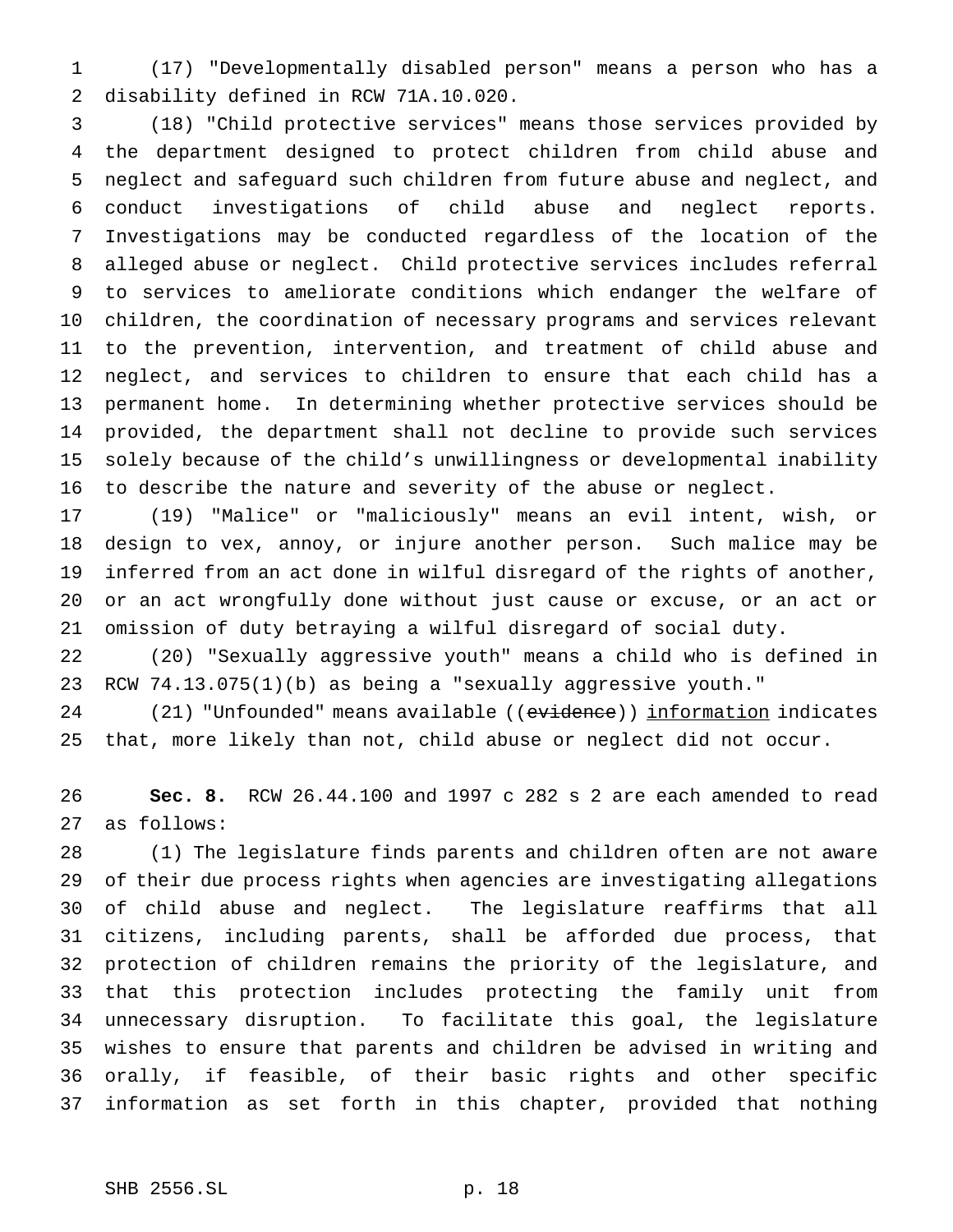contained in this chapter shall cause any delay in protective custody action.

 (2) The department shall notify the alleged perpetrator of the allegations of child abuse and neglect at the earliest possible point in the investigation that will not jeopardize the safety and protection of the child or the investigation process.

 Whenever the department completes an investigation of a child abuse or neglect report under chapter 26.44 RCW, the department shall notify the alleged perpetrator of the report and the department's investigative findings. The notice shall also advise the alleged perpetrator that:

 (a) A written response to the report may be provided to the department and that such response will be filed in the record following 14 receipt by the department;

 (b) Information in the department's record may be considered in subsequent investigations or proceedings related to child protection or child custody;

18 (c) ((There is currently information in the department's record 19 that may)) Founded reports of child abuse and neglect may be considered 20 in determining ((that)) whether the person is disqualified from being licensed to provide child care, employed by a licensed child care 22 agency, or authorized by the department to care for children; and

23 (d) ((A person who has demonstrated a good-faith desire to work in 24 a licensed agency may request an informal meeting with the department 25 to have an opportunity to discuss and contest the information currently 26 in the record.)) An alleged perpetrator named in a founded report of child abuse or neglect has the right to seek review of the finding as provided in this chapter.

 (3) The notification required by this section shall be made by 30 ((regular)) certified mail, return receipt requested, to the person's last known address.

 (4) The duty of notification created by this section is subject to the ability of the department to ascertain the location of the person to be notified. The department shall exercise reasonable, good-faith efforts to ascertain the location of persons entitled to notification under this section.

 NEW SECTION. **Sec. 9.** A new section is added to chapter 26.44 RCW to read as follows: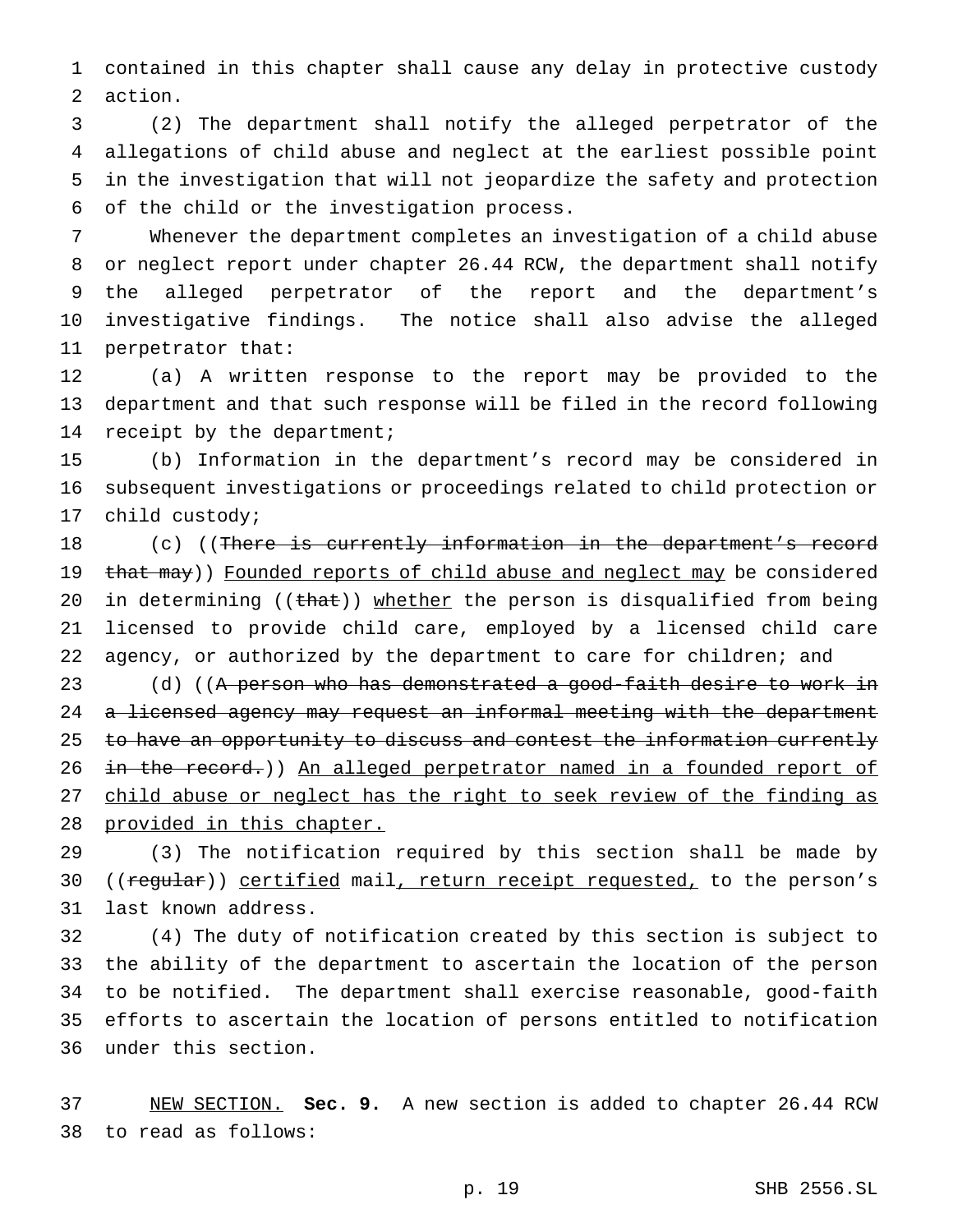(1) A person who is named as an alleged perpetrator after October 1, 1998, in a founded report of child abuse or neglect has the right to seek review and amendment of the finding as provided in this section.

 (2) Within twenty calendar days after receiving written notice from the department under RCW 26.44.100 that a person is named as an alleged perpetrator in a founded report of child abuse or neglect, he or she may request that the department review the finding. The request must be made in writing. If a request for review is not made as provided in this subsection, the alleged perpetrator may not further challenge the finding and shall have no right to agency review or to an adjudicative hearing or judicial review of the finding.

 (3) Upon receipt of a written request for review, the department shall review and, if appropriate, may amend the finding. Management level staff within the children's administration designated by the secretary shall be responsible for the review. The review must be conducted in accordance with procedures the department establishes by rule. Upon completion of the review, the department shall notify the alleged perpetrator in writing of the agency's determination. The notification must be sent by certified mail, return receipt requested, to the person's last known address.

 (4) If, following agency review, the report remains founded, the person named as the alleged perpetrator in the report may request an adjudicative hearing to contest the finding. The adjudicative proceeding is governed by chapter 34.05 RCW and this section. The request for an adjudicative proceeding must be filed within thirty calendar days after receiving notice of the agency review determination. If a request for an adjudicative proceeding is not made as provided in this subsection, the alleged perpetrator may not further challenge the finding and shall have no right to agency review or to an adjudicative hearing or judicial review of the finding.

 (5) Reviews and hearings conducted under this section are confidential and shall not be open to the public. Information about reports, reviews, and hearings may be disclosed only in accordance with federal and state laws pertaining to child welfare records and child protective services reports.

(6) The department may adopt rules to implement this section.

 **Sec. 10.** RCW 74.13.031 and 1997 c 386 s 32 and 1997 c 272 s 1 are each reenacted and amended to read as follows: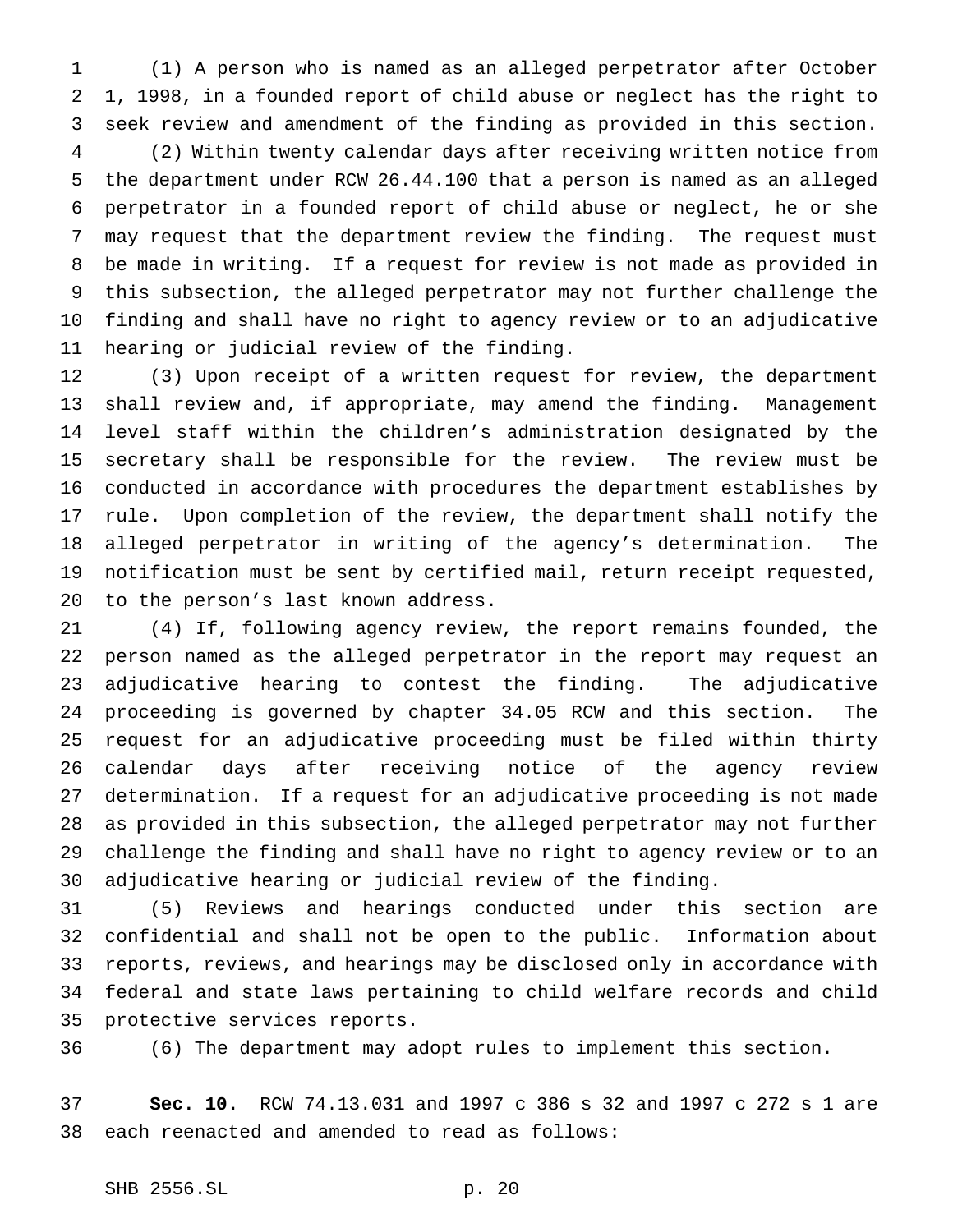The department shall have the duty to provide child welfare services and shall:

 (1) Develop, administer, supervise, and monitor a coordinated and comprehensive plan that establishes, aids, and strengthens services for the protection and care of homeless, runaway, dependent, or neglected children.

 (2) Within available resources, recruit an adequate number of prospective adoptive and foster homes, both regular and specialized, i.e. homes for children of ethnic minority, including Indian homes for Indian children, sibling groups, handicapped and emotionally disturbed, teens, pregnant and parenting teens, and annually report to the governor and the legislature concerning the department's success in: (a) Meeting the need for adoptive and foster home placements; (b) reducing the foster parent turnover rate; (c) completing home studies for legally free children; and (d) implementing and operating the passport program required by RCW 74.13.285. The report shall include a section entitled "Foster Home Turn-Over, Causes and Recommendations."

18 (3) Investigate complaints of ((<del>alleged neglect, abuse, or</del> 19 abandonment of children)) any recent act or failure to act on the part 20 of a parent or caretaker that results in death, serious physical or 21 emotional harm, or sexual abuse or exploitation, or that presents an 22 imminent risk of serious harm, and on the basis of the findings of such investigation, offer child welfare services in relation to the problem to such parents, legal custodians, or persons serving in loco parentis, and/or bring the situation to the attention of an appropriate court, or another community agency: PROVIDED, That an investigation is not required of nonaccidental injuries which are clearly not the result of a lack of care or supervision by the child's parents, legal custodians, or persons serving in loco parentis. If the investigation reveals that 30 a crime against a child may have been committed, the department shall notify the appropriate law enforcement agency.

 (4) Offer, on a voluntary basis, family reconciliation services to families who are in conflict.

 (5) Monitor out-of-home placements, on a timely and routine basis, to assure the safety, well-being, and quality of care being provided is within the scope of the intent of the legislature as defined in RCW 74.13.010 and 74.15.010, and annually submit a report measuring the extent to which the department achieved the specified goals to the governor and the legislature.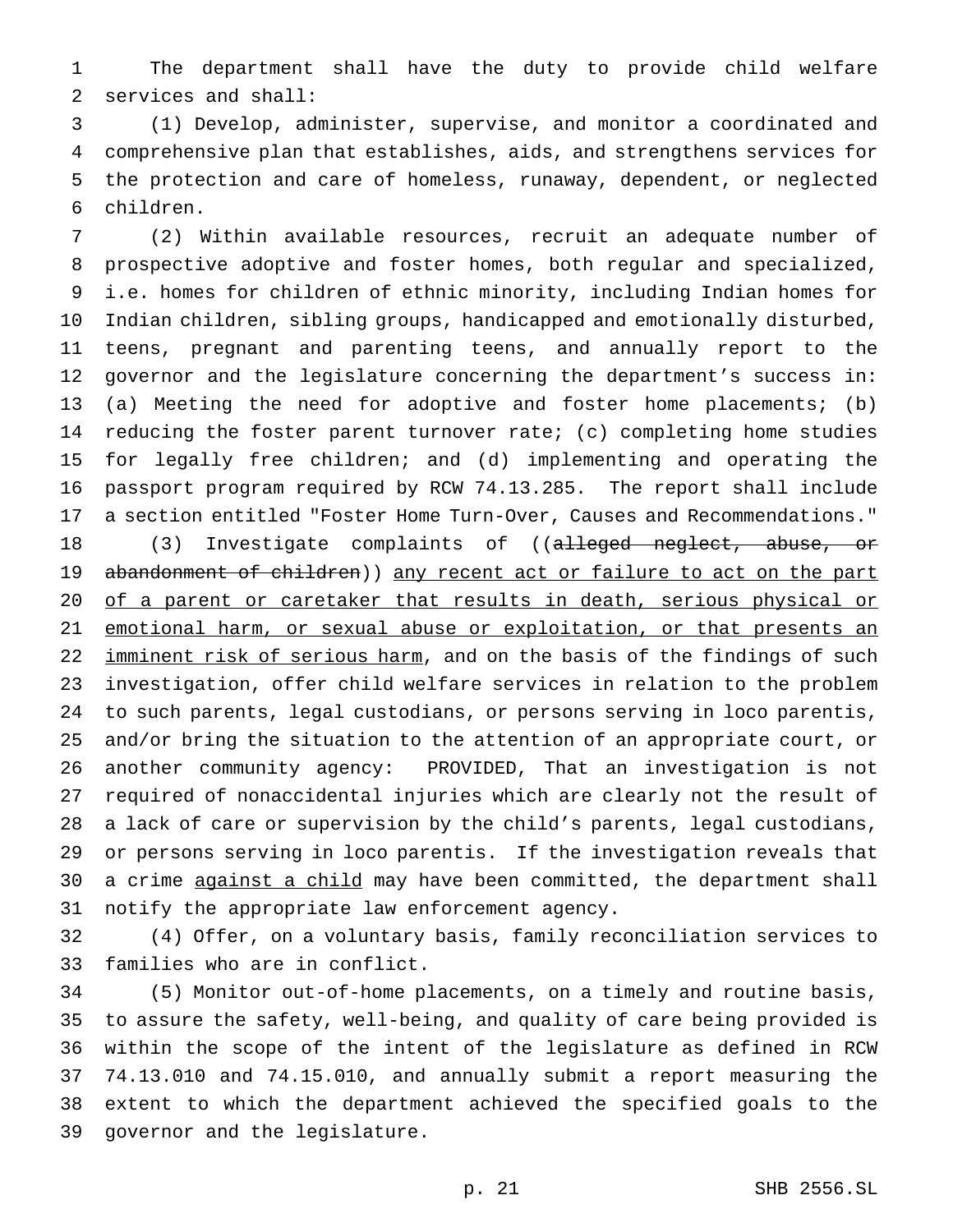(6) Have authority to accept custody of children from parents and to accept custody of children from juvenile courts, where authorized to do so under law, to provide child welfare services including placement for adoption, and to provide for the physical care of such children and make payment of maintenance costs if needed. Except where required by Public Law 95-608 (25 U.S.C. Sec. 1915), no private adoption agency which receives children for adoption from the department shall discriminate on the basis of race, creed, or color when considering applications in their placement for adoption.

 (7) Have authority to provide temporary shelter to children who have run away from home and who are admitted to crisis residential centers.

 (8) Have authority to purchase care for children; and shall follow in general the policy of using properly approved private agency services for the actual care and supervision of such children insofar as they are available, paying for care of such children as are accepted by the department as eligible for support at reasonable rates established by the department.

 (9) Establish a children's services advisory committee which shall assist the secretary in the development of a partnership plan for utilizing resources of the public and private sectors, and advise on all matters pertaining to child welfare, licensing of child care agencies, adoption, and services related thereto. At least one member shall represent the adoption community.

 (10) Have authority to provide continued foster care or group care for individuals from eighteen through twenty years of age to enable them to complete their high school or vocational school program.

 (11) Have authority within funds appropriated for foster care services to purchase care for Indian children who are in the custody of a federally recognized Indian tribe or tribally licensed child-placing agency pursuant to parental consent, tribal court order, or state juvenile court order; and the purchase of such care shall be subject to the same eligibility standards and rates of support applicable to other children for whom the department purchases care.

 Notwithstanding any other provision of RCW 13.32A.170 through 13.32A.200 and 74.13.032 through 74.13.036, or of this section all services to be provided by the department of social and health services under subsections (4), (6), and (7) of this section, subject to the limitations of these subsections, may be provided by any program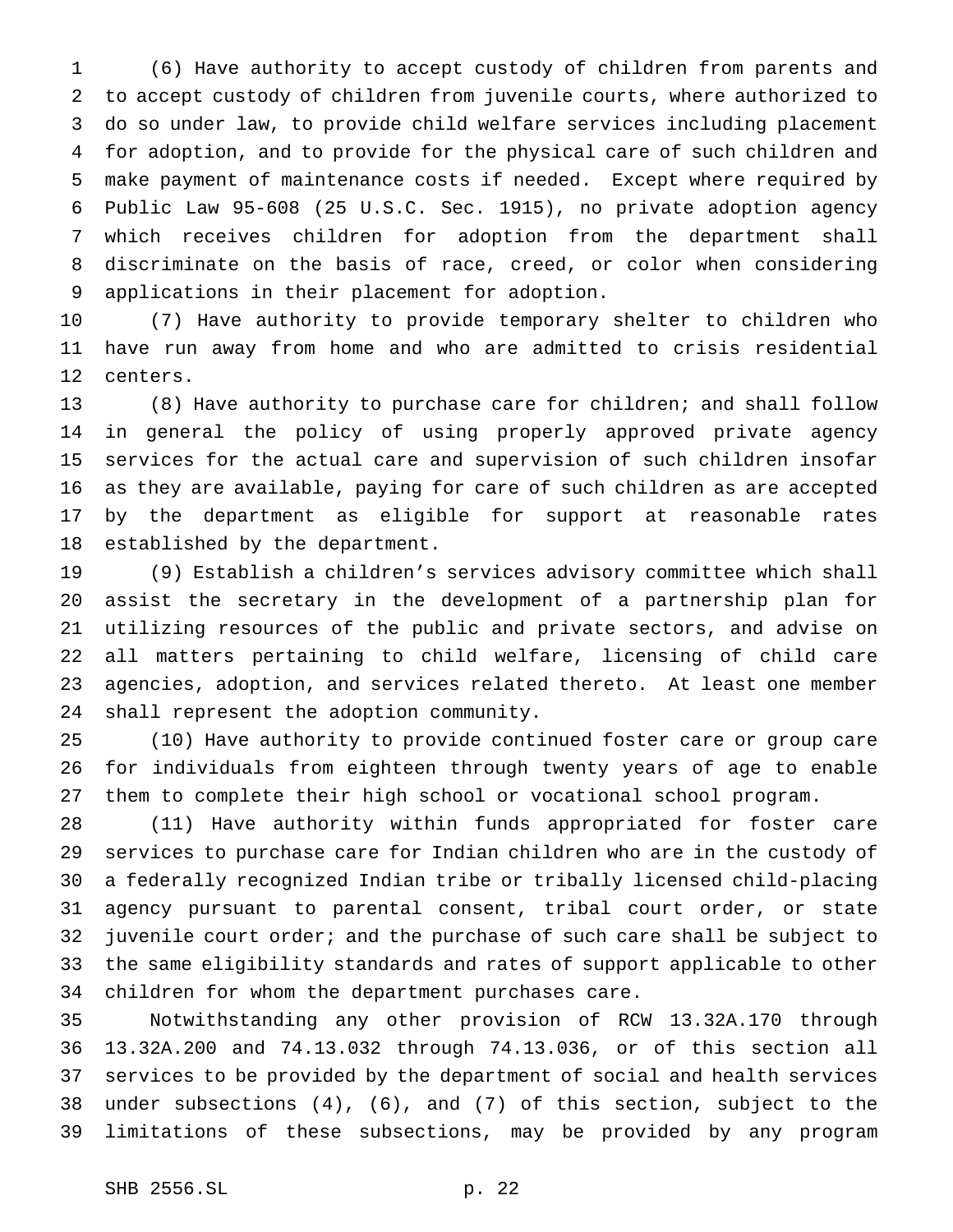offering such services funded pursuant to Titles II and III of the federal juvenile justice and delinquency prevention act of 1974.

 \*Sec. 11. RCW 70.190.010 and <sup>1996</sup> <sup>c</sup> <sup>132</sup> <sup>s</sup> <sup>2</sup> are each amended to read as follows:

 Unless the context clearly requires otherwise, the definitions in this section apply throughout this chapter.

 (1) "Administrative costs" means the costs associated with 8 procurement; payroll processing; personnel functions; management; maintenance and operation of space and property; data processing and 10 computer services; accounting; budgeting; auditing; indirect costs; and organizational planning, consultation, coordination, and training.

(2) "Assessment" has the same meaning as provided in RCW 43.70.010.

 (3) "At-risk" children are children who engage in or are victims of at-risk behaviors.

 (4) "At-risk behaviors" means violent delinquent acts, teen substance abuse, teen pregnancy and male parentage, teen suicide attempts, dropping out of school, child abuse or neglect, and domestic violence.

 (5) "Community public health and safety networks" or "networks" means the organizations authorized under RCW 70.190.060.

 (6) "Comprehensive plan" means <sup>a</sup> two-year plan that examines available resources and unmet needs for <sup>a</sup> county or multicounty area, barriers that limit the effective use of resources, and <sup>a</sup> plan to 24 address these issues that is broadly supported by local residents.

 (7) "Participating state agencies" means the office of the superintendent of public instruction, the department of social and health services, the department of health, the employment security department, the department of community, trade, and economic development, and such other departments as may be specifically designated by the governor.

 (8) "Family policy council" or "council" means the superintendent of public instruction, the secretary of social and health services, the secretary of health, the commissioner of the employment security department, and the director of the department of community, trade, and 35 economic development or their designees, ((one)) two legislators from each caucus of the senate and house of representatives, and one 37 representative of the governor.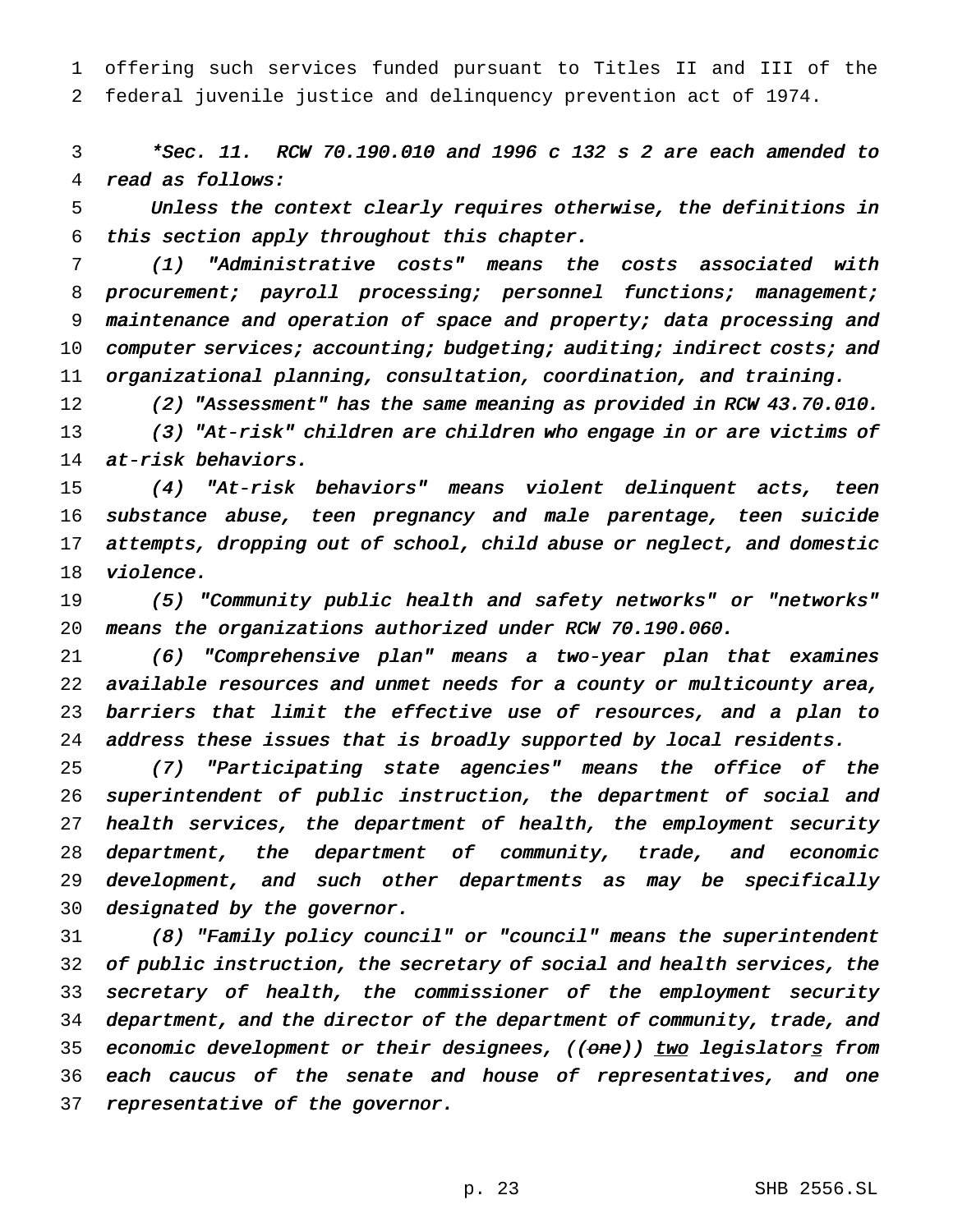(9) "Fiduciary interest" means (a) the right to compensation from <sup>a</sup> health, educational, social service, or justice system organization that receives public funds, or (b) budgetary or policy-making authority for an organization listed in (a) of this subsection. <sup>A</sup> person who acts solely in an advisory capacity and receives no compensation from <sup>a</sup> health, educational, social service, or justice system organization, and who has no budgetary or policy-making authority is deemed to have no fiduciary interest in the organization.

 (10) "Outcome" or "outcome based" means defined and measurable 10 outcomes used to evaluate progress in reducing the rate of at-risk children and youth through reducing risk factors and increasing protective factors.

 (11) "Matching funds" means an amount no less than twenty-five percent of the amount budgeted for <sup>a</sup> network. The network's matching funds may be in-kind goods and services. Funding sources allowable for match include appropriate federal or local levy funds, private charitable funding, and other charitable giving. Basic education funds shall not be used as <sup>a</sup> match. State general funds shall not be used as <sup>a</sup> match for violence reduction and drug enforcement account funds created under RCW 69.50.520.

 (12) "Policy development" has the same meaning as provided in RCW 43.70.010.

 (13) "Protective factors" means those factors determined by the department of health to be empirically associated with behaviors that contribute to socially acceptable and healthy nonviolent behaviors. Protective factors include promulgation, identification, and acceptance of community norms regarding appropriate behaviors in the area of delinquency, early sexual activity, alcohol and substance abuse, educational opportunities, employment opportunities, and absence of crime.

 (14) "Risk factors" means those factors determined by the department of health to be empirically associated with at-risk behaviors that contribute to violence.

**\*Sec. 11 was vetoed. See message at end of chapter.**

 **Sec. 12.** RCW 70.190.060 and 1996 c 132 s 3 are each amended to read as follows:

 (1) The legislature authorizes community public health and safety networks to reconnect parents and other citizens with children, youth,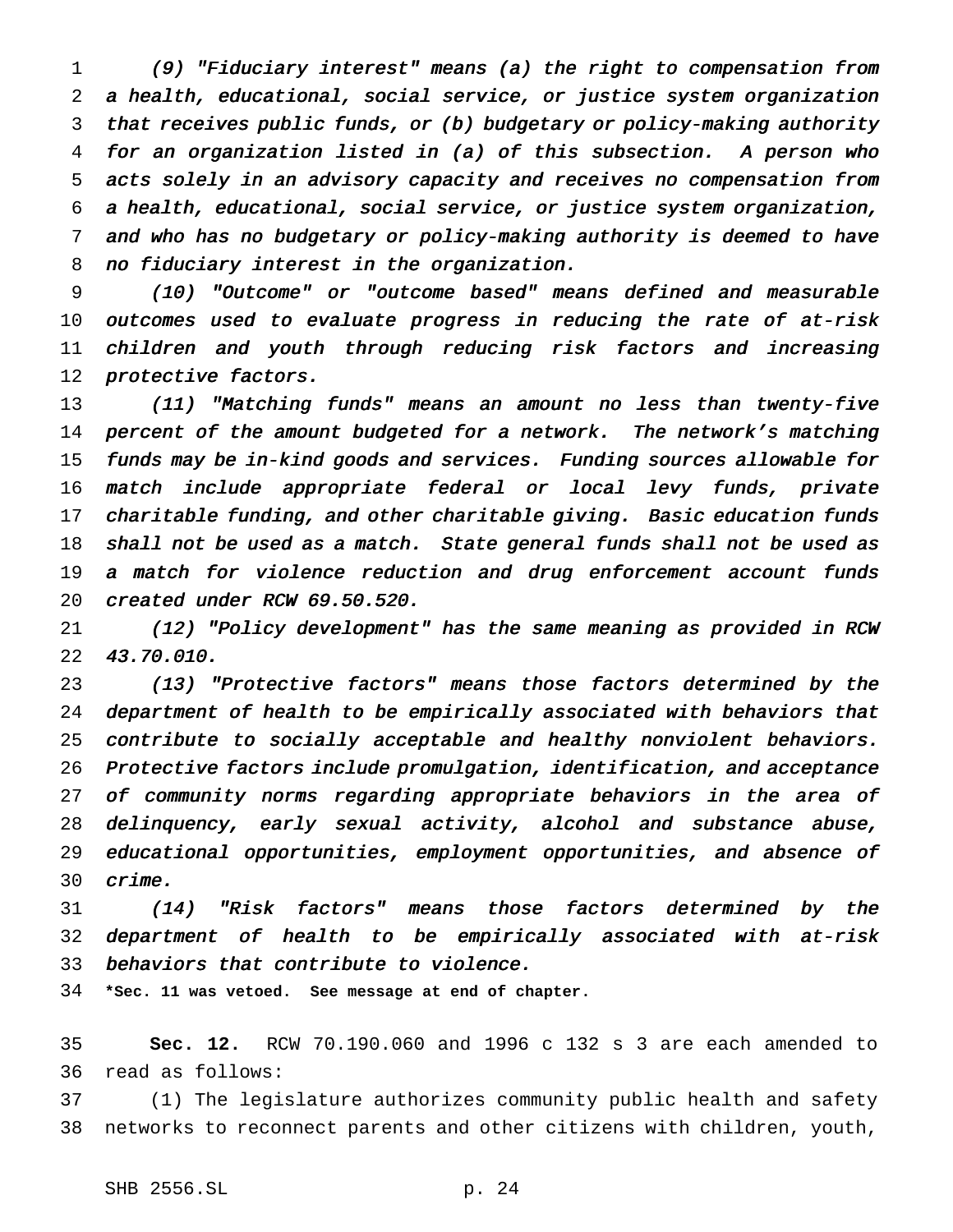families, and community institutions which support health and safety. The networks have only those powers and duties expressly authorized under this chapter. The networks should empower parents and other citizens by being a means of expressing their attitudes, spirit, and perspectives regarding safe and healthy family and community life. The legislature intends that parent and other citizen perspectives exercise a controlling influence over policy and program operations of professional organizations concerned with children and family issues within networks in a manner consistent with the Constitution and state law. It is not the intent of the legislature that health, social service, or educational professionals dominate community public health and safety network processes or programs, but rather that these professionals use their skills to lend support to parents and other citizens in expressing their values as parents and other citizens identify community needs and establish community priorities. To this end, the legislature intends full participation of parents and other citizens in community public health and safety networks. The intent is that local community values are reflected in the operations of the network.

 (2) A group of persons described in subsection (3) of this section may apply to be a community public health and safety network.

 (3) Each community public health and safety network shall be composed of twenty-three people, thirteen of whom shall be citizens who live within the network boundary with no fiduciary interest. In selecting these members, first priority shall be given to members of community mobilization advisory boards, city or county children's services commissions, human services advisory boards, or other such organizations. The thirteen persons shall be selected as follows: Three by chambers of commerce, three by school board members, three by county legislative authorities, three by city legislative authorities, and one high school student, selected by student organizations. The remaining ten members shall live or work within the network boundary and shall include local representation selected by the following groups 34 and entities: Cities; counties; federally recognized Indian tribes; parks and recreation programs; law enforcement agencies; state children's service workers; employment assistance workers; private social service providers, broad-based nonsecular organizations, or health service providers; and public education.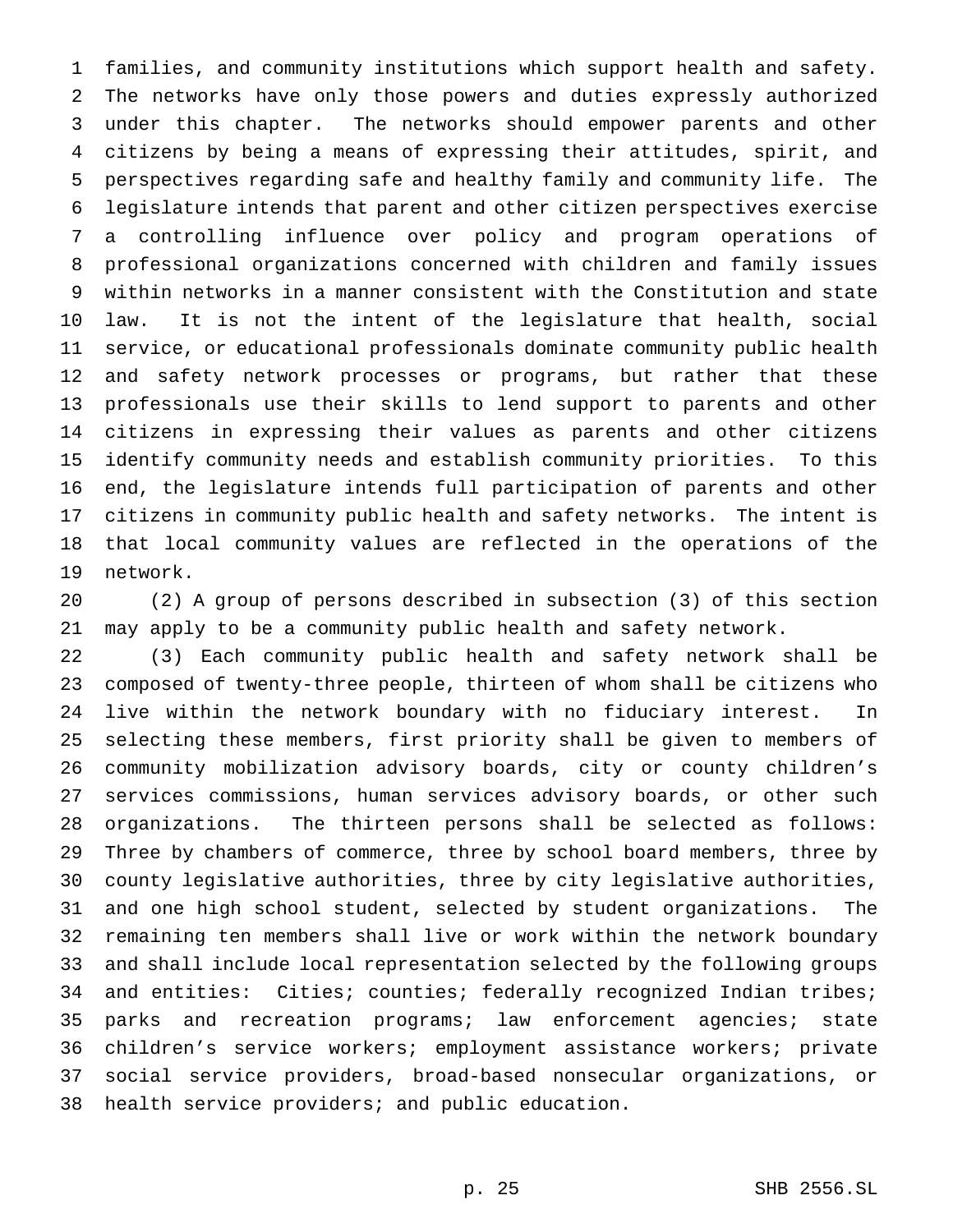(4) Each of the twenty-three people who are members of each community public health and safety network must sign an annual declaration under penalty of perjury or a notarized statement that 4 clearly, in plain and understandable language, states whether or not he or she has a fiduciary interest. If a member has a fiduciary interest, the nature of that interest must be made clear, in plain understandable 7 language, on the signed statement.

8 (5) Members of the network shall serve terms of three years.

 The terms of the initial members of each network shall be as follows: (a) One-third shall serve for one year; (b) one-third shall serve for two years; and (c) one-third shall serve for three years. Initial members may agree which shall serve fewer than three years or the decision may be made by lot. Any vacancy occurring during the term may be filled by the chair for the balance of the unexpired term.

 $((+5))$   $(6)$  Not less than sixty days before the expiration of a network member's term, the chair shall submit the name of a nominee to the network for its approval. The network shall comply with subsection (3) of this section.

19  $((+6))$   $(7)$  Networks are subject to the open public meetings act under chapter 42.30 RCW and the public records provisions of RCW 42.17.270 through 42.17.310.

 **Sec. 13.** RCW 70.190.130 and 1996 c 132 s 8 are each amended to read as follows:

 (1) The council shall only disburse funds to a network after a comprehensive plan has been prepared by the network and approved by the council. In approving the plan the council shall consider whether the network:

 (a) Promoted input from the widest practical range of agencies and affected parties, including public hearings;

 (b) Reviewed the indicators of violence data compiled by the local public health departments and incorporated a response to those indicators in the plan;

 (c) Obtained a declaration by the largest health department within the network boundary, indicating whether the plan meets minimum standards for assessment and policy development relating to social development according to RCW 43.70.555;

 (d) Included a specific mechanism of data collection and transmission based on the rules established under RCW 43.70.555;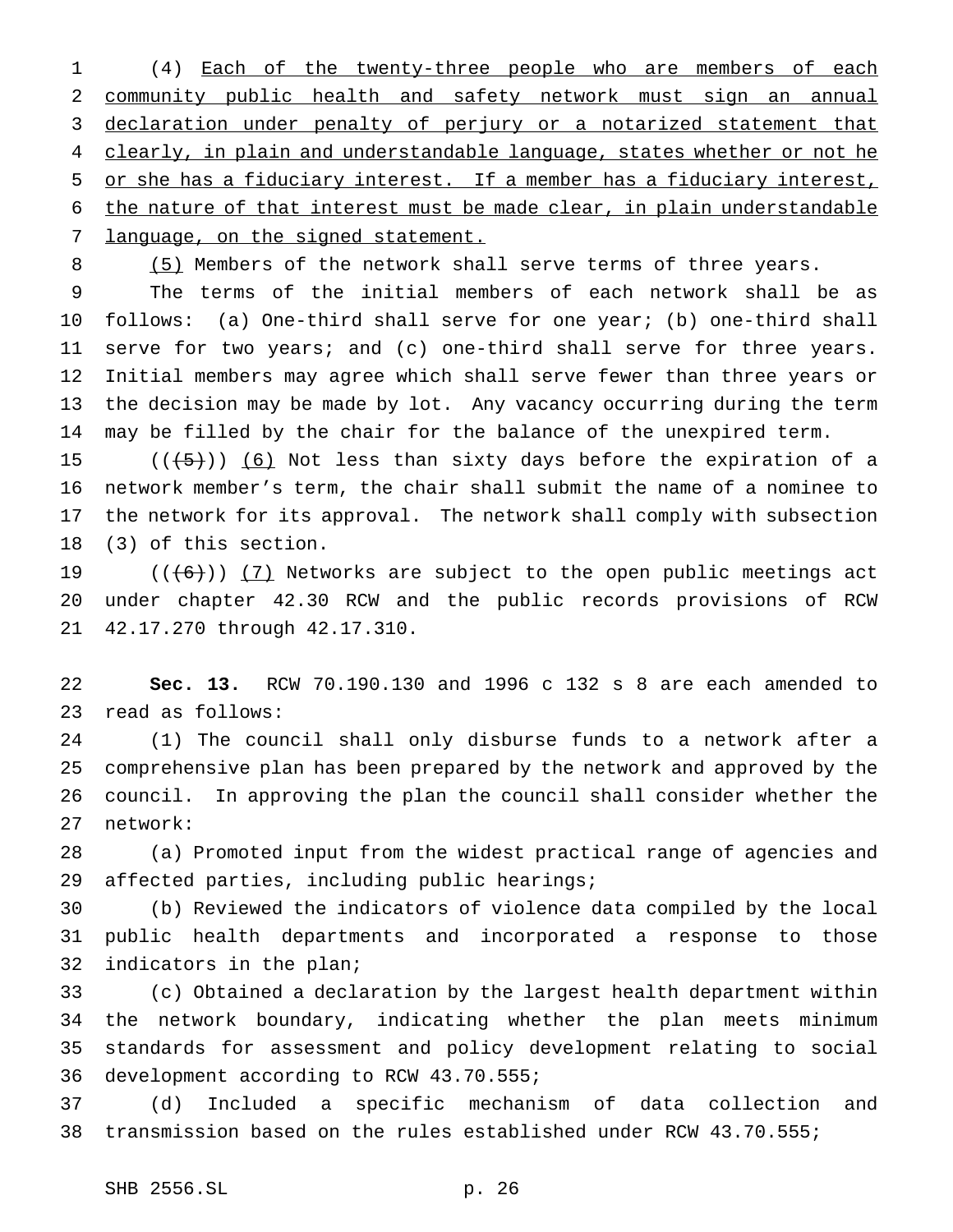(e) Considered all relevant causes of violence in its community and did not isolate only one or a few of the elements to the exclusion of others and demonstrated evidence of building community capacity through effective neighborhood and community development;

 (f) Considered youth employment and job training programs outlined in this chapter as a strategy to reduce the rate of at-risk children and youth;

 (g) Integrated local programs that met the network's priorities and were deemed successful by the network;

 (h) Committed to make measurable reductions in the rate of at-risk children and youth by reducing the rate of state-funded out-of-home placements and make reductions in at least three of the following rates of youth: Violent criminal acts, substance abuse, pregnancy and male parentage, suicide attempts, dropping out of school, child abuse or neglect, and domestic violence; and

 (i) Held a public hearing on its proposed comprehensive plan and submitted to the council all of the written comments received at the hearing and a copy of the minutes taken at the hearing.

 (2) The council may establish a maximum amount to be expended by a network for purposes of planning and administrative duties, that shall 21 not, in total, exceed ten percent of funds available to a network. The council shall make recommendations to the legislature regarding the 23 specific maximum amounts that can be spent by a network or group of 24 networks on planning and administrative duties. The recommendation may provide differing percentages, considering the size of the budgets of 26 each network and giving consideration to whether there should be a higher percentage for administrative and planning purposes in budgets for smaller networks and a smaller percentage of the budgets for administration and planning purposes in larger networks.

 (3) The council may determine that a network is not in compliance with this chapter if it fails to comply with statutory requirements. Upon a determination of noncompliance, the council may suspend or revoke a network's status or contract and specify a process and deadline for the network's compliance.

 NEW SECTION. **Sec. 14.** The legislature finds that it is critically important to the basic nurture, health, and safety of children that the state examine a state-wide program relating to child abuse and neglect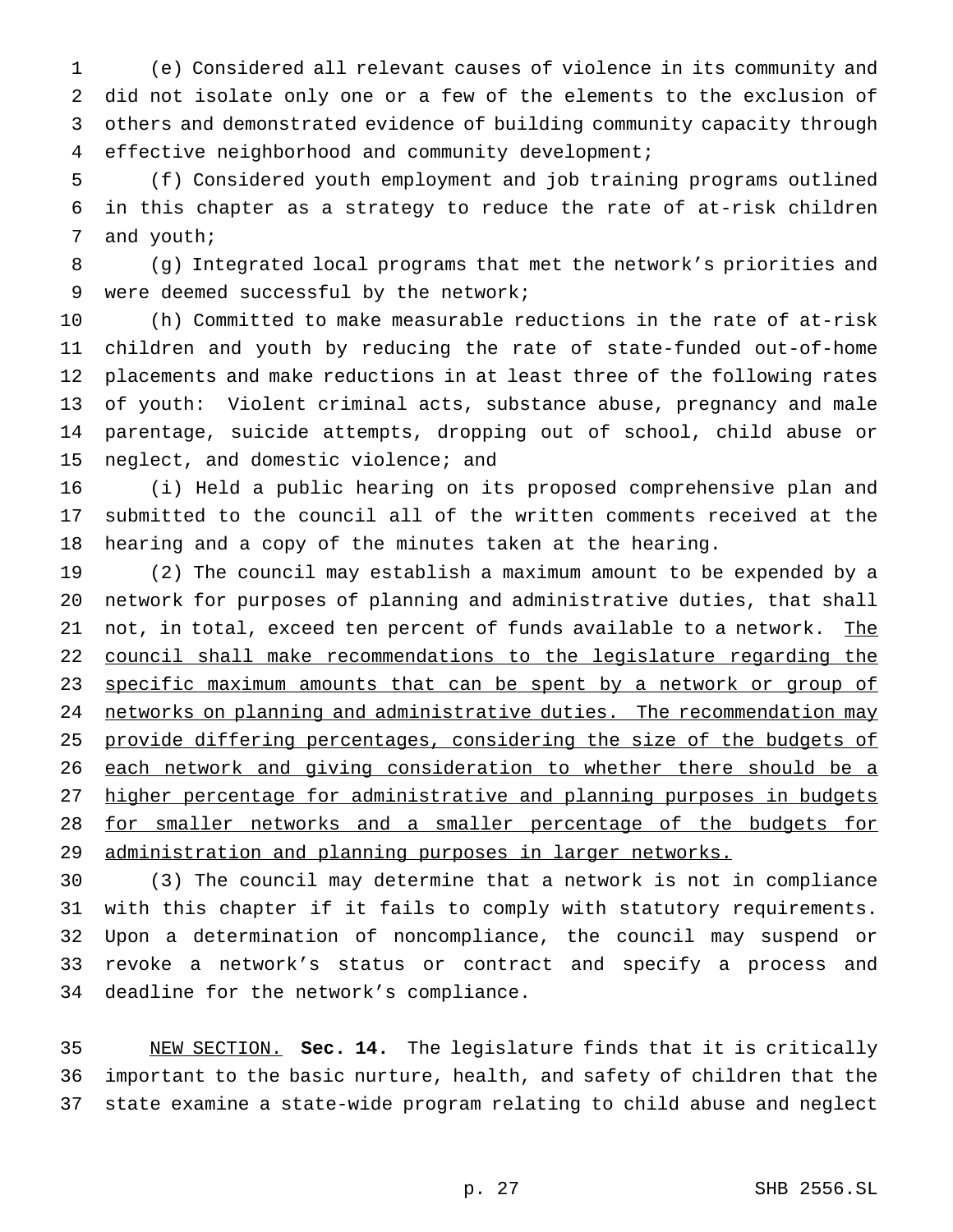that includes citizen review panels as required by the federal child abuse prevention and treatment act, 42 U.S.C. Sec. 5106a.

 NEW SECTION. **Sec. 15.** The Washington state institute for public policy shall conduct, or contract for, a study regarding the creation of citizen review panels to meet the requirements of federal law, and located independent of the department of social and health services. The study shall include an examination of a system of independent citizen review panels to:

 (1) Examine the policies and procedures of state agencies and, where appropriate, specific cases, to evaluate the extent to which the agencies are effectively discharging their child protection responsibilities according to the state law and the state plan required under 42 U.S.C. Sec. 5106a.

 (2) Examine child protection standards set forth in the federal and state law.

 (3) Examine any other criteria that the panel considers important to ensure the protection of children, including a review of the extent to which the state child protective services system is coordinated with the foster care and adoption programs established under part E, Title IV of the Social Security Act.

 (4) Examine whether the panels should report possible criminal activity to the local prosecuting attorney in the county in which the case resides.

 (5) Examine whether, if the panel finds possible civil infractions, whether the findings should be turned over to the aggrieved individual, if the conditions set forth in RCW 74.13.500 through 74.13.525 are met, and who should turn the findings over, and whether the individual should be awarded attorneys' fees, costs, damages, including punitive damages, if the individual prevails in court.

 The study shall include an examination of the barriers to broad access to information, whether the panels should have access to the information and specific recommendations on how the panels can obtain access to such information from the department of social and health services, criminal justice agencies, law enforcement, schools, and medical providers, and other sources that have relevant information, including reports and records made and maintained by the department and its contracting agencies, while preserving the confidentiality of the records.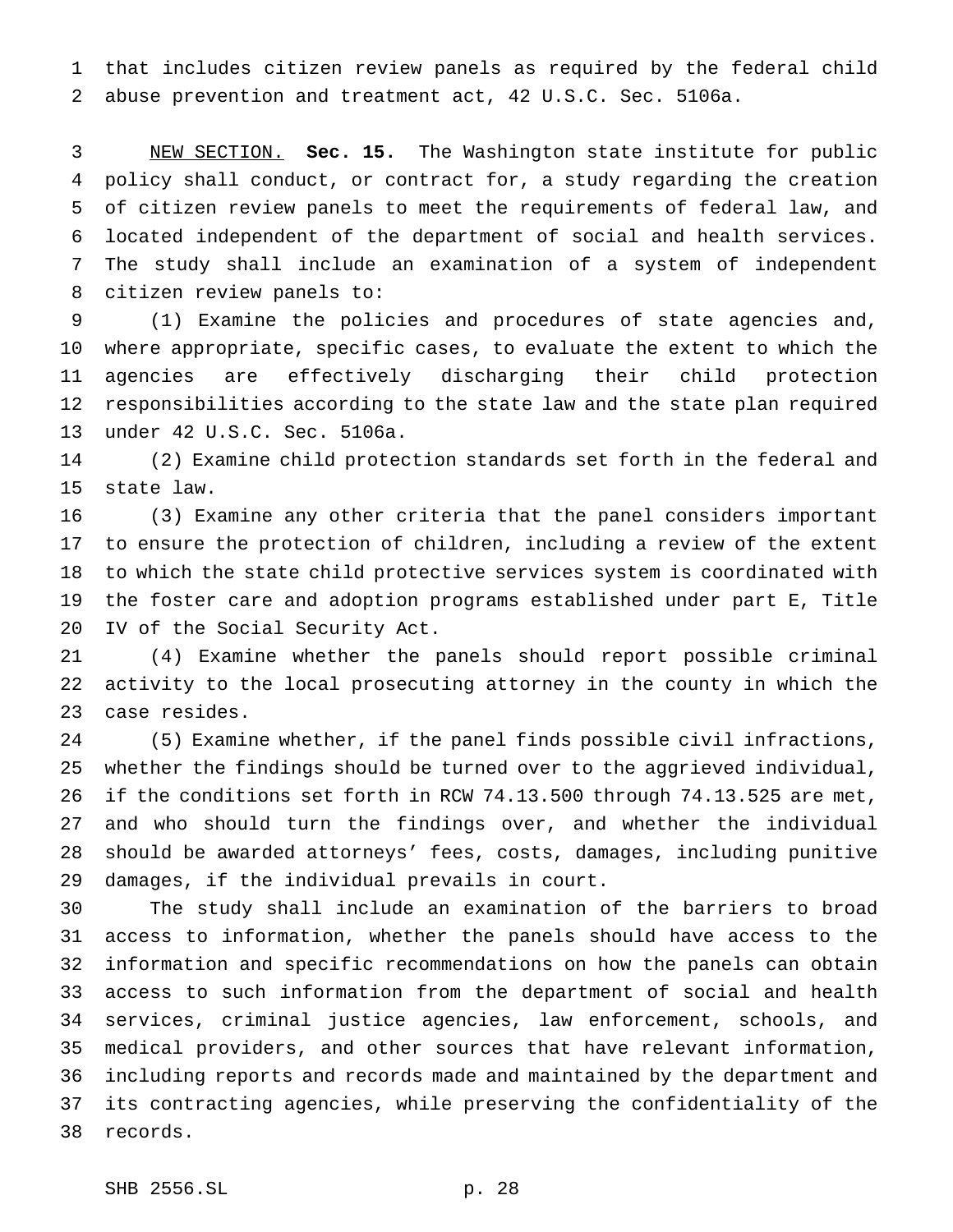The study shall also include a review of the department of social and health services' current committees and teams that have citizen membership and participation, to determine whether any of these committees and teams should be consolidated.

 An interim report of the study shall be submitted to the legislative children's oversight committee by September 15, 1998. The final study and recommendations shall be submitted to the appropriate committees of the house of representatives and the senate by December 1, 1998.

 NEW SECTION. **Sec. 16.** The sum of twelve thousand dollars, or as much thereof as may be necessary, is appropriated for the fiscal year ending June 30, 1998, from the general fund to The Evergreen State College for the Washington state institute for public policy for the purposes of sections 14 and 15 of this act.

 **Sec. 17.** RCW 70.47.060 and 1997 c 337 s 2, 1997 c 335 s 2, 1997 c 245 s 6, and 1997 c 231 s 206 are each reenacted and amended to read as follows:

The administrator has the following powers and duties:

 (1) To design and from time to time revise a schedule of covered basic health care services, including physician services, inpatient and outpatient hospital services, prescription drugs and medications, and other services that may be necessary for basic health care. In addition, the administrator may, to the extent that funds are available, offer as basic health plan services chemical dependency services, mental health services and organ transplant services; however, no one service or any combination of these three services shall increase the actuarial value of the basic health plan benefits by more than five percent excluding inflation, as determined by the office of financial management. All subsidized and nonsubsidized enrollees in any participating managed health care system under the Washington basic health plan shall be entitled to receive covered basic health care services in return for premium payments to the plan. The schedule of services shall emphasize proven preventive and primary health care and shall include all services necessary for prenatal, postnatal, and well- child care. However, with respect to coverage for groups of subsidized enrollees who are eligible to receive prenatal and postnatal services through the medical assistance program under chapter 74.09 RCW, the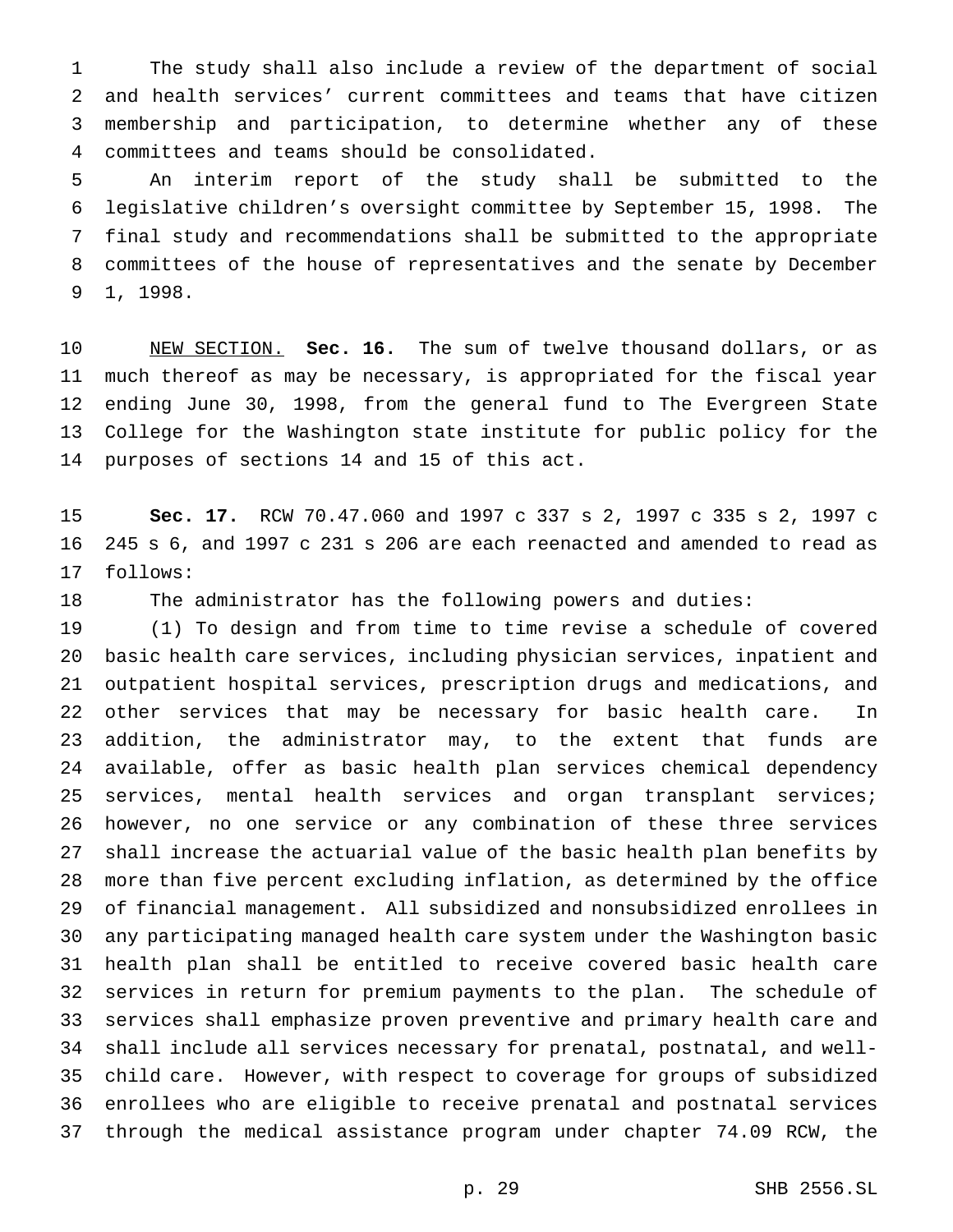administrator shall not contract for such services except to the extent that such services are necessary over not more than a one-month period in order to maintain continuity of care after diagnosis of pregnancy by the managed care provider. The schedule of services shall also include a separate schedule of basic health care services for children, eighteen years of age and younger, for those subsidized or nonsubsidized enrollees who choose to secure basic coverage through the plan only for their dependent children. In designing and revising the schedule of services, the administrator shall consider the guidelines for assessing health services under the mandated benefits act of 1984, RCW ((48.42.080)) 48.47.030, and such other factors as the administrator deems appropriate.

 However, with respect to coverage for subsidized enrollees who are eligible to receive prenatal and postnatal services through the medical assistance program under chapter 74.09 RCW, the administrator shall not contract for such services except to the extent that the services are necessary over not more than a one-month period in order to maintain continuity of care after diagnosis of pregnancy by the managed care provider.

 (2)(a) To design and implement a structure of periodic premiums due the administrator from subsidized enrollees that is based upon gross family income, giving appropriate consideration to family size and the ages of all family members. The enrollment of children shall not require the enrollment of their parent or parents who are eligible for the plan. The structure of periodic premiums shall be applied to subsidized enrollees entering the plan as individuals pursuant to subsection (9) of this section and to the share of the cost of the plan due from subsidized enrollees entering the plan as employees pursuant to subsection (10) of this section.

 (b) To determine the periodic premiums due the administrator from nonsubsidized enrollees. Premiums due from nonsubsidized enrollees shall be in an amount equal to the cost charged by the managed health care system provider to the state for the plan plus the administrative cost of providing the plan to those enrollees and the premium tax under RCW 48.14.0201.

 (c) An employer or other financial sponsor may, with the prior approval of the administrator, pay the premium, rate, or any other amount on behalf of a subsidized or nonsubsidized enrollee, by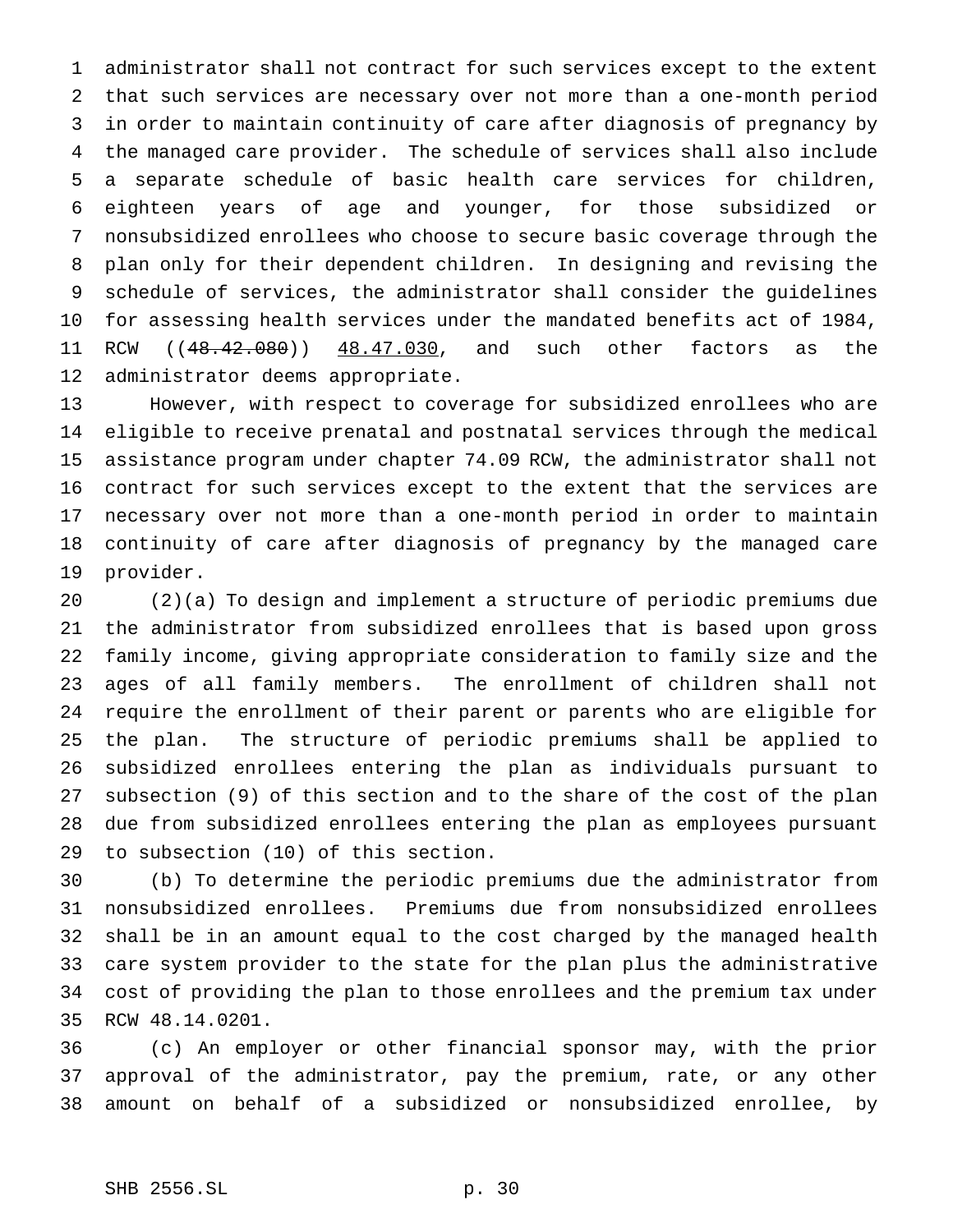arrangement with the enrollee and through a mechanism acceptable to the administrator.

 (d) To develop, as an offering by every health carrier providing coverage identical to the basic health plan, as configured on January 1, 1996, a basic health plan model plan with uniformity in enrollee cost-sharing requirements.

 (3) To design and implement a structure of enrollee cost sharing due a managed health care system from subsidized and nonsubsidized enrollees. The structure shall discourage inappropriate enrollee utilization of health care services, and may utilize copayments, deductibles, and other cost-sharing mechanisms, but shall not be so costly to enrollees as to constitute a barrier to appropriate utilization of necessary health care services.

 (4) To limit enrollment of persons who qualify for subsidies so as to prevent an overexpenditure of appropriations for such purposes. Whenever the administrator finds that there is danger of such an overexpenditure, the administrator shall close enrollment until the administrator finds the danger no longer exists.

 (5) To limit the payment of subsidies to subsidized enrollees, as defined in RCW 70.47.020. The level of subsidy provided to persons who qualify may be based on the lowest cost plans, as defined by the administrator.

 (6) To adopt a schedule for the orderly development of the delivery of services and availability of the plan to residents of the state, subject to the limitations contained in RCW 70.47.080 or any act appropriating funds for the plan.

 (7) To solicit and accept applications from managed health care systems, as defined in this chapter, for inclusion as eligible basic health care providers under the plan. The administrator shall endeavor to assure that covered basic health care services are available to any enrollee of the plan from among a selection of two or more participating managed health care systems. In adopting any rules or procedures applicable to managed health care systems and in its dealings with such systems, the administrator shall consider and make suitable allowance for the need for health care services and the differences in local availability of health care resources, along with other resources, within and among the several areas of the state. Contracts with participating managed health care systems shall ensure that basic health plan enrollees who become eligible for medical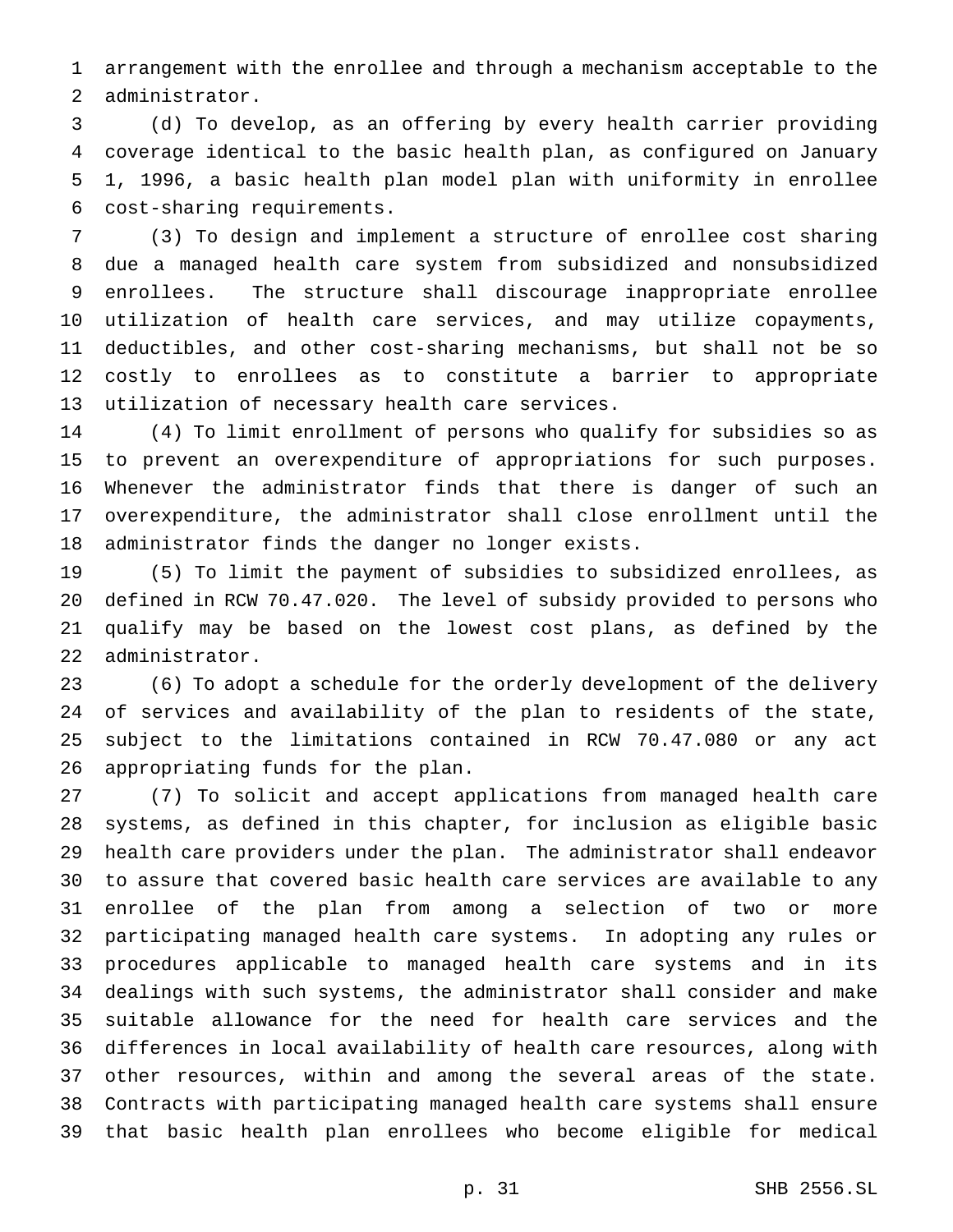assistance may, at their option, continue to receive services from their existing providers within the managed health care system if such providers have entered into provider agreements with the department of social and health services.

 (8) To receive periodic premiums from or on behalf of subsidized and nonsubsidized enrollees, deposit them in the basic health plan operating account, keep records of enrollee status, and authorize periodic payments to managed health care systems on the basis of the number of enrollees participating in the respective managed health care systems.

 (9) To accept applications from individuals residing in areas served by the plan, on behalf of themselves and their spouses and dependent children, for enrollment in the Washington basic health plan as subsidized or nonsubsidized enrollees, to establish appropriate minimum-enrollment periods for enrollees as may be necessary, and to determine, upon application and on a reasonable schedule defined by the authority, or at the request of any enrollee, eligibility due to 18 current gross family income for sliding scale premiums. Funds received 19 by a family as part of participation in the adoption support program authorized under RCW 26.33.320 and 74.13.100 through 74.13.145 shall 21 not be counted toward a family's current gross family income for the 22 purposes of this chapter. No subsidy may be paid with respect to any enrollee whose current gross family income exceeds twice the federal poverty level or, subject to RCW 70.47.110, who is a recipient of medical assistance or medical care services under chapter 74.09 RCW. If, as a result of an eligibility review, the administrator determines that a subsidized enrollee's income exceeds twice the federal poverty level and that the enrollee knowingly failed to inform the plan of such increase in income, the administrator may bill the enrollee for the subsidy paid on the enrollee's behalf during the period of time that the enrollee's income exceeded twice the federal poverty level. If a number of enrollees drop their enrollment for no apparent good cause, the administrator may establish appropriate rules or requirements that are applicable to such individuals before they will be allowed to reenroll in the plan.

 (10) To accept applications from business owners on behalf of themselves and their employees, spouses, and dependent children, as subsidized or nonsubsidized enrollees, who reside in an area served by the plan. The administrator may require all or the substantial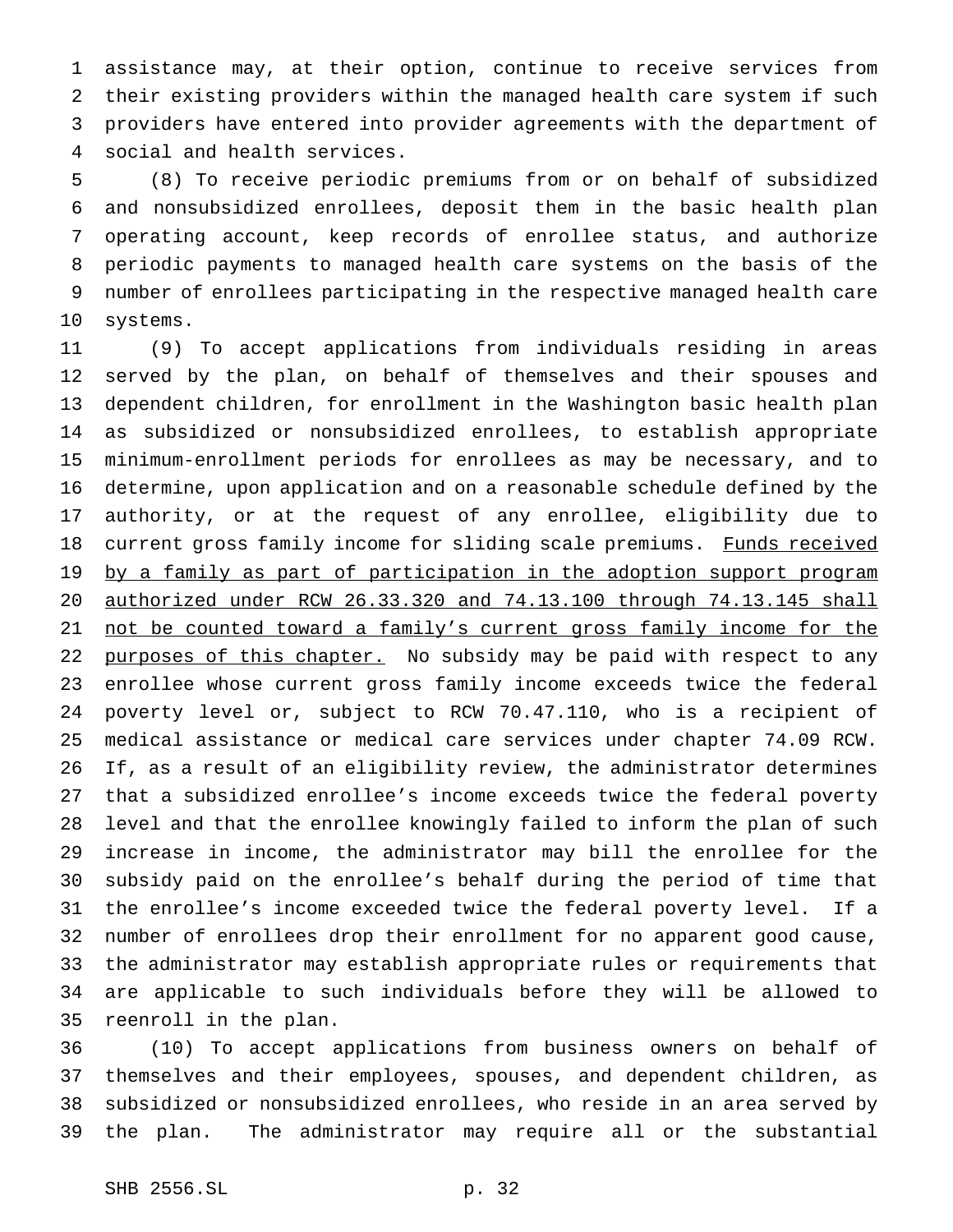majority of the eligible employees of such businesses to enroll in the plan and establish those procedures necessary to facilitate the orderly enrollment of groups in the plan and into a managed health care system. The administrator may require that a business owner pay at least an amount equal to what the employee pays after the state pays its portion of the subsidized premium cost of the plan on behalf of each employee enrolled in the plan. Enrollment is limited to those not eligible for medicare who wish to enroll in the plan and choose to obtain the basic health care coverage and services from a managed care system participating in the plan. The administrator shall adjust the amount determined to be due on behalf of or from all such enrollees whenever the amount negotiated by the administrator with the participating managed health care system or systems is modified or the administrative cost of providing the plan to such enrollees changes.

 (11) To determine the rate to be paid to each participating managed health care system in return for the provision of covered basic health care services to enrollees in the system. Although the schedule of covered basic health care services will be the same for similar enrollees, the rates negotiated with participating managed health care systems may vary among the systems. In negotiating rates with participating systems, the administrator shall consider the characteristics of the populations served by the respective systems, economic circumstances of the local area, the need to conserve the resources of the basic health plan trust account, and other factors the administrator finds relevant.

 (12) To monitor the provision of covered services to enrollees by participating managed health care systems in order to assure enrollee access to good quality basic health care, to require periodic data reports concerning the utilization of health care services rendered to enrollees in order to provide adequate information for evaluation, and to inspect the books and records of participating managed health care systems to assure compliance with the purposes of this chapter. In requiring reports from participating managed health care systems, including data on services rendered enrollees, the administrator shall endeavor to minimize costs, both to the managed health care systems and to the plan. The administrator shall coordinate any such reporting requirements with other state agencies, such as the insurance commissioner and the department of health, to minimize duplication of effort.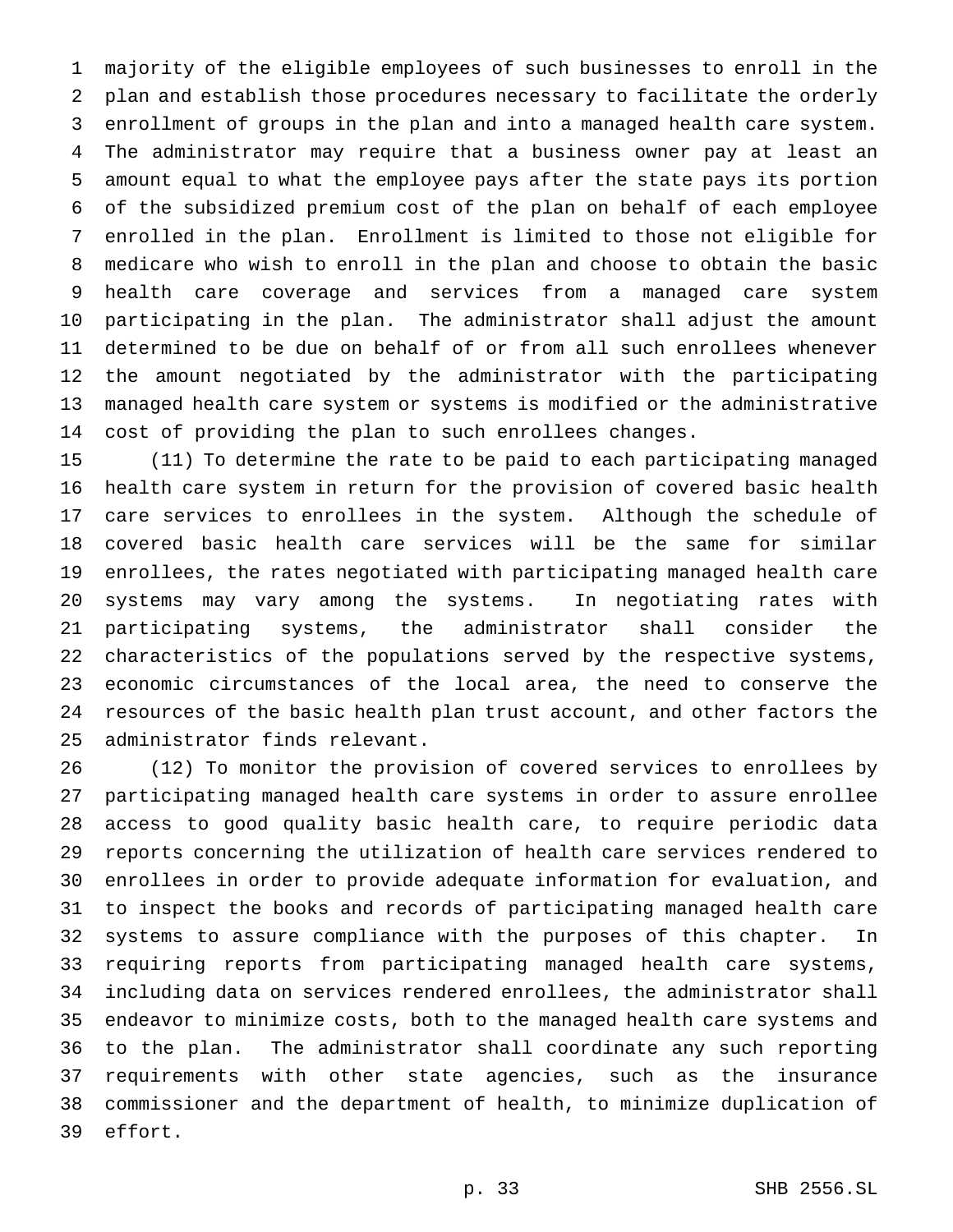(13) To evaluate the effects this chapter has on private employer- based health care coverage and to take appropriate measures consistent with state and federal statutes that will discourage the reduction of such coverage in the state.

 (14) To develop a program of proven preventive health measures and to integrate it into the plan wherever possible and consistent with this chapter.

 (15) To provide, consistent with available funding, assistance for rural residents, underserved populations, and persons of color.

 (16) In consultation with appropriate state and local government agencies, to establish criteria defining eligibility for persons confined or residing in government-operated institutions.

13 \*NEW SECTION. Sec. 18. The legislature finds that all children 14 have the right to be born healthy and free of the consequences of substance abuse by the mother during pregnancy. Individuals who abuse substances are unable to make reasoned decisions that help ensure the birth of <sup>a</sup> healthy infant. The availability of long-term pharmaceutical birth control, when combined with other treatment regimens, may allow women to regain control of their lives and make long-term decisions in the best interest of themselves and their children. The legislature finds that it may be unreasonable to continue efforts to reunify the family when <sup>a</sup> mother has given birth to <sup>a</sup> third or subsequent infant affected by her substance abuse. **\*Sec. 18 was vetoed. See message at end of chapter.**

25 \*NEW SECTION. Sec. 19. A new section is added to chapter 13.34 RCW to read as follows:

 (1) <sup>A</sup> physician licensed under chapter 18.71 or 18.57 RCW, or an advanced registered nurse practitioner under chapter 18.79 RCW, primarily responsible for the care of <sup>a</sup> newborn infant, who has reasonable cause to believe the infant has been exposed to nonprescription use of controlled substances shall: (a) Conduct reasonably available and appropriate tests to determine whether the infant is drug-affected; (b) notify the department of the name and address of the parent or parents of the infant who is drug-affected; and (c) retain the infant in the birthing facility for medical treatment or place the infant in appropriate pediatric interim care services with the concurrence of the department for sufficient time for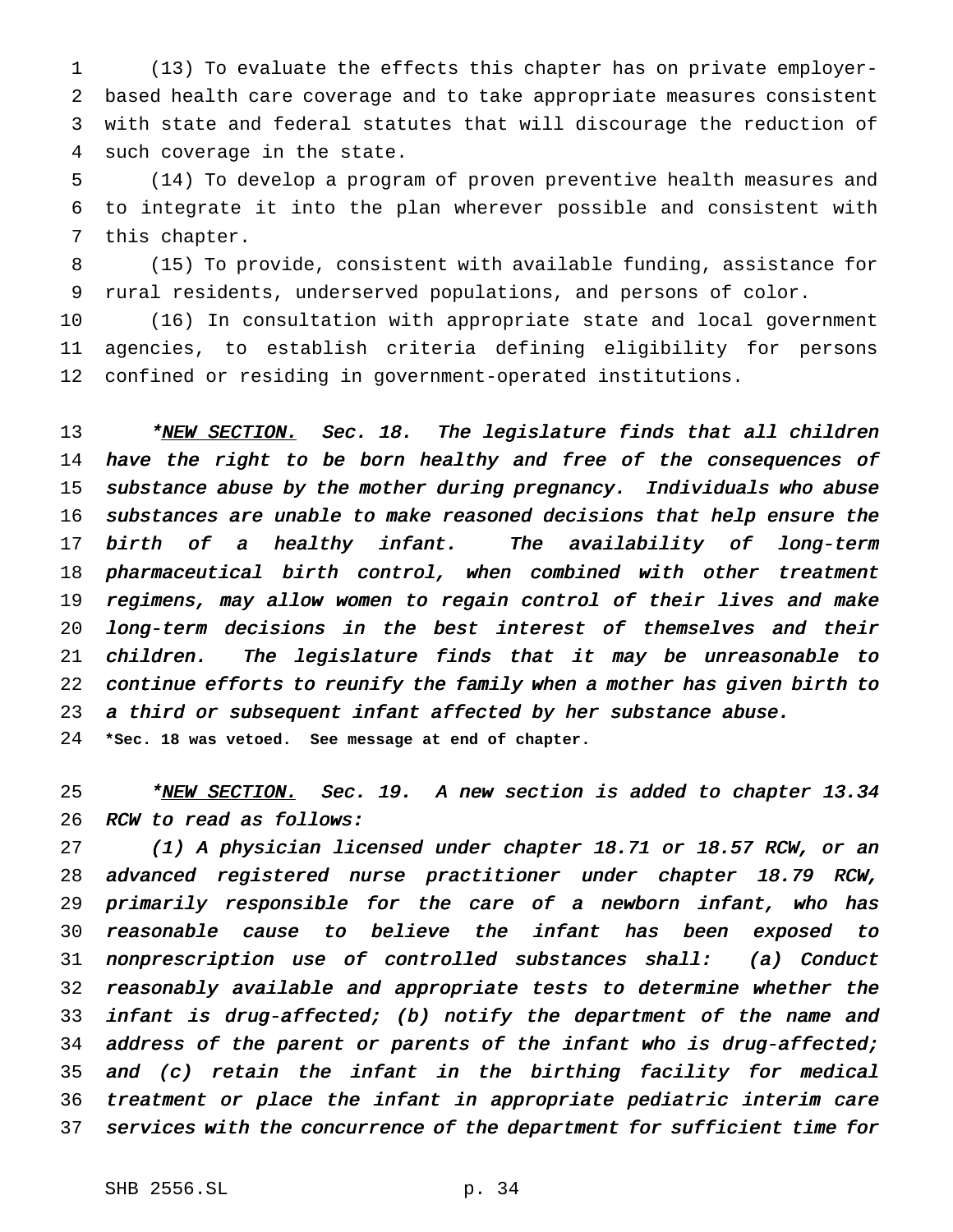the infant to undergo withdrawal from the effects of the controlled substances. The withdrawal shall be under the supervision of appropriate health care professionals.

 (2) The physician or nurse practitioner who was responsible for the birth shall, as soon as practical, inform the mother of <sup>a</sup> drug-affected infant of: (a) The availability of publicly funded tubal ligation surgery as provided under section <sup>34</sup> of this act; (b) available drug treatment and counseling; and (c) birth control counseling and education. The mother may accept the offer of <sup>a</sup> tubal ligation up to 10 six months following its tender.

 (3) <sup>A</sup> physician or nurse practitioner who makes any determination under this section shall not be liable in any cause of action as <sup>a</sup> result of his or her determination except for acts of gross negligence 14 or intentional misconduct.

 (4) For the purpose of this section, "newborn infant" means an infant within seven days after birth.

 (5) This section expires June 30, 2002. **\*Sec. 19 was vetoed. See message at end of chapter.**

19 \*<u>NEW SECTION.</u> Sec. 20. A new section is added to chapter 13.34 RCW to read as follows:

 (1) The department, upon receipt of <sup>a</sup> report under section <sup>19</sup> of this act, shall investigate and, in appropriate cases, file <sup>a</sup> dependency petition. In the event the department does not file <sup>a</sup> petition, it shall refer the mother to available chemical dependency treatment programs or <sup>a</sup> model project.

 (2) The department and the mother may enter an agreement in which the mother agrees to chemical dependency treatment on an inpatient or outpatient basis or be referred to <sup>a</sup> model project created under section <sup>30</sup> of this act. The agreement must specify completion dates for each of the conditions. All agreements expire twelve months from the date of execution. If the conditions have not been fulfilled at the time the agreement expires, the department shall investigate and in appropriate cases, file <sup>a</sup> dependency petition.

 (3) If the department and mother enter an agreement under subsection (2) of this section, the department shall, if <sup>a</sup> dependency petition has been filed, request the court to defer the entry of an order of dependency for as long as the mother remains in treatment or enrolled in the model project, subject to the department's monitoring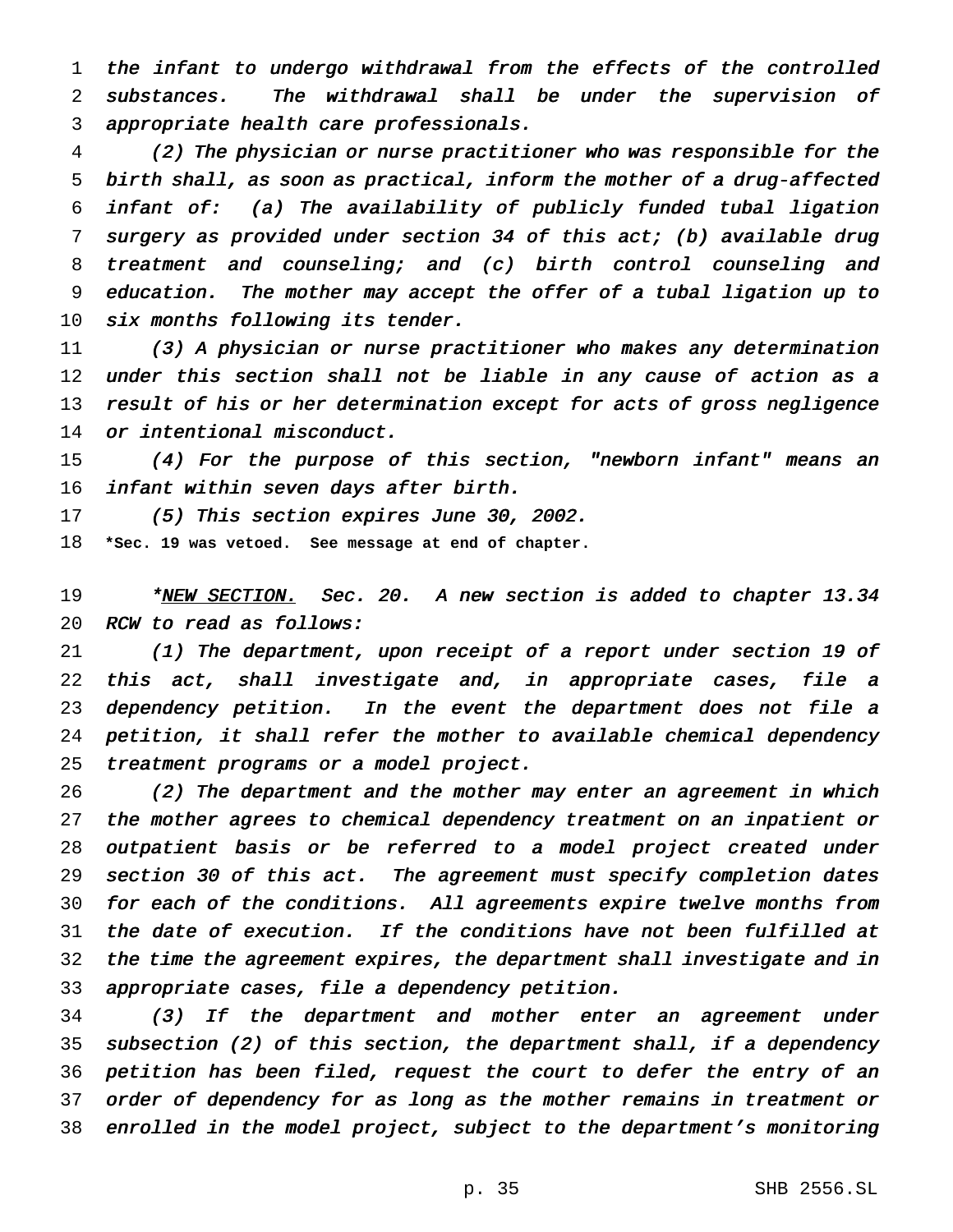for compliance. As <sup>a</sup> condition of deferral of the order of dependency, the parents, if both are available and known, shall stipulate to facts sufficient to constitute <sup>a</sup> dependency and the court shall order treatment or enrollment in <sup>a</sup> model project and prohibit nonprescription use of controlled substances. In the event that an available parent unreasonably refuses to stipulate to facts constituting <sup>a</sup> dependency, the court may proceed with the hearing on the petition.

(4) This section expires June 30, 2002.

**\*Sec. 20 was vetoed. See message at end of chapter.**

10 \*NEW SECTION. Sec. 21. A new section is added to chapter 13.34 RCW to read as follows:

12 (1) If the department receives a report under section 19 of this 13 act of a mother who has given birth to a second drug-affected infant, 14 the department:

15 (a) May request the court to proceed immediately with the entry of 16 a dependency for the first drug-affected infant; and

 (b) Shall investigate and, unless there are compelling reasons to the contrary, file <sup>a</sup> dependency petition on the second drug-affected infant. If the department does not file <sup>a</sup> petition, it shall refer the woman to available chemical dependency treatment programs or <sup>a</sup> model project.

 (2) The department and the mother may enter an agreement in which the mother agrees to: (a) Enter chemical dependency inpatient treatment or <sup>a</sup> model project, together with an aftercare program that includes participation in <sup>a</sup> model project when feasible; and (b) medically appropriate pharmaceutical pregnancy prevention that is 27 administered not less than once every thirty days. The selection of the pregnancy prevention method shall be based on an evaluation of the medical and physical consequences to the mother and shall remain in effect until the dependency petition is dismissed or the court determines it is no longer medically appropriate. The agreement must specify completion dates for each of the conditions. All agreements expire twelve months from the date of execution. If the conditions have not been fulfilled at the time the agreement expires, the department shall investigate and in appropriate cases, file <sup>a</sup> dependency petition.

 (3) If the department and the mother enter an agreement under subsection (2) of this section, the department shall, if <sup>a</sup> dependency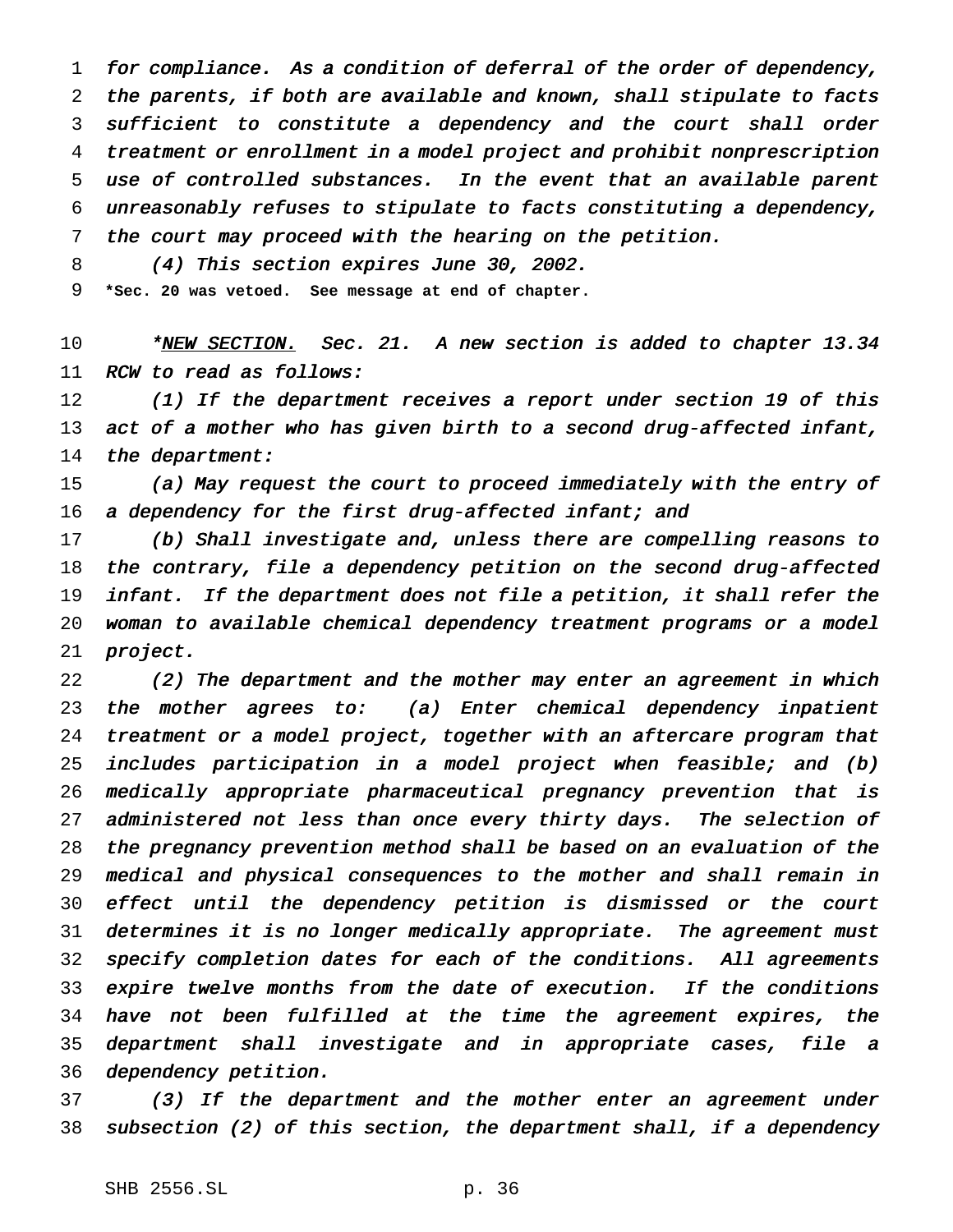petition has been filed, request the court to defer the entry of an order of dependency on the second drug-affected infant for as long as the mother remains in treatment or enrolled in the model project, subject to the department's monitoring for compliance. As <sup>a</sup> condition of deferral of the order of dependency, the parents, if both are available and known, shall stipulate to facts sufficient to constitute <sup>a</sup> dependency and the court shall order treatment or enrollment in <sup>a</sup> model project and prohibit nonprescription use of controlled substances. In the event that an available parent unreasonably refuses to stipulate to facts constituting <sup>a</sup> dependency, the court may proceed with the hearing on the petition.

 (4) This section expires June 30, 2002. **\*Sec. 21 was vetoed. See message at end of chapter.**

14 \*<u>NEW SECTION.</u> Sec. 22. A new section is added to chapter 13.34 RCW to read as follows:

 (1) The department may request the court to dismiss the petition deferred under section <sup>20</sup> or <sup>21</sup> of this act at any time. No petition may be vacated or dismissed unless the mother demonstrates by clear and convincing evidence that she has not used controlled substances in <sup>a</sup> nonprescription manner for at least twelve consecutive months and can safely provide for the child's welfare without continuing supervision 22 by the department or court.

(2) This section expires June 30, 2002.

**\*Sec. 22 was vetoed. See message at end of chapter.**

<sup>25</sup> \*<u>NEW SECTION.</u> Sec. 23. A new section is added to chapter 13.34 RCW to read as follows:

 (1) If the department receives <sup>a</sup> report under section <sup>19</sup> of this act of <sup>a</sup> mother who has given birth to <sup>a</sup> third or subsequent drug-affected infant, the department shall:

 (a) Request the court to proceed immediately with the entry of <sup>a</sup> finding of dependency on all drug-affected children born before the third or subsequent birth unless an order of dependency has been 33 vacated or dismissed; and

 (b) File <sup>a</sup> dependency petition on any drug-affected infant subject to this section as well as any other child born before the third or subsequent birth of <sup>a</sup> drug-affected infant.

(2) This section expires June 30, 2002.

**\*Sec. 23 was vetoed. See message at end of chapter.**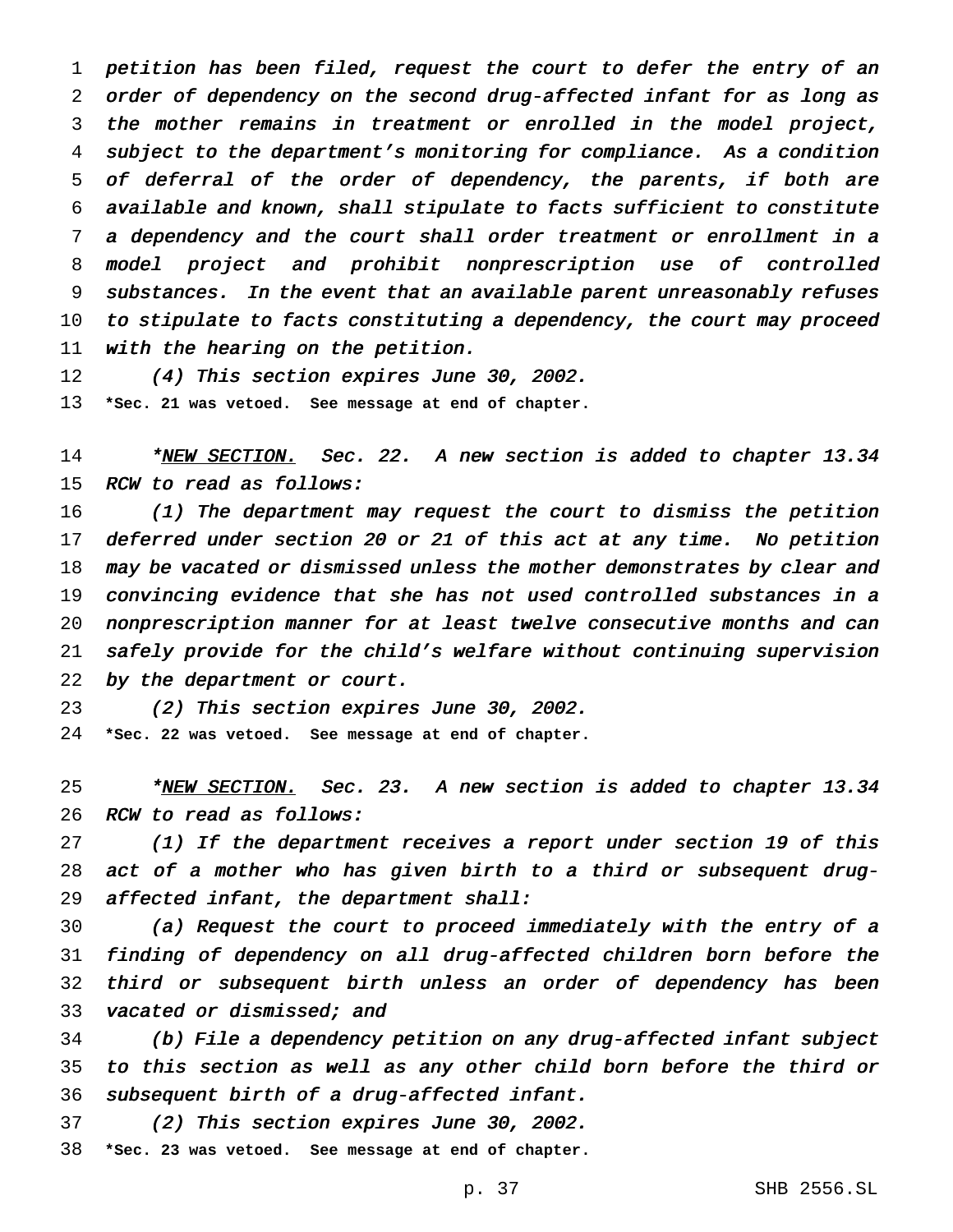1 \*NEW SECTION. Sec. 24. A new section is added to chapter 13.34 RCW to read as follows:

 (1) Following <sup>a</sup> filing of <sup>a</sup> petition under section <sup>23</sup> of this act: (a) The court shall order evaluation by <sup>a</sup> designated chemical dependency specialist, as defined in RCW 70.96A.020 who shall undertake the processes described in RCW 70.96A.140.

 (b) If the court has ordered removal of <sup>a</sup> child or children, the out-of-home placement order shall remain in effect until the petition is dismissed or the mother has successfully completed inpatient treatment and any aftercare program for controlled substances ordered by the court.

 (2) This section expires June 30, 2002. **\*Sec. 24 was vetoed. See message at end of chapter.**

 NEW SECTION. **Sec. 25.** By July 1, 1999, the department of social and health services, in consultation with the department of health, shall adopt rules to implement this act, including a definition of "drug-affected infant," which shall be limited to infants who are affected by a mother's nonprescription use of controlled substances.

# 19 \*NEW SECTION. Sec. 26. A new section is added to chapter 13.34 RCW to read as follows:

 (1) <sup>A</sup> physician licensed under chapter 18.71 or 18.57 RCW, or an advanced registered nurse practitioner under chapter 18.79 RCW, primarily responsible for the care of <sup>a</sup> newborn infant, who has reasonable cause to believe the infant has been physiologically 25 affected by the mother's alcohol abuse during her pregnancy shall: (a) Conduct reasonably available and appropriate tests to determine whether 27 the infant is alcohol-affected; (b) notify the department of the name and address of the parent or parents of the infant who is alcohol- affected; and (c) retain the infant in the birthing facility for medical treatment or place the infant in appropriate pediatric interim care services with the concurrence of the department for sufficient time for the infant to undergo withdrawal from the effects of the alcohol. The withdrawal shall be under the supervision of appropriate medical professionals.

 (2) The physician or nurse practitioner who was responsible for the birth shall, as soon as practical, inform the mother of an alcohol-affected infant of: (a) The availability of publicly funded tubal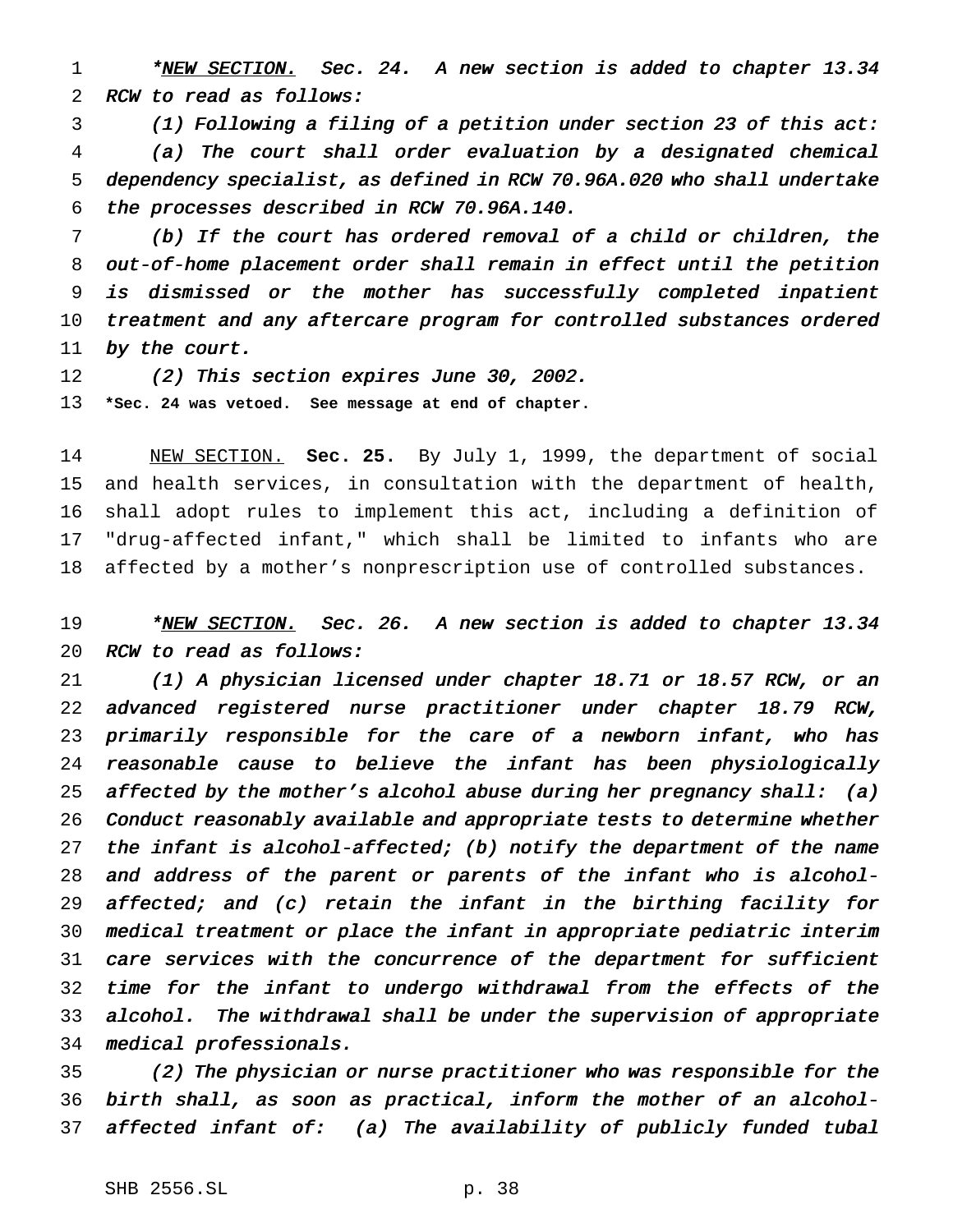ligation surgery as provided under section <sup>35</sup> of this act; (b) available alcohol treatment and counseling; and (c) birth control counseling and education. The mother may accept the offer of <sup>a</sup> tubal ligation up to six months following its tender.

 (3) <sup>A</sup> physician or nurse practitioner who makes any determination under this section shall not be liable in any cause of action as <sup>a</sup> result of his or her determination except for acts of gross negligence or intentional misconduct.

 (4) For the purposes of this section, "newborn infant" means an infant within seven days after birth.

(5) This section expires June 30, 2002.

**\*Sec. 26 was vetoed. See message at end of chapter.**

13 \*NEW SECTION. Sec. 27. A new section is added to chapter 13.34 RCW to read as follows:

15 (1) The department, upon receipt of a report under section 26 of this act, shall investigate and, in appropriate cases, file <sup>a</sup> 17 dependency petition. In the event the department does not file a petition, it shall refer the mother to available alcohol dependency treatment programs or <sup>a</sup> model project.

 (2) The department and the mother may enter an agreement in which the mother agrees to alcohol treatment on an inpatient or outpatient basis or be referred to <sup>a</sup> model project created under section <sup>30</sup> of this act. The agreement must specify completion dates for each of the 24 conditions. All agreements expire twelve months from the date of execution. If the conditions have not been fulfilled at the time the agreement expires, the department shall investigate and in appropriate cases, file <sup>a</sup> dependency petition.

28 (3) If the department and mother enter an agreement under subsection (2) of this section, the department shall, if <sup>a</sup> dependency petition has been filed, request the court to defer the entry of an order of dependency for as long as the mother remains in treatment or enrolled in the model project, subject to the department's monitoring for compliance. As <sup>a</sup> condition of deferral of the order of dependency, the parents, if both are available and known, shall stipulate to facts sufficient to constitute <sup>a</sup> dependency and the court shall order treatment or enrollment in <sup>a</sup> model project and prohibit alcohol abuse. In the event that an available parent unreasonably refuses to stipulate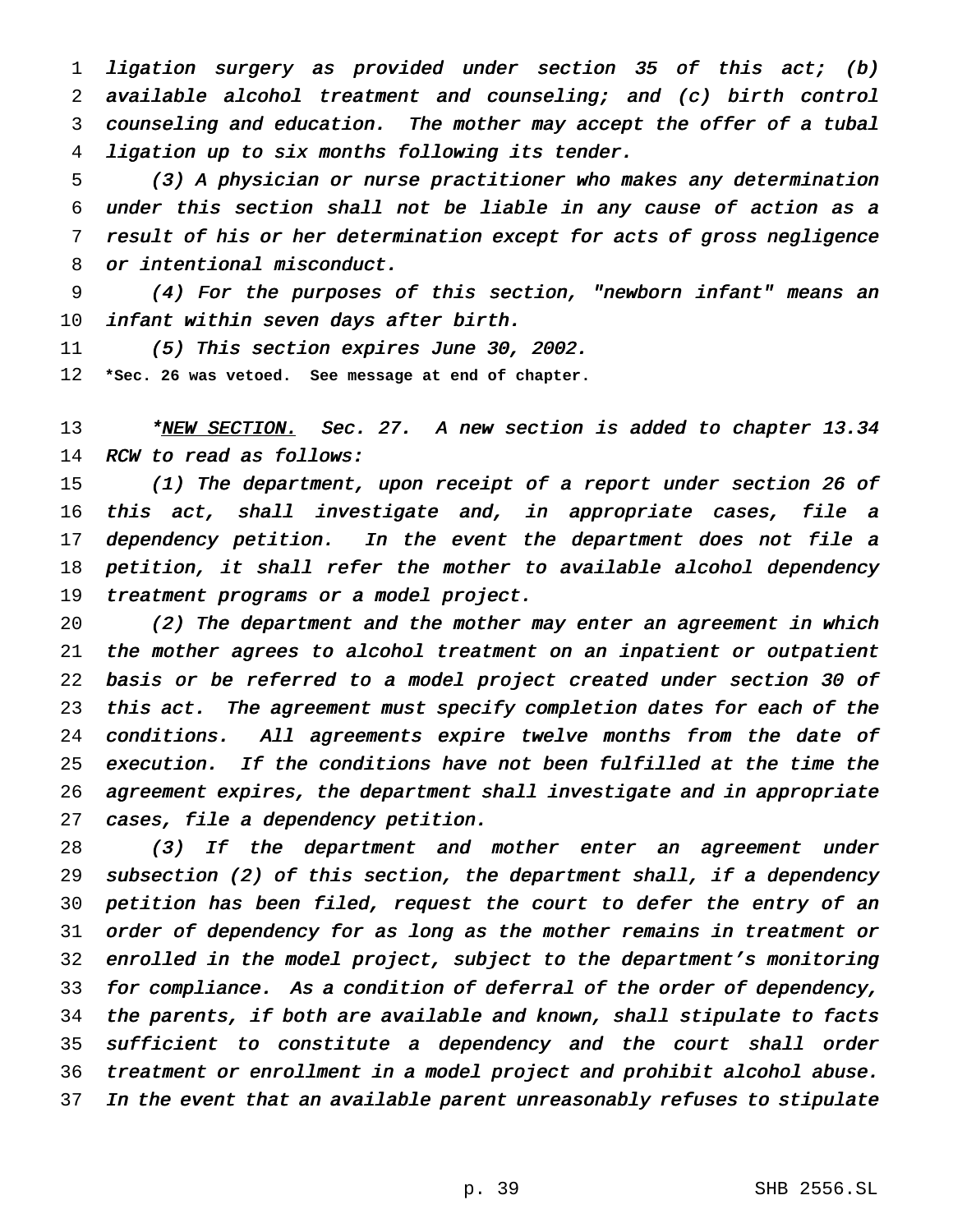to facts constituting <sup>a</sup> dependency, the court may proceed with the hearing on the petition.

(4) This section expires June 30, 2002.

**\*Sec. 27 was vetoed. See message at end of chapter.**

5 \*NEW SECTION. Sec. 28. A new section is added to chapter 13.34 RCW to read as follows:

 (1) The department may request the court to dismiss the petition deferred under section <sup>27</sup> of this act at any time. No petition may be vacated or dismissed unless the mother demonstrates by clear and convincing evidence that she has not abused alcohol for at least twelve 11 consecutive months and can safely provide for the child's welfare without continuing supervision by the department or court.

(2) This section expires June 30, 2002.

**\*Sec. 28 was vetoed. See message at end of chapter.**

 NEW SECTION. **Sec. 29.** By July 1, 1999, the department of social and health services, in consultation with the department of health, shall adopt rules to implement this act, including a definition of "alcohol-affected infant," which shall be limited to infants who are affected by a mother's abuse of alcohol.

 NEW SECTION. **Sec. 30.** To the extent funds are appropriated, the department shall operate a model project to provide services to women who give birth to infants exposed to the nonprescription use of controlled substances or abuse of alcohol by the mother during pregnancy. Within available funds, the project may be offered in one site in each of the three department's administrative regions that have the highest incidence of drug-affected or alcohol-affected infants annually. The project shall accept women referred to it by the department following the birth of a drug-affected or alcohol-affected infant. The model project shall be concluded by July 1, 2002.

 NEW SECTION. **Sec. 31.** To the extent funds are appropriated, the institute for public policy shall study the cost-effectiveness of this act and report to the governor and legislature not later than January 1, 2002. The study shall measure the reduction in the birth rate of drug-affected infants among women and shall compare the reduction with the rate of birth of drug-affected infants born to women referred to chemical dependency treatment programs. The study shall identify the

SHB 2556.SL p. 40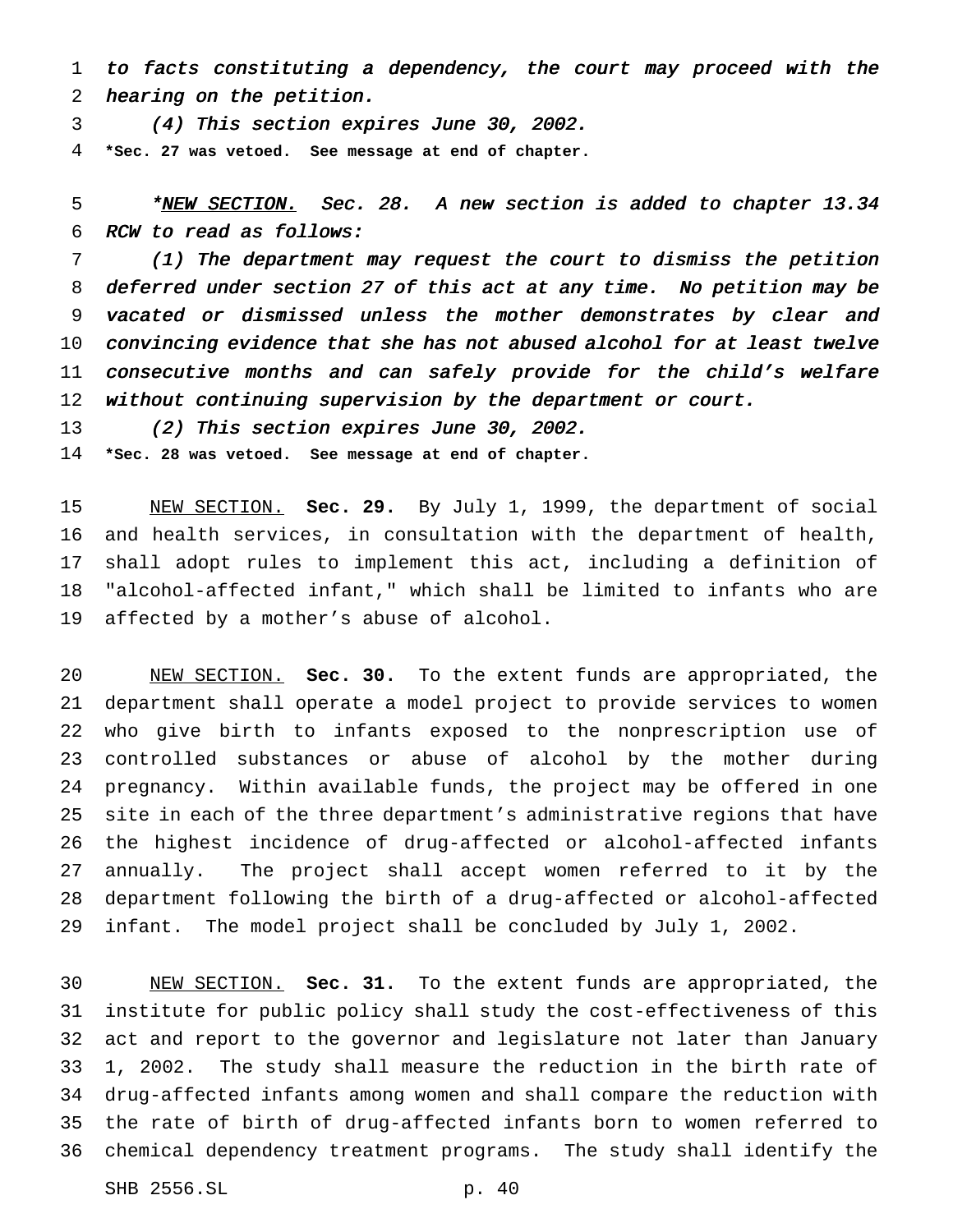factors that promote or discourage the ability of women to avoid giving birth to drug-affected infants.

 NEW SECTION. **Sec. 32.** To the extent funds are appropriated, the institute for public policy study referenced in section 31 of this act shall include alcohol-affected births.

 NEW SECTION. **Sec. 33.** A new section is added to chapter 70.96A RCW to read as follows:

 (1) Any treatment program or model project in which a mother is enrolled under sections 20 through 22 of this act shall provide family planning, which means the process of limiting or spacing the birth of children, education, counseling, information, and services. Family planning does not include pregnancy termination.

(2) This section expires June 30, 2002.

 NEW SECTION. **Sec. 34.** A new section is added to chapter 74.09 RCW to read as follows:

 The department may make available, or cause to be made available, pharmaceutical birth control services, information, and counseling to any person who enters chemical dependency treatment under section 20 or 21 of this act. Within available funds, the department may pay for any tubal ligations requested under section 19 of this act if the mother's income is less than two hundred percent of the federal poverty level. The department shall report by December 1st of each year to the governor and legislature: (1) The number of tubal ligations performed 24 as a result of chapter  $\ldots$ , Laws of 1998 (this act); (2) the number of women who decline to undergo the surgery; (3) the number of women who obtain pharmaceutical birth control, by type of birth control; and (4) the number of women who are reported to the department.

 NEW SECTION. **Sec. 35.** A new section is added to chapter 74.09 RCW to read as follows:

 The department may make available, or cause to be made available, pharmaceutical birth control services, information, and counseling to any person who enters chemical dependency treatment under section 27 of this act. Within available funds, the department may pay for any tubal ligations requested under section 26 of this act if the mother's income is less than two hundred percent of the federal poverty level. The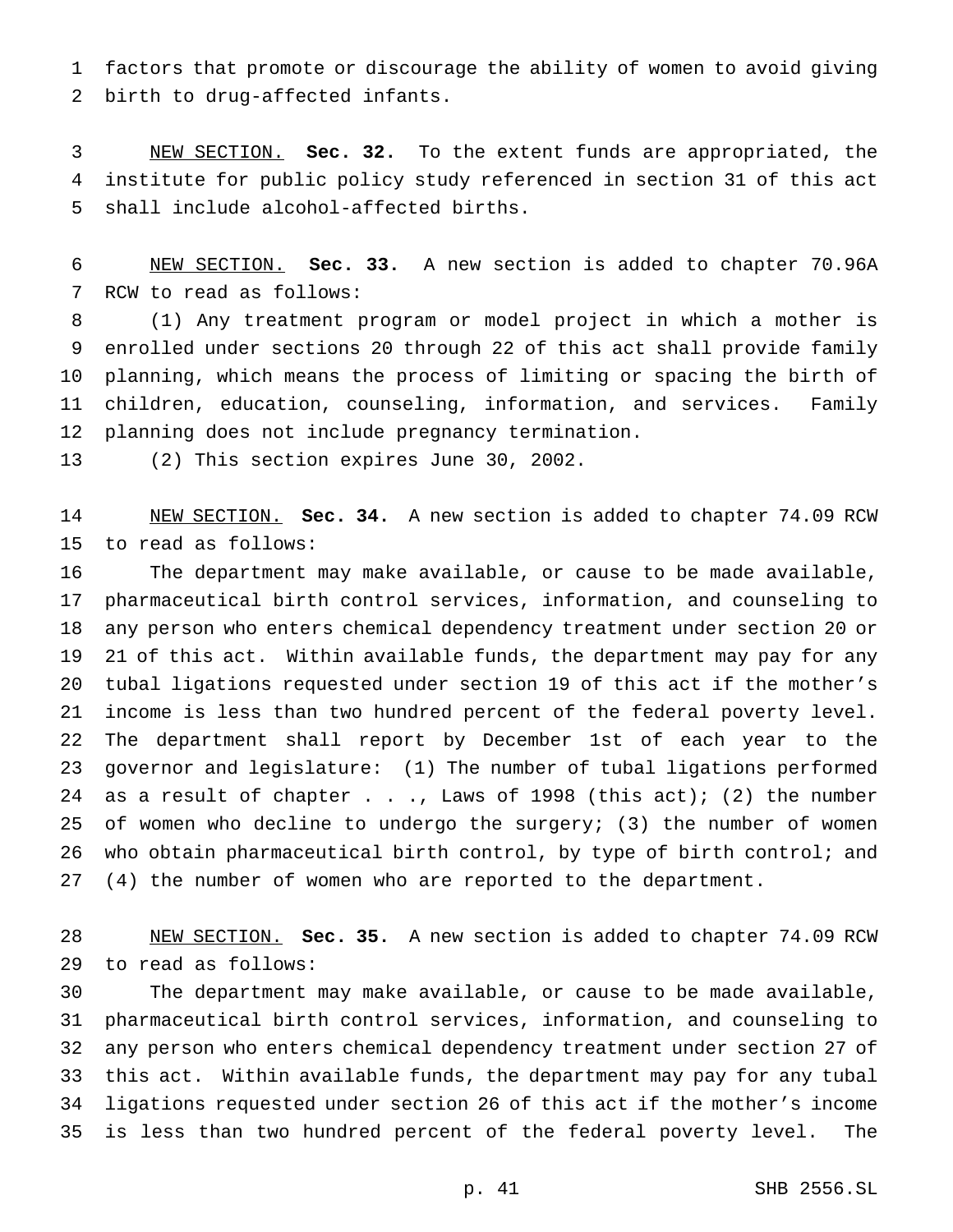department shall report by December 1st of each year to the governor and legislature: (1) The number of tubal ligations performed as a result of chapter . . ., Laws of 1998 (this act); (2) the number of women who decline to undergo the surgery; (3) the number of women who obtain pharmaceutical birth control, by type of birth control; and (4) the number of women who are reported to the department.

 NEW SECTION. **Sec. 36.** A new section is added to chapter 18.71 RCW to read as follows:

 (1) Nothing in section 19 of this act imposes any additional duties or responsibilities on, or removes any duties or responsibilities from, a physician licensed under this chapter, except as specifically included in chapter 13.34 RCW and sections 33 and 34 of this act. (2) This section expires June 30, 2002.

 NEW SECTION. **Sec. 37.** A new section is added to chapter 18.57 RCW to read as follows:

 (1) Nothing in section 19 of this act imposes any additional duties or responsibilities on, or removes any duties or responsibilities from, an osteopath licensed under this chapter, except as specifically included in chapter 13.34 RCW and sections 33 and 34 of this act. (2) This section expires June 30, 2002.

 NEW SECTION. **Sec. 38.** A new section is added to chapter 18.79 RCW to read as follows:

 (1) Nothing in section 19 of this act imposes any additional duties or responsibilities on, or removes any duties or responsibilities from, an advanced registered nurse practitioner licensed under this chapter, except as specifically included in chapter 13.34 RCW and sections 33 and 34 of this act.

(2) This section expires June 30, 2002.

 \*Sec. 39. RCW 13.34.070 and <sup>1993</sup> <sup>c</sup> <sup>358</sup> <sup>s</sup> <sup>1</sup> are each amended to read as follows:

 (1) Upon the filing of the petition, the clerk of the court shall issue <sup>a</sup> summons, one directed to the child, if the child is twelve or more years of age, and another to the parents, guardian, or custodian, 34 and such other persons as appear to the court to be proper or necessary parties to the proceedings, requiring them to appear personally before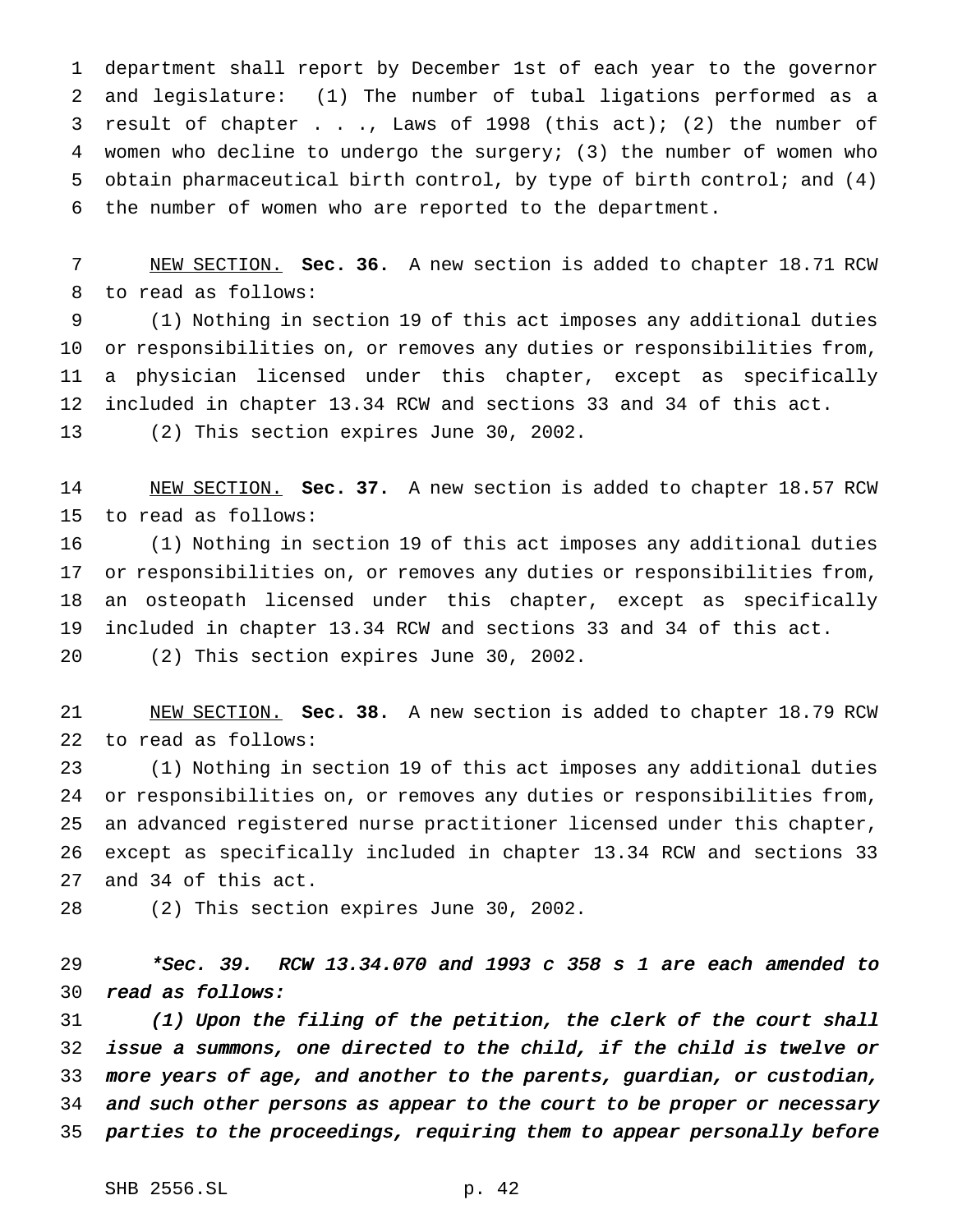the court at the time fixed to hear the petition. If the child is developmentally disabled and not living at home, the notice shall be given to the child's custodian as well as to the child's parent. The developmentally disabled child shall not be required to appear unless requested by the court. Where the custodian is summoned, the parent or guardian or both shall also be served with <sup>a</sup> summons. The fact-finding hearing on the petition shall be held no later than seventy-five days after the filing of the petition, unless exceptional reasons for <sup>a</sup> 9 continuance are found. In cases where an infant has been affected by 10 the mother's substance abuse, exceptional reasons for a continuance 11 exist if the mother and the department have executed an agreement that 12 will take more than seventy-five days to fulfill. The party requesting 13 the continuance shall have the burden of proving by a preponderance of the evidence that exceptional circumstances do exist. To ensure that the hearing on the petition occurs within the seventy-five day time limit, the court shall schedule and hear the matter on an expedited basis.

(2) <sup>A</sup> copy of the petition shall be attached to each summons.

 (3) The summons shall advise the parties of the right to counsel. The summons shall also inform the child's parent, guardian, or legal 21 custodian of his or ((<del>[her]</del>)) her right to appointed counsel, if 22 indigent, and of the procedure to use to secure appointed counsel.

 (4) The summons shall advise the parents that they may be held responsible for the support of the child if the child is placed in out-of-home care.

 (5) The judge may endorse upon the summons an order directing any parent, guardian, or custodian having the custody or control of the child to bring the child to the hearing.

 (6) If it appears from affidavit or sworn statement presented to the judge that there is probable cause for the issuance of <sup>a</sup> warrant of arrest or that the child needs to be taken into custody pursuant to RCW 13.34.050, the judge may endorse upon the summons an order that an officer serving the summons shall at once take the child into custody and take him to the place of shelter designated by the court.

 (7) If the person summoned as provided in this section is subject to an order of the court pursuant to subsection (5) or (6) of this section, and if the person fails to abide by the order, he may be proceeded against as for contempt of court. The order endorsed upon the summons shall conspicuously display the following legend: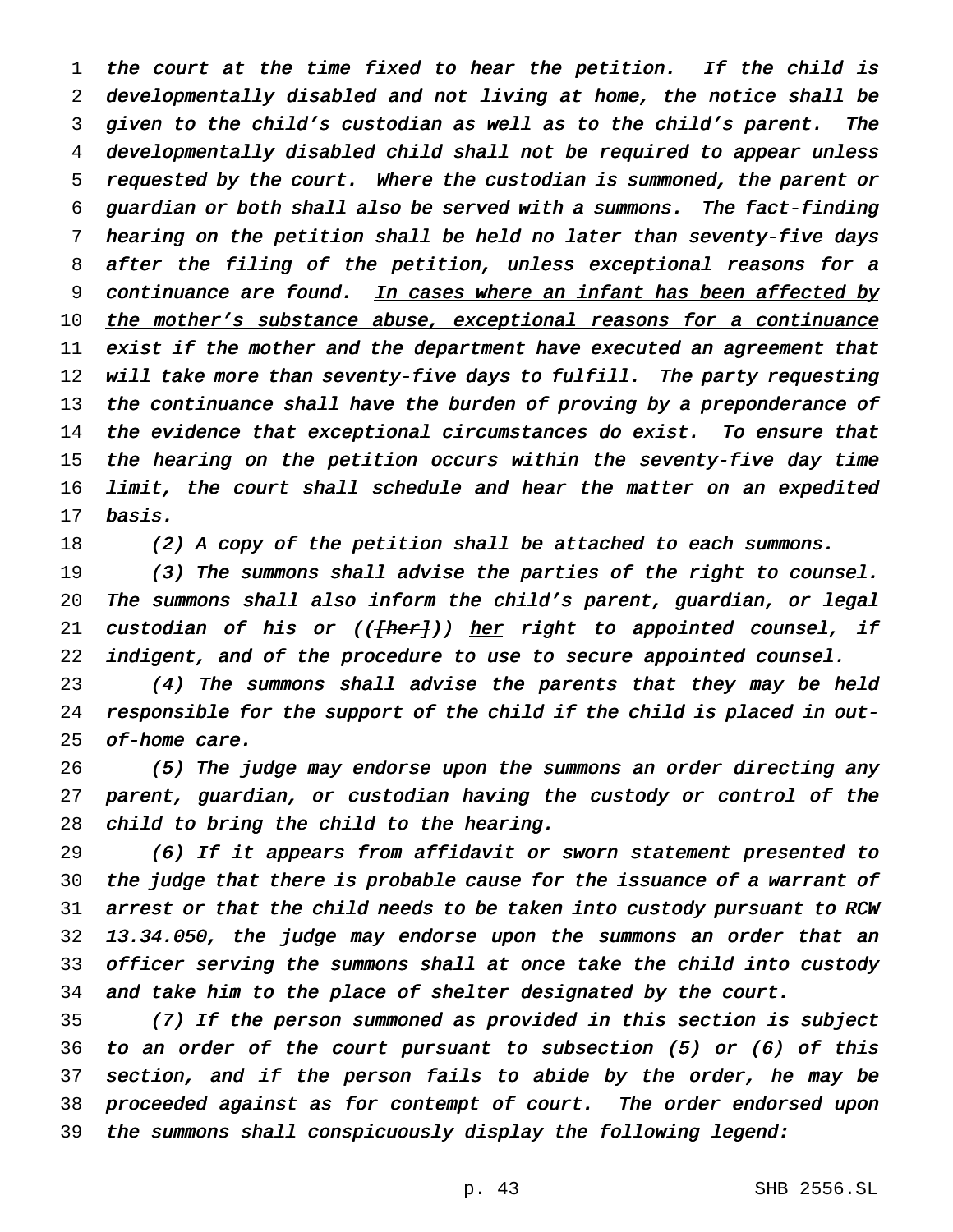| <i>NOTICE:</i>             |
|----------------------------|
| VIOLATION OF THIS ORDER    |
| IS SUBJECT TO PROCEEDING   |
| FOR CONTEMPT OF COURT      |
| PURSUANT TO RCW 13.34.070. |

 (8) If <sup>a</sup> party to be served with <sup>a</sup> summons can be found within the state, the summons shall be served upon the party personally as soon as possible following the filing of the petition, but in no case later than fifteen court days before the fact-finding hearing, or such time 10 as set by the court. If the party is within the state and cannot be personally served, but the party's address is known or can with 12 reasonable diligence be ascertained, the summons may be served upon the party by mailing <sup>a</sup> copy thereof by certified mail as soon as possible following the filing of the petition, but in no case later than fifteen 15 court days before the hearing, or such time as set by the court. If a party other than the child is without the state but can be found or the 17 address is known, or can with reasonable diligence be ascertained, 18 service of the summons may be made either by delivering a copy thereof to the party personally or by mailing <sup>a</sup> copy thereof to the party by certified mail at least ten court days before the fact-finding hearing, 21 or such time as set by the court.

 (9) Service of summons may be made under the direction of the court by any person eighteen years of age or older who is not <sup>a</sup> party to the proceedings or by any law enforcement officer, probation counselor, or department of social and health services social worker.

 (10) In any proceeding brought under this chapter where the court knows or has reason to know that the child involved is <sup>a</sup> member of an Indian tribe, notice of the pendency of the proceeding shall also be sent by registered mail, return receipt requested, to the child's tribe. If the identity or location of the tribe cannot be determined, such notice shall be transmitted to the secretary of the interior of the United States.

**\*Sec. 39 was vetoed. See message at end of chapter.**

 NEW SECTION. **Sec. 40.** (1) The departments of health and social and health services, shall develop a comprehensive plan for providing services to mothers who (a) have delivered a drug or alcohol exposed or affected infant, and (b) meet the definition of at-risk eligible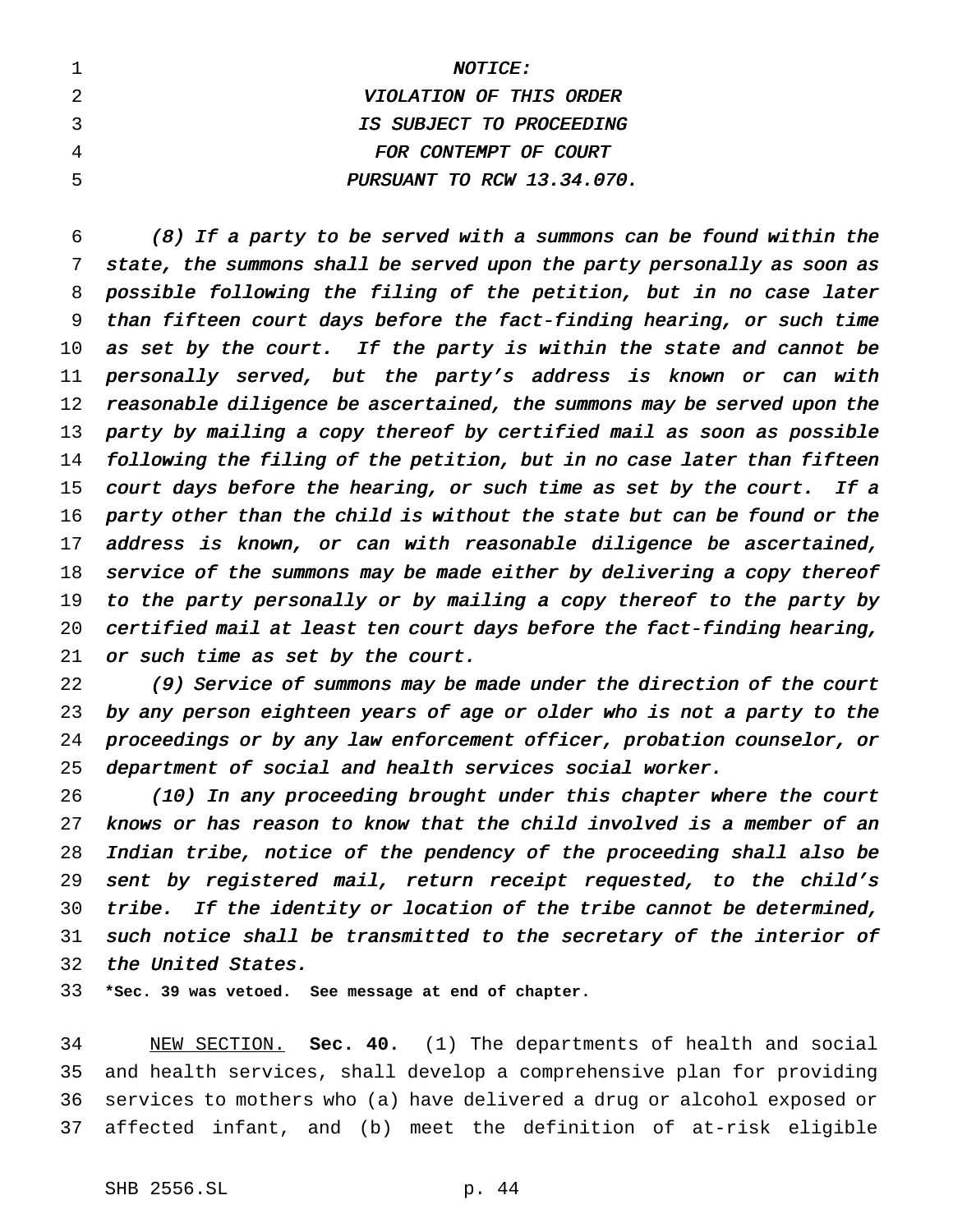persons in RCW 74.09.790 and who have a child up to three years of age. The services to be provided by the plan will include those defined in RCW 74.09.790. The plan shall provide for the coordination of services through community-based programs and among: (a) The departments; (b) the departments' divisions; and (c) other state agencies. The plan shall include recommendations to the legislature for implementing the plan and any alternative methods for addressing the needs of these mothers and their children.

 (2) In developing the plan, the department of health shall inventory the community-based programs that may be accessed to provide services to these mothers and their children; evaluate implementing services for these mothers through extension of the maternity care access system; and evaluate the fiscal impact of the plan. In performing the fiscal evaluation, the department shall calculate potential long-term cost savings to the state resulting from reduced use of the medical, juvenile justice, public assistance, and dependency systems by children and mothers receiving services under the plan.

 (3) The department shall submit a report describing the plan to the appropriate committees of the house of representatives and senate by November 1, 1998.

 NEW SECTION. **Sec. 41.** A new section is added to chapter 70.96A RCW to read as follows:

 (1) Any treatment program or model project in which a mother is enrolled under section 27 of this act shall provide family planning, which means the process of limiting or spacing the birth of children, education, counseling, information, and services. Family planning does not include pregnancy termination.

(2) This section expires June 30, 2002.

 NEW SECTION. **Sec. 42.** A new section is added to chapter 18.71 RCW to read as follows:

 (1) Nothing in section 26 of this act imposes any additional duties or responsibilities on, or removes any duties or responsibilities from, a physician licensed under this chapter, except as specifically included in chapter 13.34 RCW and sections 35 and 41 of this act. (2) This section expires June 30, 2002.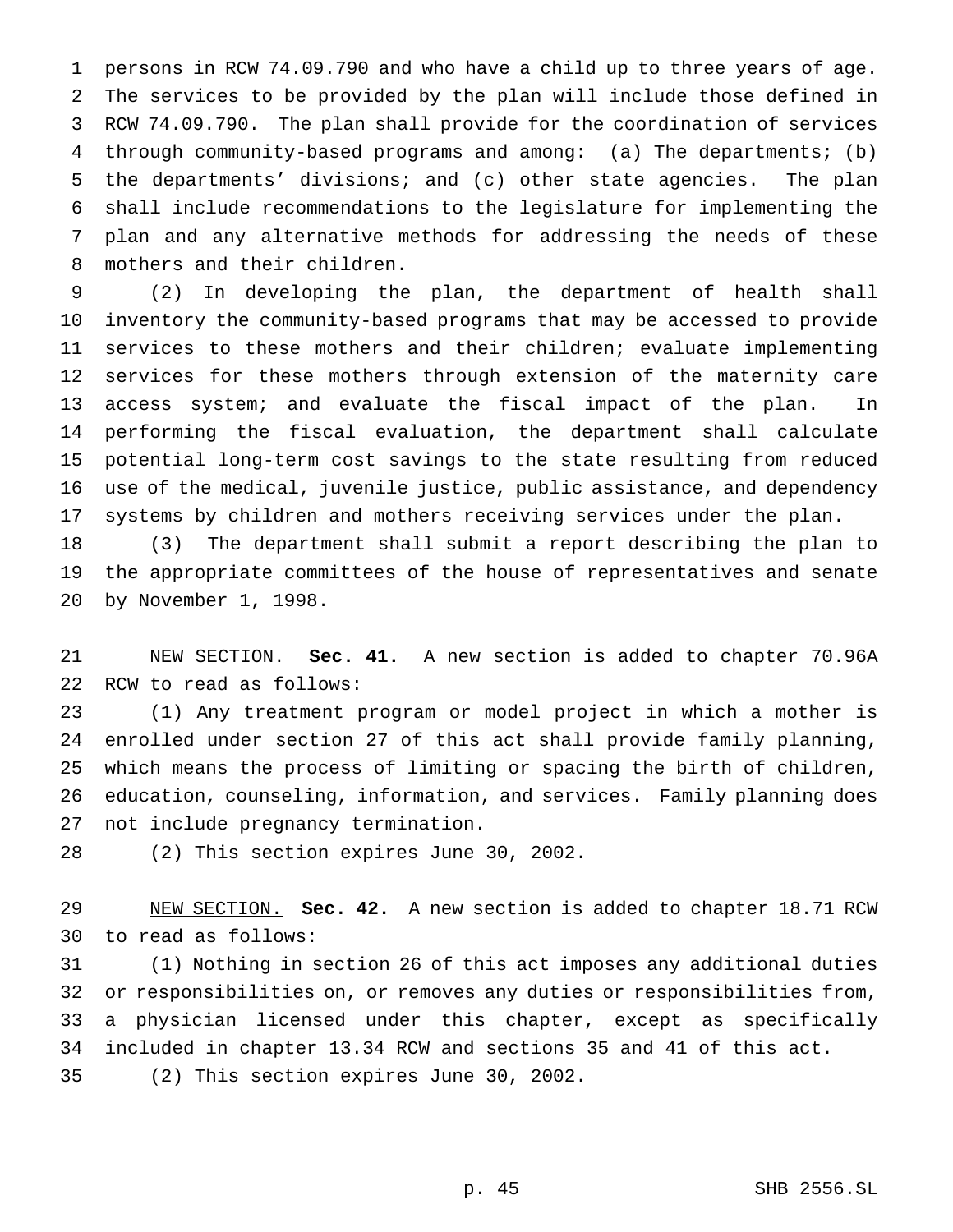NEW SECTION. **Sec. 43.** A new section is added to chapter 18.57 RCW to read as follows:

 (1) Nothing in section 26 of this act imposes any additional duties or responsibilities on, or removes any duties or responsibilities from, an osteopath licensed under this chapter, except as specifically included in chapter 13.34 RCW and sections 35 and 41 of this act.

(2) This section expires June 30, 2002.

 NEW SECTION. **Sec. 44.** A new section is added to chapter 18.79 RCW to read as follows:

 (1) Nothing in section 26 of this act imposes any additional duties or responsibilities on, or removes any duties or responsibilities from, an advanced registered nurse practitioner licensed under this chapter, except as specifically included in chapter 13.34 RCW and sections 35 and 41 of this act.

(2) This section expires June 30, 2002.

 NEW SECTION. **Sec. 45.** Section 9 of this act takes effect October 1, 1998.

 NEW SECTION. **Sec. 46.** Sections 18 through 24, 26 through 28, 30 through 39, and 41 through 44 of this act take effect January 1, 1999.

 NEW SECTION. **Sec. 47.** Sections 14 through 16 of this act are necessary for the immediate preservation of the public peace, health, or safety, or support of the state government and its existing public institutions, and take effect immediately.

 NEW SECTION. **Sec. 48.** The department of community, trade, and economic development shall contract with The Evergreen State College for completion of the study by the Washington institute for public policy ordered pursuant to sections 14 through 16 of this act. The department of community, trade, and economic development shall contract with the department of social and health services for the purpose of implementing sections 18 through 44 of this act. No funds for administrative expenses may be deducted by the department of community, trade, and economic development prior to allocation as provided in this section.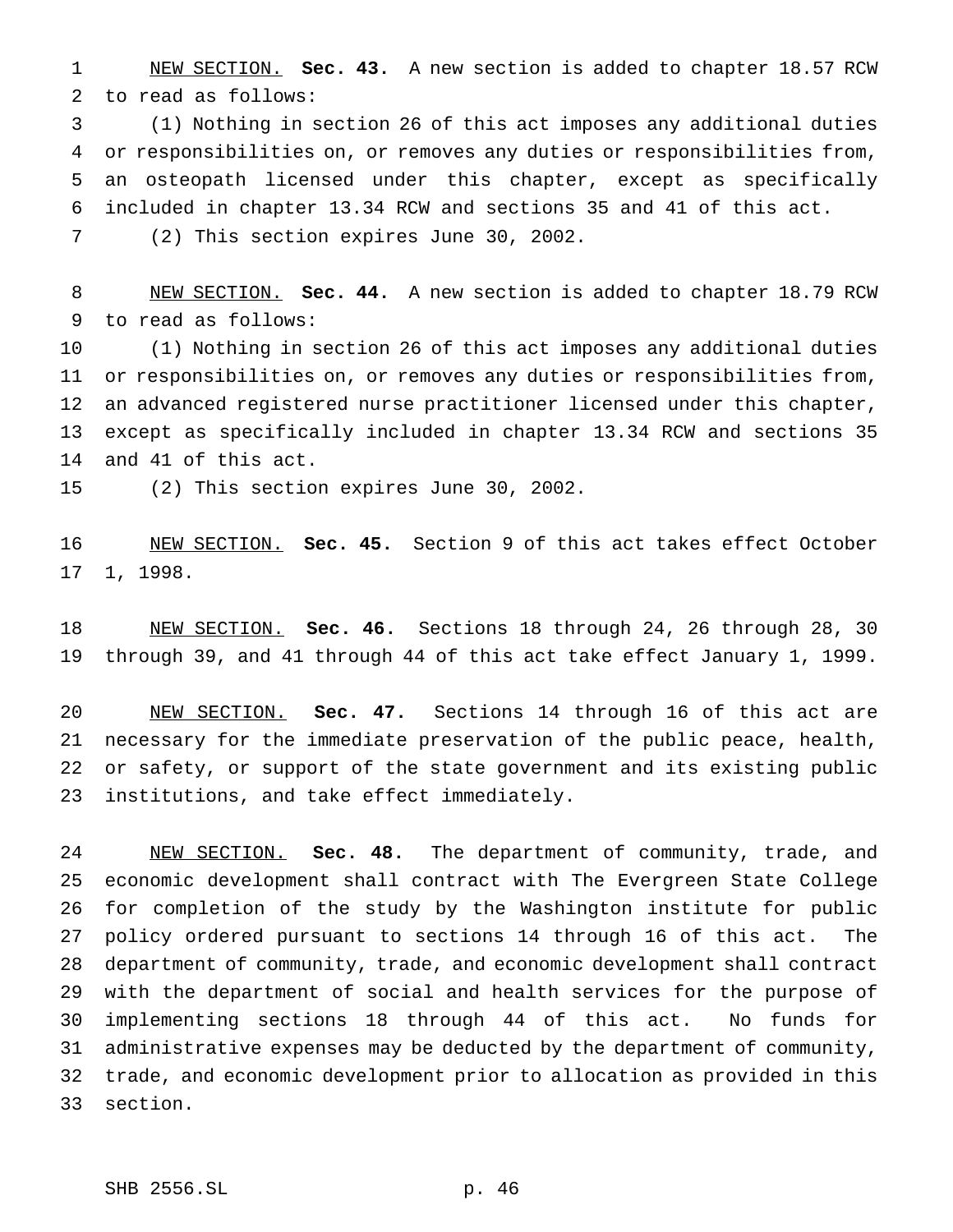Passed the House March 12, 1998. Passed the Senate March 12, 1998. Approved by the Governor April 3, 1998, with the exception of certain items that were vetoed. Filed in Office of Secretary of State April 3, 1998.

1 Note: Governor's explanation of partial veto is as follows:

2 "I am returning herewith, without my approval as to sections 11, 3 18, 19, 20, 21, 22, 23, 24, 26, 27, 28 and 39, Substitute House Bill No. 2556 entitled:

5 TM ACT Relating to amendments concerning the child abuse<br>6 The prevention and treatment act and the adoption and safe families prevention and treatment act and the adoption and safe families 7 act;"

 This bill enacts changes in state law required to conform with federal mandates. It also addresses a number of other matters, including the Family Policy Council and Community Health and Safety Networks, citizen review panels for child abuse and neglect, a 12 definition of "income" within the Basic Health Plan, and dependency<br>13 matters related to drug- and alcohol-affected infants and their matters related to drug- and alcohol-affected infants and their mothers.

15 I have vetoed the following sections of SHB 2556:

16 Section 11. The 1994 Youth Violence Reduction Act describes<br>17 specific roles and responsibilities for the Family Policy Council, and specific roles and responsibilities for the Family Policy Council, and provides for representation from both the executive and legislative branches of government. Since the Legislature already has the authority to exercise its powers of oversight for the council, it is not necessary to amend the council's structure.

22 Section 19 describes the requirements for testing an infant when a physician or nurse caring for the child believes that the infant was born drug-affected, for notifying DSHS, and for retaining the infant in a birthing facility or in a pediatric center during withdrawal. 26 <u>Section 26</u> is the comparable language for a newborn suspected of being<br>27 alcohol-affected. I support the purposes of these sections. However, alcohol-affected. I support the purposes of these sections. However, there are serious questions relating to the efficacy of the medical approaches and the requirements that would be imposed by these sections.

31 The activities and aims of sections 18, 20, 21, 22, 23, 24, 27, 28 32 and 39 are defined with reference to sections 19 and 26. Without these 33 latter two sections, the former sections are left without purpose.

 I have other concerns about the above sections as well. The intent section, section 18, might be read to say that, beginning with the birth of a woman's third child, it is unreasonable to continue efforts to reunify drug-affected babies with that mother. I am certain that the sponsors of this bill did not intend for that interpretation.

39 Sections 20, 21, 23, 24, 27 and 39 are premised upon a foundation<br>40 that giving birth to a drug-affected baby is sufficient to establish 40 that giving birth to a drug-affected baby is sufficient to establish<br>41 dependency. This foundation is not supported in RCW 13.34, the dependency. This foundation is not supported in RCW 13.34, the 42 dependency statutes. These sections need to be crafted better to work 43 with RCW 13.34. Sections 22 and 28 are contrary to Civil Rule 41(a) 44 which permits a plaintiff to have an action dismissed by the court.